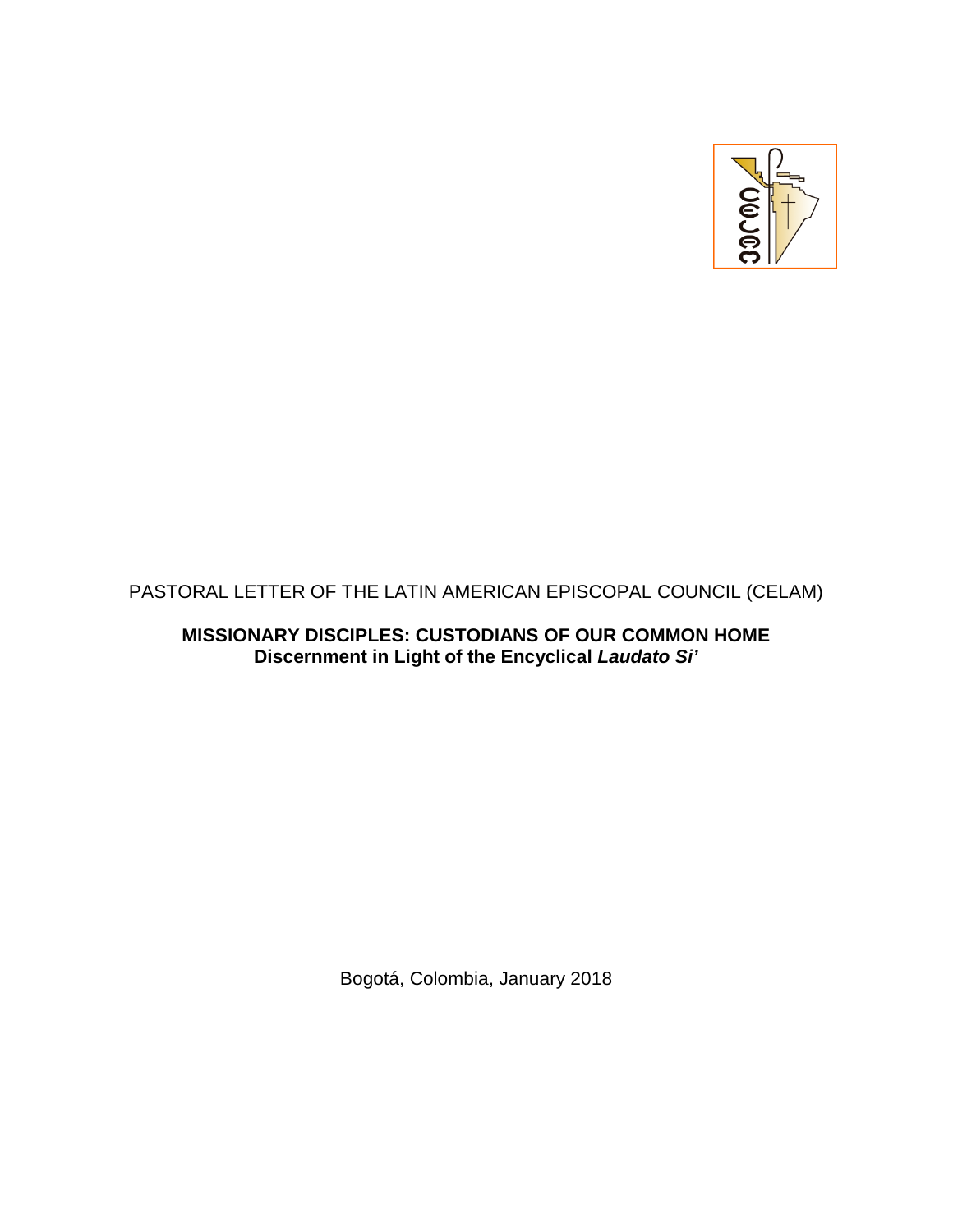#### PASTORAL LETTER **MISSIONARY DISCIPLES, CUSTODIANS OF OUR COMMON HOME** Discernment in Light of *Laudato Si'* © Consejo Episcopal Latinoamericano, CELAM Carrera 5 N ° 118 - 31. Bogotá - Colombia Apartado 5106

### **CELAM Presidency, 2015–2019**

His Eminence, Rubén Cardinal Salazar Gómez Archbishop of Bogotá and Primate of Colombia President, CELAM Bogotá, Colombia

Reverend Monsignor Carlos María Collazzi Irazabal, S.D.B. Bishop of Mercedes First Vice-President, CELAM Montevideo, Uruguay

Dom José Belisário Da Silva, O.F.M. Archbishop of São Luís do Maranhão Second Vice-President, CELAM São Luís do Maranhão, MA – Brazil

Reverend Monsignor Juan Espinoza Jiménez Auxiliary Bishop of Morelia General Secretary, CELAM Morelia, Mexico

His Eminence, José Luis Cardinal Lacunza Maestrojuan, O.A.R. José Luís Lacunza Maestrojuan, O.A.R. Bishop of David President of Economic Affairs Economic Committee CELAM David, Chiriqui – Panama

Reverend Monsignor Francisco Niño Sua Assistant General Secretary, CELAM Bogotá, Colombia

Coordination: Department of Justice and Solidarity President: Reverend Monsignor Gustavo Rodríguez Vega, Archbishop of Yucatán, Mexico



[Original text](http://iglesiasymineria.org/wp-content/uploads/2018/03/CARTA-PASTORAL-CELAM-2018.pdf) in Spanish Unofficial English translation by CIDSE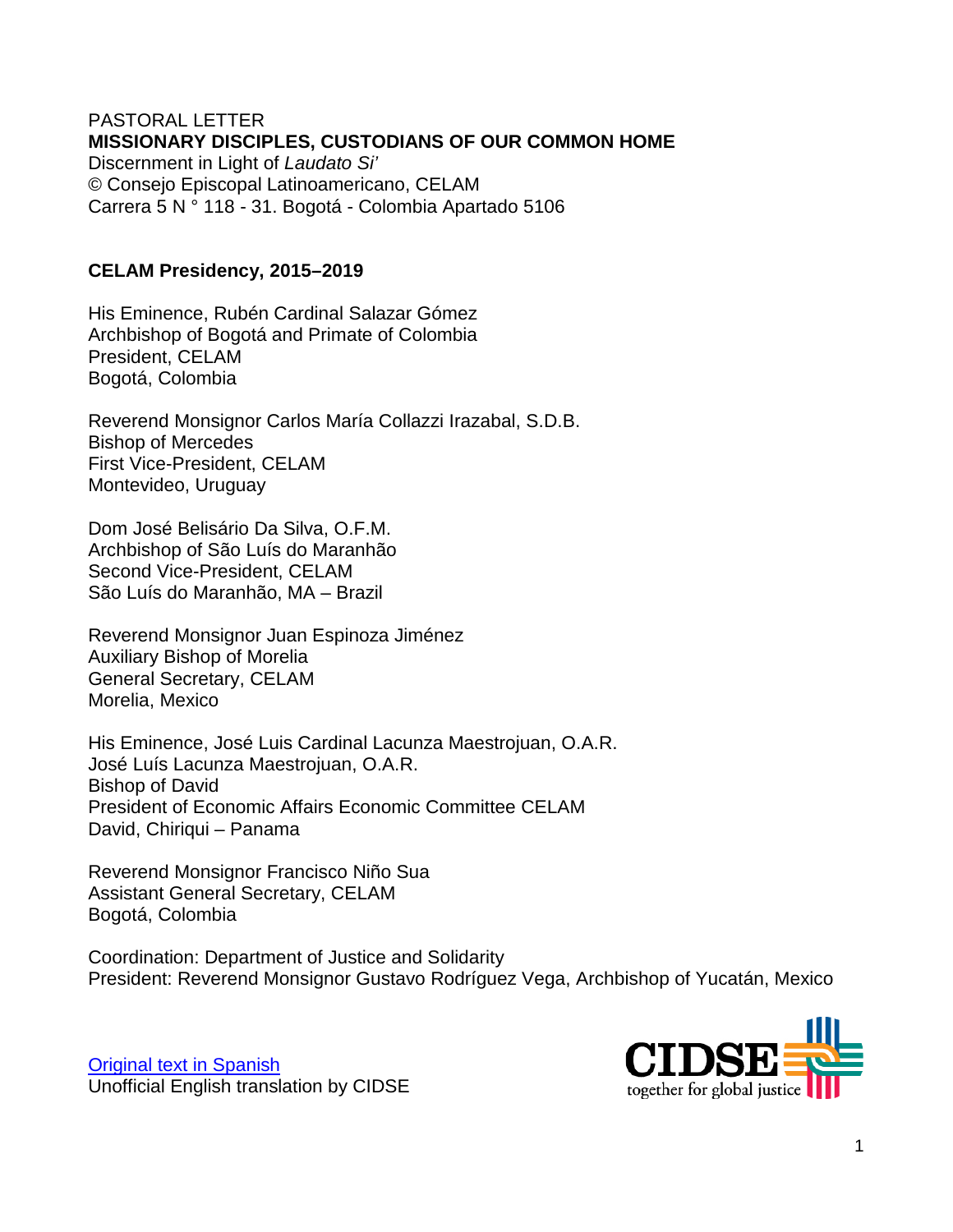### PASTORAL LETTER OF THE LATIN AMERICAN EPISCOPAL COUNCIL (CELAM)

### **MISSIONARY DISCIPLES: CUSTODIANS OF OUR COMMON HOME Discernment in Light of the Encyclical** *Laudato Si'*

### **INTRODUCTION**

Discerning the "Signs of the Times" is a characteristic feature of the Church's pastoral theological task. St. John XXIII, based on Mt 16:3, used it in the Apostolic Constitution "*Humanae Salutis"* when convoking the Second Vatican Ecumenical Council and it was assumed in the Pastoral Constitution *Gaudium et Spes* (1965). In fulfillment of this permanent mission of the Church, we the Bishops of CELAM want to *scrutinize the signs of the time and interpret them in the light of the Gospel*,<sup>[1](#page-2-0)</sup> so that the Church can respond to humanity's questions.

With the wisdom of its Social Doctrine, the Church *sharing the noblest aspirations of men and suffering when she sees these aspirations not satisfied, she wishes to help them to attain their*  full realization. So she offers man her distinctive contribution: a global perspective on man and *human realities*. [2](#page-2-1)

Precisely as we are celebrating 50 years of the Encyclical *Populorum Progressio* and are still experiencing in the first fruits of the Encyclical *Laudato Si*', it is our duty to *guarantee man's authentic development—his transition from less than human conditions to truly human ones*. [3](#page-2-2)

Now then, no genuine development will be won if it has a negative impact on the common home, this Planet Earth that is the creation of God. For that reason we emphasize, as does the Encyclical *Laudato Si'*, that *[t]he urgent challenge to protect our common home includes a concern to bring the whole human family together to seek a sustainable and integral development, for we know that things can change*[4](#page-2-3) if we are united, if we entrust ourselves to the merciful love of God and humbly assume our dignity as brothers and sisters, children of God.

The Latin American bishops, in communion with Pope Francis, want to use this Pastoral Letter to *enter into dialogue with all people about our common home*[5](#page-2-4) and especially *about the way* 

<span id="page-2-0"></span> $1$  GS 4

<span id="page-2-1"></span><sup>2</sup> PP 13

<span id="page-2-2"></span><sup>3</sup> PP 20

<span id="page-2-3"></span><sup>4</sup> LS 13

<span id="page-2-4"></span> $5153$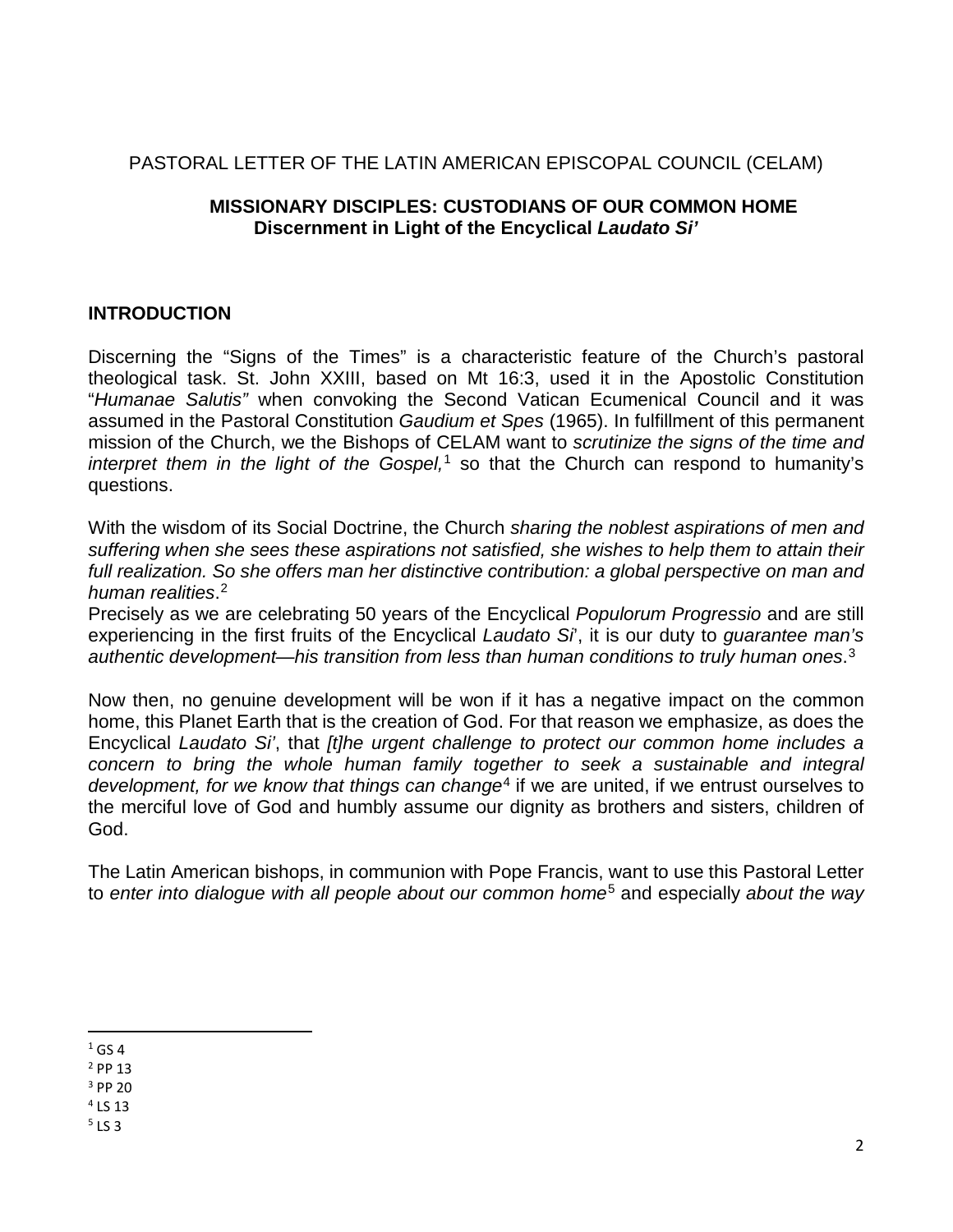*we are shaping the future of the planet,*[6](#page-3-0) which implies that *together we can seek paths of liberation*[7](#page-3-1) that lead to *true wisdom*[8](#page-3-2) and to the approach of *comprehensive solutions*. [9](#page-3-3)

To that end, it is crucial to behold the world with the gaze of Jesus. That is to say, with a loving gaze that is farsighted;<sup>[10](#page-3-4)</sup> it has a comprehensive approach,<sup>[11](#page-3-5)</sup> a more integral and integrating vision;[12](#page-3-6) *a distinctive way of looking at things, a way of thinking, policies, an educational programme, a lifestyle and a spirituality*[13](#page-3-7) that takes into account every aspect of the global crisis.<sup>[14](#page-3-8)</sup> It is the vision of Integral Ecology that surpasses the conception of ecology referring only to animals and plants, without considering human beings and their existential searches.

It is a gaze that is not limited to the "green" but assumes the "polychromy" of life in its various aspects and integrates ethical principles and human spiritual depth, as the Pope explains in Chapter IV of the Encyclical.

It is the gaze that discovers that the cry of the Earth joins the cry of the impoverished, the vulnerable, the marginalized and those who are discriminated against. Such a vision allows the members of the Church to have the same feelings as Jesus Christ (Phil 2:5-8).

May this Pastoral Letter be an instrument to encourage our commitment to be a missionary Church, poor for the poor, missionary disciples, custodians of the Common Home.

Mons. Juan Espinoza *Auxiliary Bishop of Morelia, Mexico General Secretary of the Latin American Episcopal Council (CELAM)*

<span id="page-3-0"></span> $6$  LS 14

<span id="page-3-1"></span> $<sup>7</sup>$  LS 64</sup>

<span id="page-3-2"></span> $8$  LS 47

<span id="page-3-3"></span> $9$  LS 60

<span id="page-3-4"></span> $10$  LS 36

<span id="page-3-5"></span><sup>11</sup> LS 135

<span id="page-3-6"></span><sup>12</sup> LS 141

<span id="page-3-8"></span><span id="page-3-7"></span><sup>13</sup> LS 111 <sup>14</sup> LS 137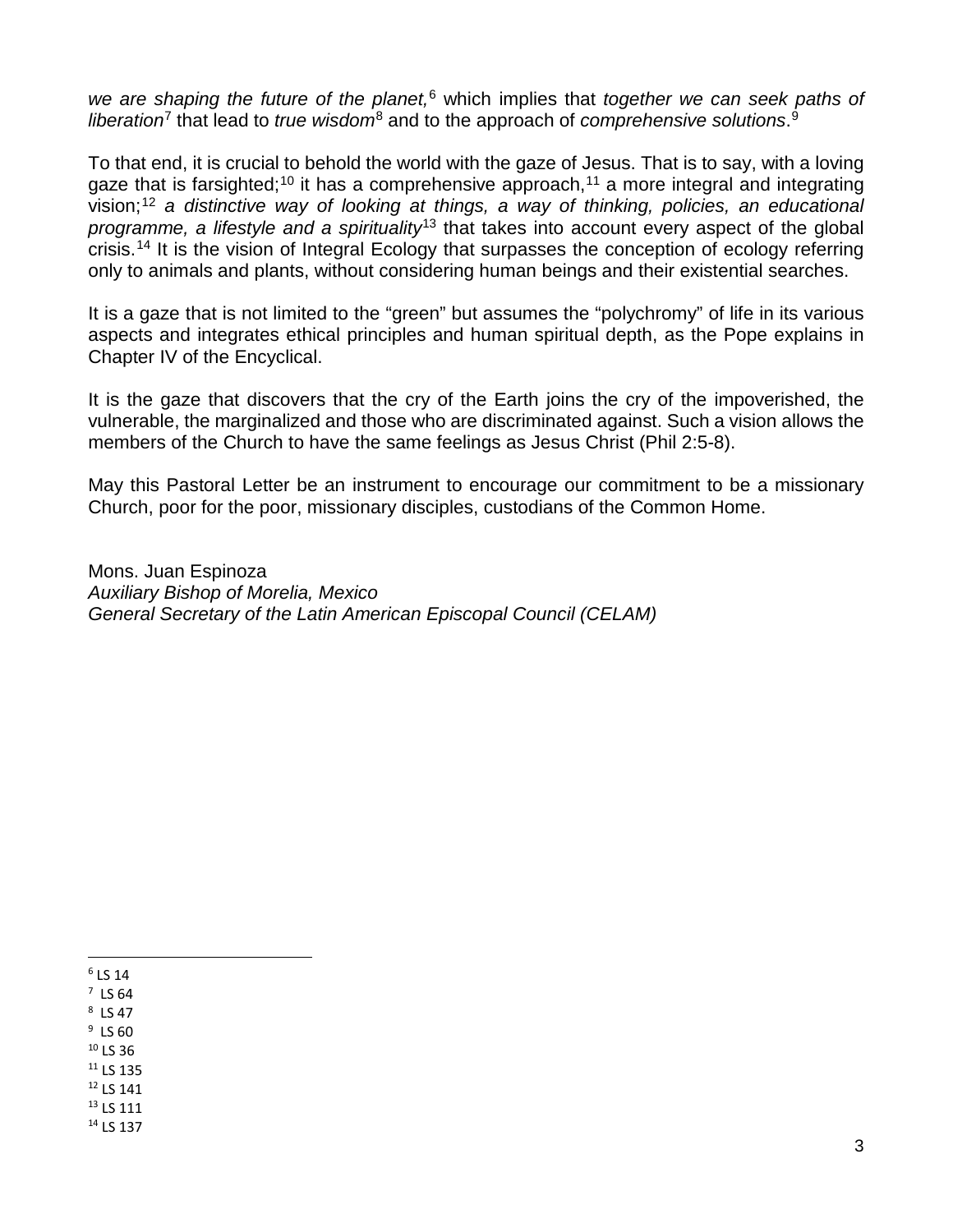## **PASTORAL LETTER OF THE LATIN AMERICAN EPISCOPAL COUNCIL (CELAM)**

### **MISSIONARY DISCIPLES: CUSTODIANS OF OUR COMMON HOME Discernment in Light of the Encyclical** *Laudato Si'*

*"Everything is interconnected, and this invites us to develop a spirituality of that global solidarity which flows from the mystery of the Trinity"(LS 240)*

1. Because *we are faced not with two separate crises, one environmental and the other social, but rather with one complex crisis which is both social and environmental,*[15](#page-4-0) *a true ecological approach always becomes a social approach; it must integrate questions of justice in debates on the environment, so as to hear both the cry of the earth and the cry of the poor*. [16](#page-4-1)

Integral Ecology always includes human beings and their spiritual dimension, it considers that the depth of the ecological crisis reveals the seriousness of the moral crisis of man (Saint John Paul II) and how inseparable the bond is between *concern for nature, justice for the poor, commitment to society and interior peace*[17](#page-4-2) as demonstrated by Saint Francis of Assisi with his life choices. If *the external deserts in the world are growing* it is because *the internal deserts have become so vast* (Benedict XVI).

2. In this way it is understood that Integral Ecology is not a passing fancy, a superficial fashion or a deviation from the faith. On the contrary, *Living our vocation to be protectors of God's handiwork is essential to a life of virtue; it is not an optional or a secondary aspect of our Christian experience.*[18](#page-4-3) *... [W]hat is at stake is our own dignity.*[19](#page-4-4)

Environmental issues can not be handled in isolation, in piecemeal, incidental or even complementary ways. These issues are at the root of human existence and that is why questions are being raised regarding the general orientation of life, its meaning, its values in relation to the conditions of the common home and the environment that we as a human family establish within the home God has entrusted us in his immense kindness. *Intergenerational solidarity is not optional, but rather a basic question of justice, since the world we have received also belongs to those who will follow us*. [20](#page-4-5) Therefore, taking the missionary discipleship of the Gospel seriously involves assuming responsibility for safeguarding creation, considering that human beings are an integral part of it.

3. The expression "*Laudato Si'*" means "Praise be to you," and was said in the language of the Umbria region (Italy) by Saint Francis of Assisi eight centuries ago. It is part of the "Canticle

- <span id="page-4-0"></span>15 LS 139
- <span id="page-4-1"></span> $16$  LS 49
- <span id="page-4-2"></span><sup>17</sup> LS 10
- <span id="page-4-3"></span><sup>18</sup> LS 217 <sup>19</sup> LS 160
- <span id="page-4-5"></span><span id="page-4-4"></span><sup>20</sup> LS 159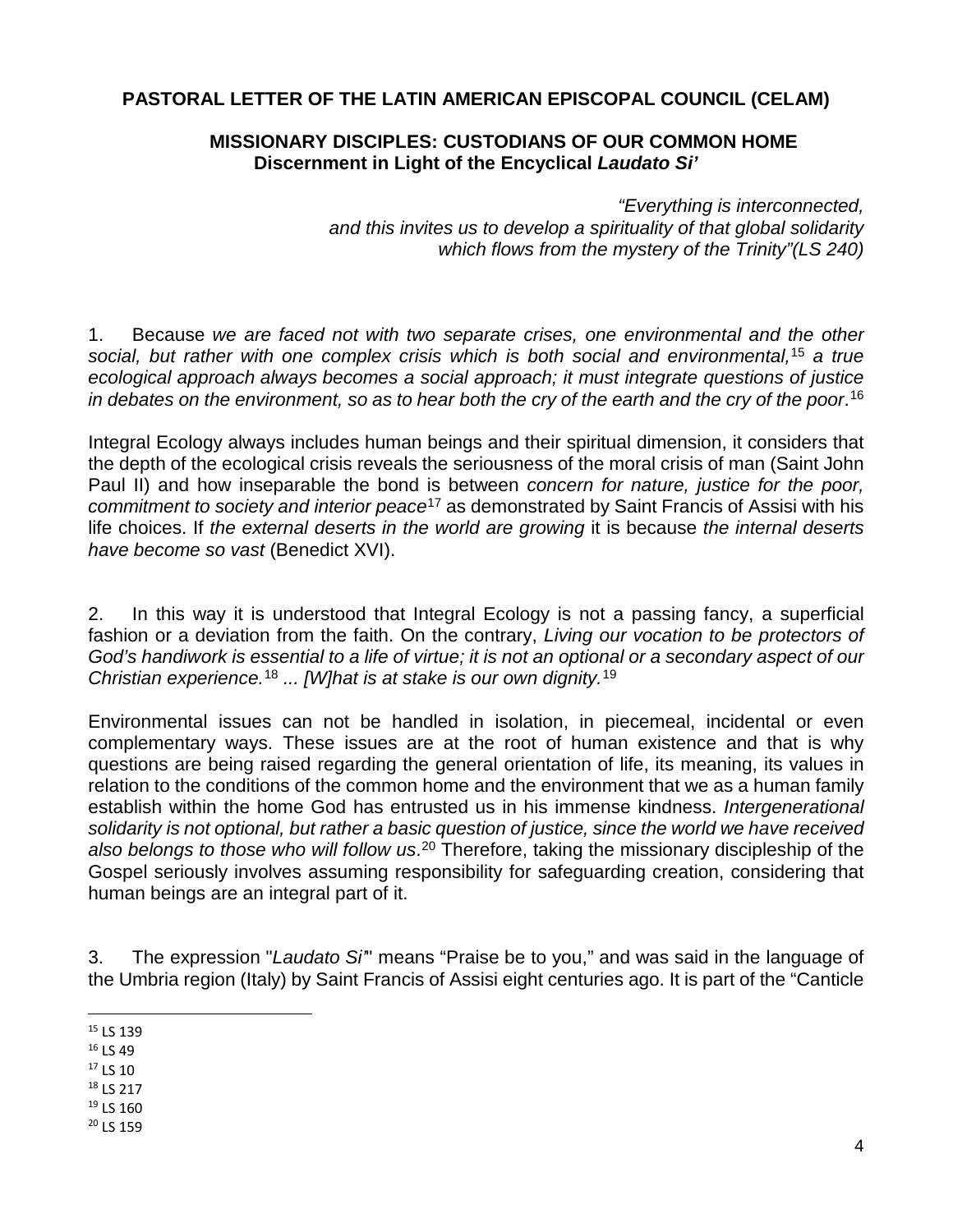of Creatures" (also known as Canticle of the Sun). Francis, overcoming a moment of his life in which he experienced a "dark night" and had serious health problems with his sight, discovers that Brother Sun contains a special significance of Father God.

Contemplating the Sun leads him to experience the greatness of the Lord. He finds in the beings of nature a way to live in communion with God. And so he sings for Sister Moon and the stars, Sister Water, Sister Mother Earth. Also, he praises the Lord for Sister Bodily Death, for those who forgive, for those who suffer tribulation. Such contemplative and praising attitude is at the base of the missionary discipleship of the Gospel of Life. Taking care of creation is a way of praising God the Creator. It is to thank him for his wonderful work and the responsibility he has entrusted to us.

4. Creation is a Gospel, a Good News from God for humanity. We can "read with admiration and happiness the mystery of the universe<sup>"[21](#page-5-0)</sup> in the exercise of a sublime capacity to strengthen the bond of love with the Holy Trinity that is the source of all life. This capacity for wonder, the gift of marveling at the magnificence of God who reveals himself, communicates, gives of himself through his creatures, is a very necessary aspect to cultivate in Christian spirituality. Reverence to God. Give glory to God for making the human being live (Saint Irenaeus of Lyon). Give glory to God by promoting the poor to live fully (Blessed Oscar Arnulfo Romero). Recognizing that *the earth herself, burdened and laid waste, is among the most abandoned and maltreated of our poor; she "groans in travail"* (Rm 8:22). These groans of Creation challenge us, awaken a holy indignation, lead us also to rebel against injustice, to work for social transformation. For the contemplation of reality moves us and leads us to recognize the voice of God in the cry of the excluded of America and the world. "So, if we do realize all this, let's not be afraid to say it: we need change; we want change", the Pope said in Bolivia before the Popular Movements.<sup>[22](#page-5-1)</sup>

5. To that purpose, the Church – as well as the other religious organizations – should spur a dialogue among themselves *for the sake of protecting nature, defending the poor and building networks of respect and fraternity*. [23](#page-5-2) This dialogue would also include such participants as the inhabitants, the different environmental movements, businesspeople, governors, communication media, and research centres. In addition, academic establishments with an interdisciplinary focus[24](#page-5-3) would bring together *the scientific-technical language and the language*  of the people<sup>[25](#page-5-4)</sup> in which "science and religion",<sup>[26](#page-5-5)</sup> faith and reason,<sup>27</sup> politics and economics would come together to work in pursuit of human fulfillment.

<span id="page-5-0"></span> <sup>21</sup> LS 243

<span id="page-5-1"></span><sup>&</sup>lt;sup>22</sup> Message of the Pope at the Second World Meeting of Popular Movements. Santa Cruz de la Sierra (Bolivia). Thursday, 9 July 2015. [http://w2.vatican.va/content/francesco/en/speeches/2015/july/documents/papa-francesco\\_20150709\\_bolivia](http://w2.vatican.va/content/francesco/en/speeches/2015/july/documents/papa-francesco_20150709_bolivia-movimenti-popolari.html)[movimenti-popolari.html](http://w2.vatican.va/content/francesco/en/speeches/2015/july/documents/papa-francesco_20150709_bolivia-movimenti-popolari.html)

<span id="page-5-2"></span><sup>23</sup> LS 201

<span id="page-5-3"></span><sup>24</sup> LS 195

<span id="page-5-4"></span><sup>25</sup> LS 143

<span id="page-5-5"></span><sup>26</sup> LS 62

<span id="page-5-6"></span><sup>27</sup> LS 63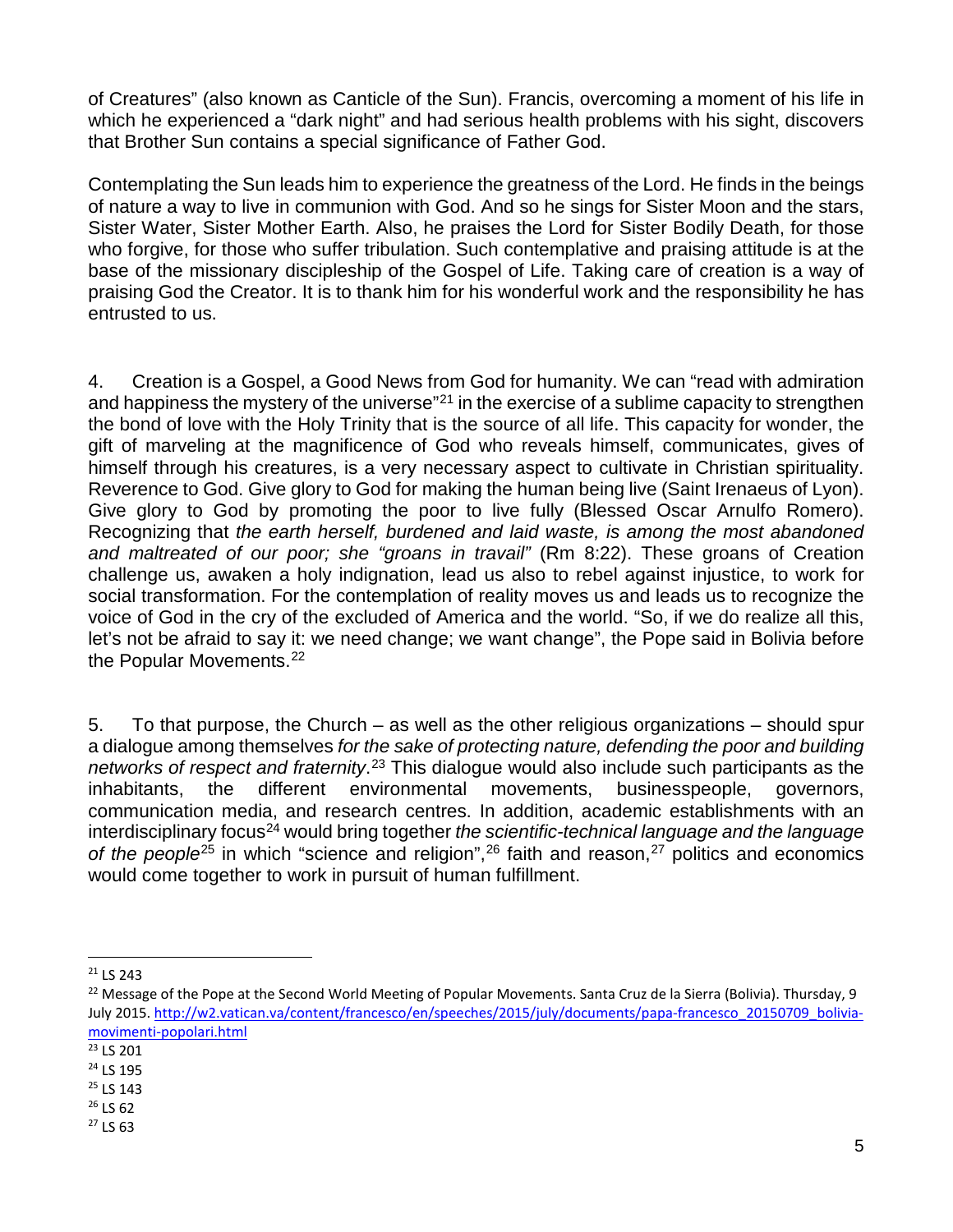It goes without saying that *the Church does not presume to settle scientific questions or to replace politics* but the Pope encourages *an honest and open debate so that particular interests or ideologies will not prejudice the common good*. [28](#page-6-0)

6. Consequently, the ecological crisis is a call to a profound interior conversion.<sup>[29](#page-6-1)</sup> We won't achieve anything if the change in economic systems and production models does not reflect a change of mentality, awareness, habits and heart. Authentic evangelization is apparent in an ecological conversion.

Such ecological conversion is referred to as integral ecology. The ecological has to do with the home.<sup>30</sup> Next, "metanoia" or conversion implies a "going home," to the family of God, to recognize ourselves as part of Creation. We forget that we ourselves are earth (see Gen 2:7 and LS 2). Our very bodies are made up of her elements, we breather her air and we receive life and refreshment from her waters.[31](#page-6-3) It also implies feeling mercy for this sister who *cries out to us because of the harm we have inflicted on her by our irresponsible use and abuse of the goods with which God has endowed her,* thus our oppressed and devastated Mother Earth finds herself among the most abandoned and maltreated of our poor, and she "groans in travail" (cf. Rm 8:22).

7. Pope Francis invites us to sing *Laudato Si'* as we go, without losing the joy of our hope.[32](#page-6-4) That living joyfully in the love of God and in hope, is to perceive each creature singing the hymn of its existence.[33](#page-6-5) We humans are not singing *Laudato Si'* alone. It is a song that all of creation needs to sing through the caring we provide. The creatures sing because they have an intrinsic value, they give glory to God with their existence and communicate their own message,<sup>[34](#page-6-6)</sup> that each organism, as a creature of God, is good and admirable in itself; the same is true of the *harmonious ensemble of organisms existing in a defined space and functioning as a system*. [35](#page-6-7) *Everything is related, and we human beings are united as brothers and sisters on a wonderful pilgrimage, woven together by the love God has for each of his creatures and which also unites us in fond affection with brother sun, sister moon, brother river and mother earth* (LS 92).

8. In order to get the choir of Creation to sing the hymn to its Creator, there needs to be a *distinctive way of looking at things, a way of thinking, policies, an educational programme, a lifestyle and a spirituality which together generate resistance to the assault of the technocratic paradigm*. [36](#page-6-8)

<span id="page-6-8"></span><span id="page-6-7"></span><sup>36</sup> LS 111

<span id="page-6-0"></span> <sup>28</sup> LS 188

<span id="page-6-1"></span><sup>29</sup> LS 217

<span id="page-6-2"></span> $30$  Let us recall that the root of the words ecology, economy, ecumenism, etc. is the Greek prefix "oikos," which means house (home, household, hearth).

<span id="page-6-3"></span> $31$  LS 2

<span id="page-6-4"></span><sup>32</sup> LS 244

<span id="page-6-5"></span><sup>33</sup> LS 85

<span id="page-6-6"></span><sup>34</sup> Cf. LS 33 <sup>35</sup> LS 140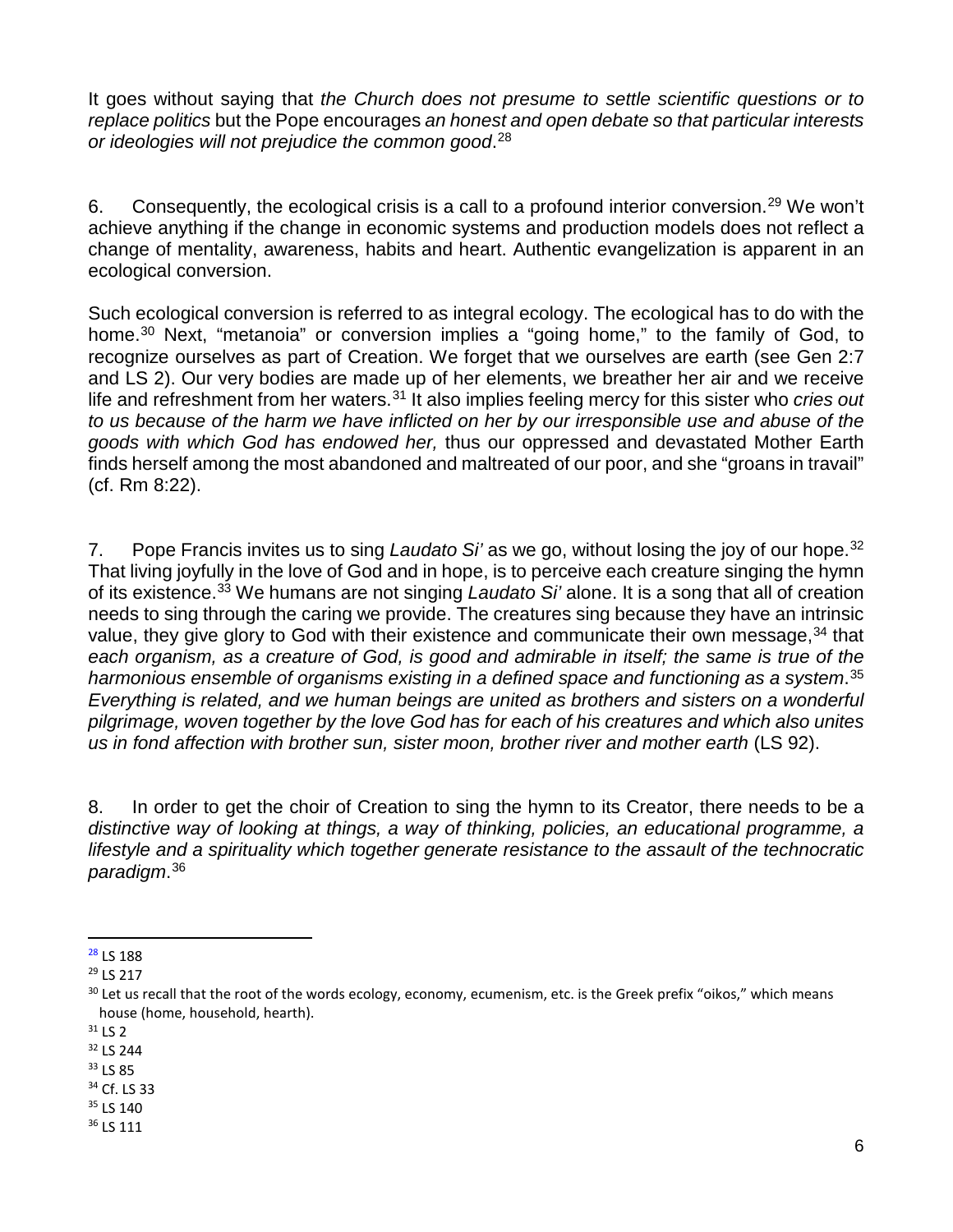It is the vision of Integral Ecology, which covers five dimensions: environmental, economic, social, cultural and everyday life,  $37$  in relation to the ethical principle of the common good and justice between generations. Beyond the abstraction of explanatory terms, integral ecology is a human experience, an experience of mercy, which "calls for openness to categories which transcend the language of mathematics and biology, and take us to the heart of what it is to be human" (LS 11).

9. Our appeal as Pastors that we should all take care of our common home together draws from testimonies, data and analysis collected by experts, then looks at the issue in light of the Gospel and the Social Doctrine of the Church – especially from the perspectives contained in the Concluding Document from the Aparecida Conference (2007) and the Encyclical Letter *Laudato Si'* – to analyze the reality, proposing our own reflections and orientations, as well as several concrete commitments for our communities for the well-being of our peoples and the earth, understood as God's creation.

Given that the ecological crisis has human roots and must be understood from a complex and systemic perspective, we feel it is very important to take into account the lines of orientation and action proposed in Chapter Five of *Laudato Si',* because discerning the attacks against the common home requires dialogue and transparency in decision-making processes on the environment, and in the formulation of new international, national and local policies.

# **The Challenge of Extractive Industries**

10. In the period since the Aparecida Conference (2007) and the present, the rate of conflicts on the continent has increased significantly, arising chiefly from projects exploiting underground assets. Many ecclesial communities are confused and perplexed, divided over trying to assess the value of activities in mining, oil, hydroelectricity, agriculture, road works, tourist infrastructures, and many others. This is a cause of deep pastoral concern and merits a conscientious approach since "as disciples of Jesus Christ, we feel challenged to discern the 'signs of the times' in the light of the Holy Spirit, to place ourselves in service of the Kingdom proclaimed by Jesus who came so that all may have life and 'have it more abundantly'" (Jn  $10:10$ ).<sup>[38](#page-7-1)</sup>

Therefore, in this Pastoral Exhortation, in addressing the great challenges that Integral Ecology poses on our Continent, we will pay particular attention to analyzing the impact that extractive activities—especially those related to mining—have on our Common Home.

11. By "extractivism" we understand an unbridled tendency of the economic system to convert the goods of nature into capital. The action of "extracting" the greatest amount of materials in the shortest possible time, converting them into raw materials and inputs that industry will use, that will then be transformed into products and services that others will market, society will

<span id="page-7-0"></span> <sup>37</sup> LS 137-162

<span id="page-7-1"></span><sup>38</sup> AD 33 [*Translator's note:* AD = *Aparecida Document* — Concluding Document from the 2007 conference. Available in English at: [http://www.celam.org/aparecida/Ingles.pdf\]](http://www.celam.org/aparecida/Ingles.pdf)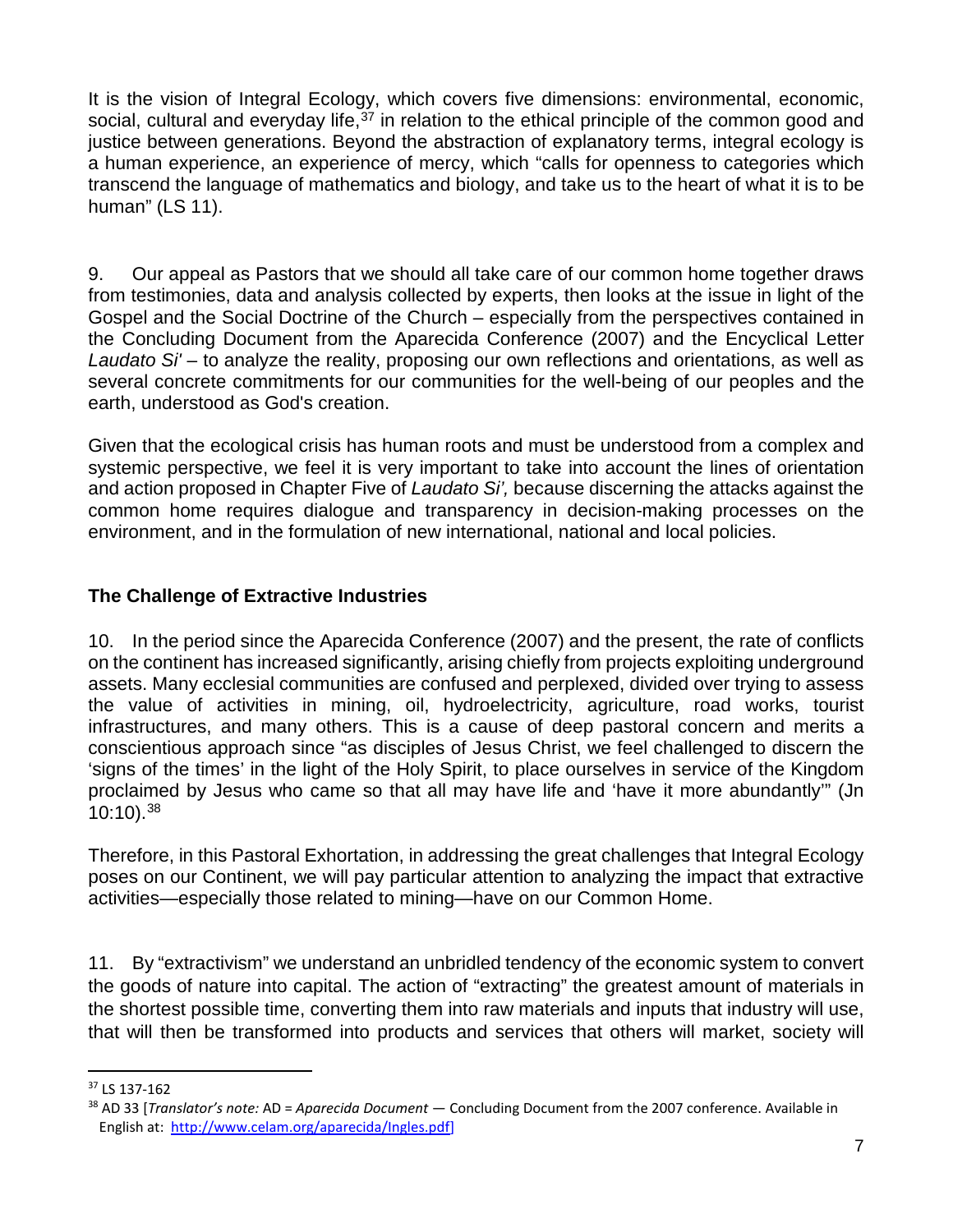consume and then nature itself will receive in the form of polluting waste—that is the consumerist loop that is being generated at ever greater speed and ever greater risk.

What is most serious about this logic of relationship with nature is that the resources are running out and we are rapidly approaching the physical limits of the Earth. Since the 1970s, it's been being said that the pretense of infinite growth in an infinite world is not sustainable. Neither is it sustainable that, in the eagerness to generate material wealth, the living conditions of entire peoples are being sacrificed and valuable ecosystems are being deteriorated, as reiterated by the Pope in *Laudato Si'*. The greedy interest in exploiting Mother Earth until the last drop is leading to drastically transformed landscapes—cutting down forests, diverting rivers, tracing roads, destroying the vegetation layer, and finally, generating a series of impacts that deserve to be subjected to an ethical and moral evaluation in dialogue with the sciences.

12. This approach to reality leads us to reflect on the meaning of human work and, in general, to question ourselves about the meaning of human existence.<sup>[39](#page-8-0)</sup> As humanity, we have the great challenge of satisfying human needs without exhausting the possibilities of life for future generations. The intention to take care of the garden of the world so that we all have land, roof and work, requires an effort of ingenuity and creativity, based on the spiritual greatness of an economy of communion. *The Creator does not abandon us; he never forsakes his loving plan or repents of having created us.*[40](#page-8-1) *. . . [F]or he has united himself definitively to our earth, and his love constantly impels us to find new ways forward*. [41](#page-8-2)

Faithful to the Latin American and Caribbean pastoral theological tradition, from an attitude of discernment of the "signs of the times", calling for honest, plural and argued dialogue, and from the perspective of integral ecology, we bishops urge the Catholic communities of the continent to: see and touch reality, contemplating in it the Gospel of Creation and perceiving the action of the Holy Spirit in human history, in order to analyze, interpret and discern what are appropriate or inappropriate extractive activities in the territories; then, propose, plan, and act to transform our own way of life, to influence the mining and energy policies of states and governments, and in the policies and strategies of companies dedicated to extractivism, all for the purpose of achieving the common good and a genuine human development that is integral and sustainable.[42](#page-8-3)

13. From that perspective, once these general principles of approaching the situation have been set out, we bring out our vocation and mission as pastors (Chapter I), we do an historical stocktaking of milestones along the Church's path regarding extractive activities (Chapter II), we go into the details of the reality that challenges us (Chapter III), we analyze those details in the light of faith from CSD (Church Social Doctrine) (Chapter IV "Word and Life"), we propose lines of action relevant to our Catholic identity to strengthen the commitment to take care of our common home (Chapter V "Faith without Works is Dead") and we will finish with some guidelines on achieving an integral ecological conversion.

<span id="page-8-0"></span> <sup>39</sup> LS 160

<span id="page-8-1"></span><sup>40</sup> LS 13

<span id="page-8-2"></span><sup>41</sup> LS 245

<span id="page-8-3"></span><sup>42</sup> LS 18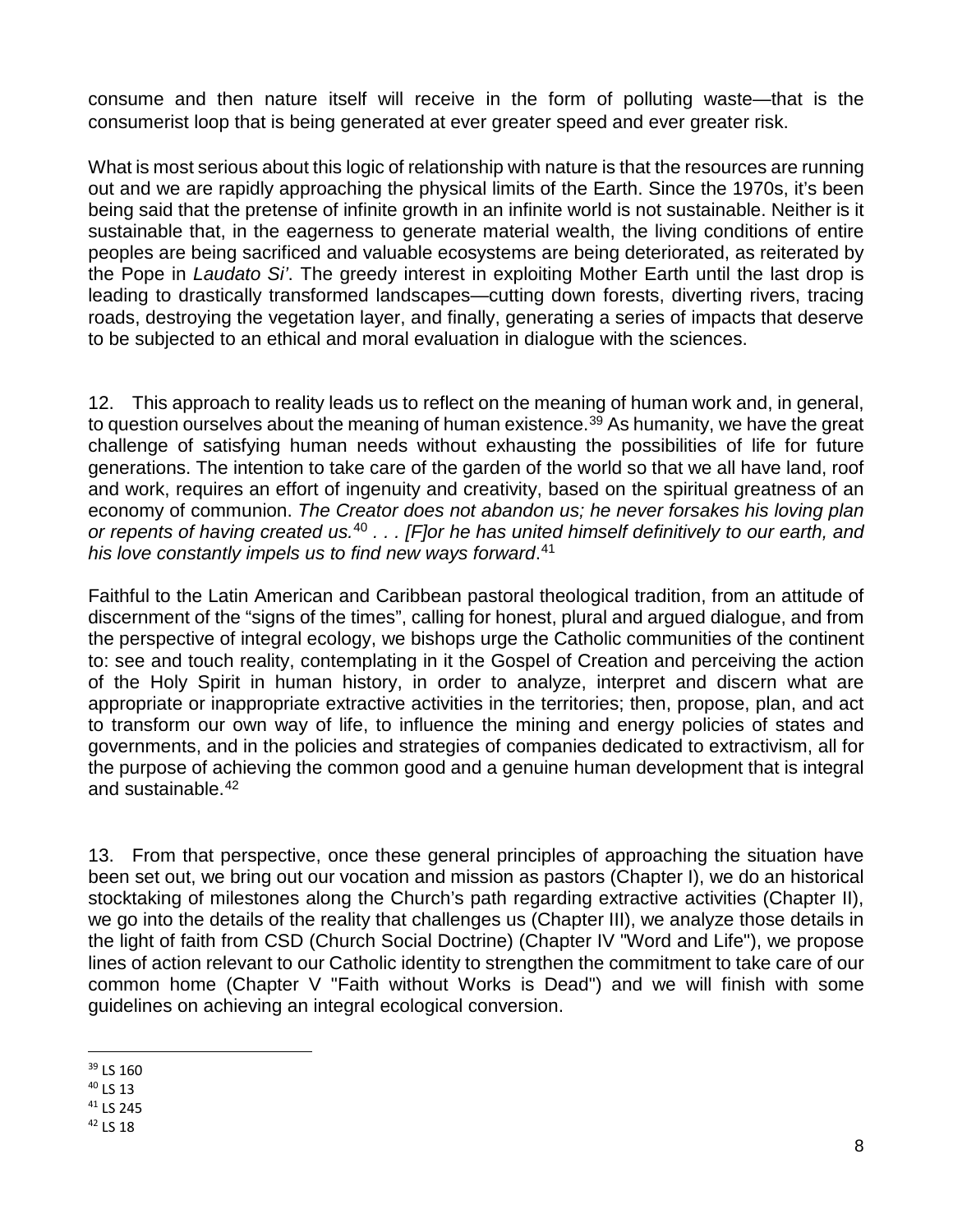# **I. OUR WORD AS PASTORS**

14. As pastors accompanying our peoples, we cannot be indifferent to their anguish and suffering, their struggles and profound hopes. We welcome them in our heart. That is why we pay attention to their cries throughout Latin America and the Caribbean, and we are impelled by the Gospel to speak out before this painful, conflictive and challenging situation. We share Pope Francis' conviction that *no one can demand that religion should be relegated to the inner sanctum of personal life, without influence on societal and national life ... without a right to offer an opinion on events affecting society. ... We love this magnificent planet on which God has put us, and we love the human family which dwells here. ... If indeed "the just ordering of society and of the state is a central responsibility of politics", the Church "cannot and must not remain on the sidelines in the fight for justice*" (Apostolic Exhortation *Evangelii Gaudium*, 183).

We wish to discern the signs of our time, one of which is the accelerated and large-scale advancement of extractive activities and the industries that derive from them, causing multiple impacts on the lives and health of populations close to the projects, on the environment and throughout our region, paying special attention to the strategic biomes to maintain life on the planet.

15. We consider as a sign of our time the growing awareness among believers that their responsibility within creation, and their duty towards nature and the Creator, are an essential part of their faith (LS 64). Care of the common home is no longer a fad or an option that may or may not be done. It is an essential part of our condition as Christians.

Some 500 years and counting after the Protestant reformation and questioned by the manifestations of religious fanaticism, the common home is turning into a meeting place for many: most of the planet's inhabitants profess to be believers, and this should spur religions to dialogue among themselves for the sake of protecting nature, defending the poor, and building networks of respect and fraternity (LS 201).

16. The Catholic Church values the historical importance of extractive activities in humanity's historical process, it is aware of the contribution of mining companies and the service they can provide to the human community, to the economies and progress of all societies.<sup>[43](#page-9-0)</sup> It is aware that, through income from royalties and the different types of taxes that these companies pay, the State could finance infrastructure, as well as public health and education works. It recognizes that some actors (businessmen, state officials, professional engineers and technicians) are responsible people who strive to go beyond mere compliance with legal norms to protect the physical integrity of workers, local populations and indigenous peoples and to take care of the environment.

At the same time, [the Church] fosters responsible practices that promote the welfare of people based on law and democratic means. Nevertheless, it maintains the evangelical criterion of putting human beings above any economic goal as a priority because *the Sabbath was made for man, and not man for the Sabbath* (Mk 2:27).

<span id="page-9-0"></span> $43$  Message of Pope Francis "A Day of Reflection — United to God, We Hear a Cry." https://zenit.org/articles/pope-smessage-for-a-day-of-reflection-united-to-god-we-hear-a-cry/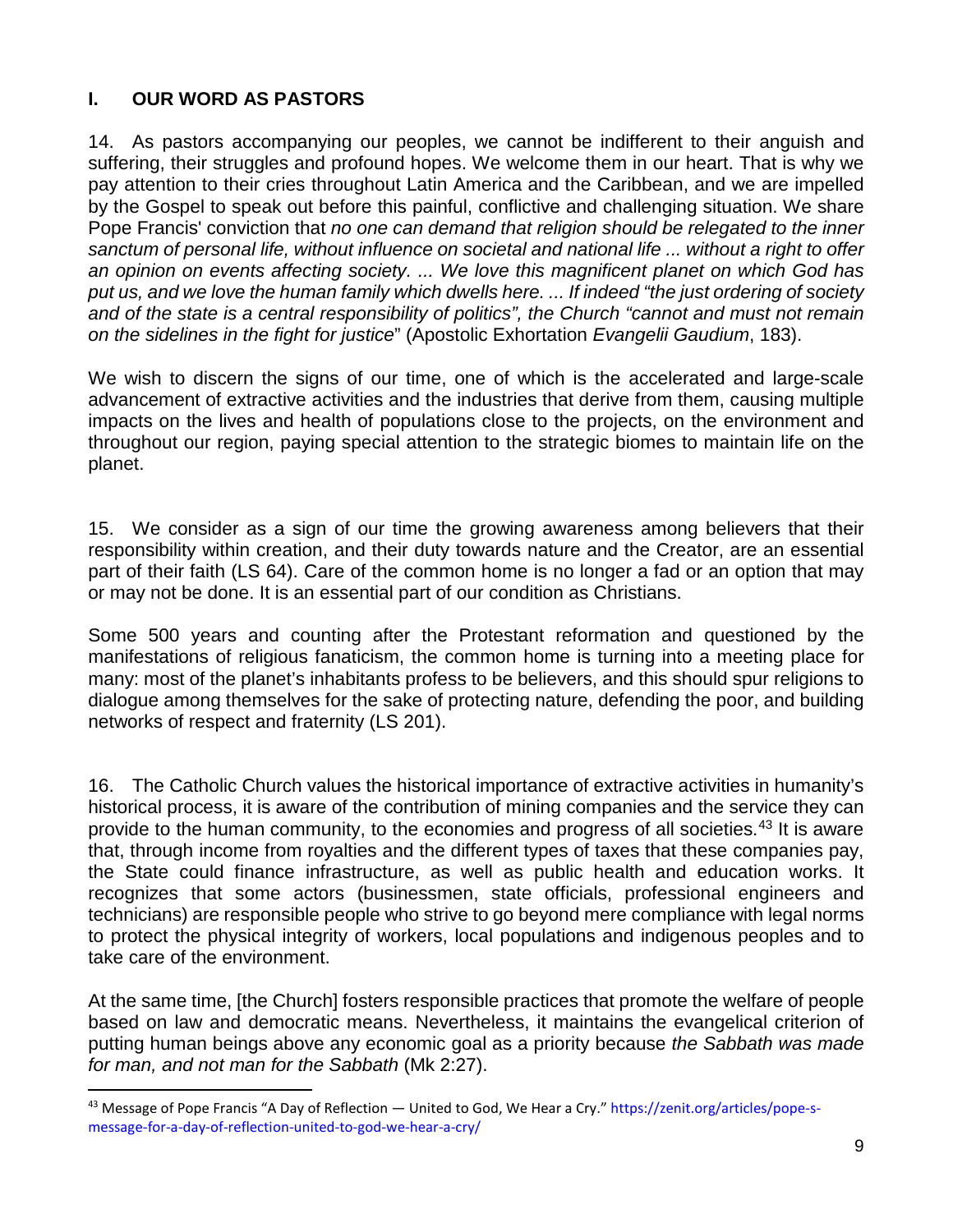17. Concrete evidence of joint work between ecclesiastical sectors and entrepreneurs must be reflected in inhabitants' living conditions, in reparations for victims that are just and generous and sustainability of the affected ecosystems. Any other form of relationship is lacking in charity and puts at risk the autonomy that the Church must have to be self-critical with its lifestyles and the ability of affecting and *as it were, upsetting, through the power of the Gospel, mankind's criteria of judgment, determining values, points of interest, lines of thought, sources of inspiration and models of life*….[44](#page-10-0)

Hence our appeal to entrepreneurs, investors and governments to review the scope of economic activities based on extractivism, so that the sustainability of the life of the territories and its inhabitants is prioritized over any other financial interest. This requires a deep reflection, but it is also an exercise that invites creativity in the search for human fulfillment. To that end, it is very important to listen respectfully to the stories of those affected by mining projects, assertively adopt the scientific data and design platforms for transparent and honest dialogue aimed at caring for life in our common home.

18. Mercy nourishes and gives meaning to our pastoral service. We are worried about the situation of the fallen person at the edge of the road. We feel called upon to behave like the Good Samaritan (Lk 10:25-37). In that context, we echo the words of the Supreme Pontiff: *The world's poor, though least responsible for climate change, are most vulnerable and already suffering its impact. As an integral ecology emphasizes, human beings are deeply connected*  with all of creation. When we mistreat nature, we also mistreat human beings. At the same time, *each creature has its own intrinsic value that must be respected. Let us hear* "*both the cry of the earth and the cry of the poor"* (*[Laudato Si'](http://w2.vatican.va/content/francesco/en/encyclicals/documents/papa-francesco_20150524_enciclica-laudato-si.html)*, 49), and do our best to ensure an appropriate and timely response.[45](#page-10-1)

# **II. MILESTONES ON A ROAD TRAVELLED**

19. Extractivist activities have expanded a great deal in Latin America and the Caribbean. They include mining and the exploitation of hydrocarbons, industrial-scale fishing, forestry and agricultural exploitation, as well as the generation of hydroelectric, photovoltaic and wind energy on a large scale. Most of the countries on the continent have made a political choice to promote the extraction of materials from the ground as the main foundation of economic growth. Therefore, it is not surprising that, in recent years at the global level, Latin America has been one of the regions of the world that has received the most investments, especially private investments from companies in the so-called extractivist sector.

<span id="page-10-0"></span> <sup>44</sup> *Evangelii Nuntiandi* <sup>19</sup>

<span id="page-10-1"></span><sup>&</sup>lt;sup>45</sup> Message of the Holy Father for the World Day of Prayer for the Care of Creation. 1 September 2016. "Show Mercy to our Common Home"

[http://w2.vatican.va/content/francesco/en/messages/pont-messages/2016/documents/papa](http://w2.vatican.va/content/francesco/en/messages/pont-messages/2016/documents/papa-francesco_20160901_messaggio-giornata-cura-creato.html)[francesco\\_20160901\\_messaggio-giornata-cura-creato.html](http://w2.vatican.va/content/francesco/en/messages/pont-messages/2016/documents/papa-francesco_20160901_messaggio-giornata-cura-creato.html)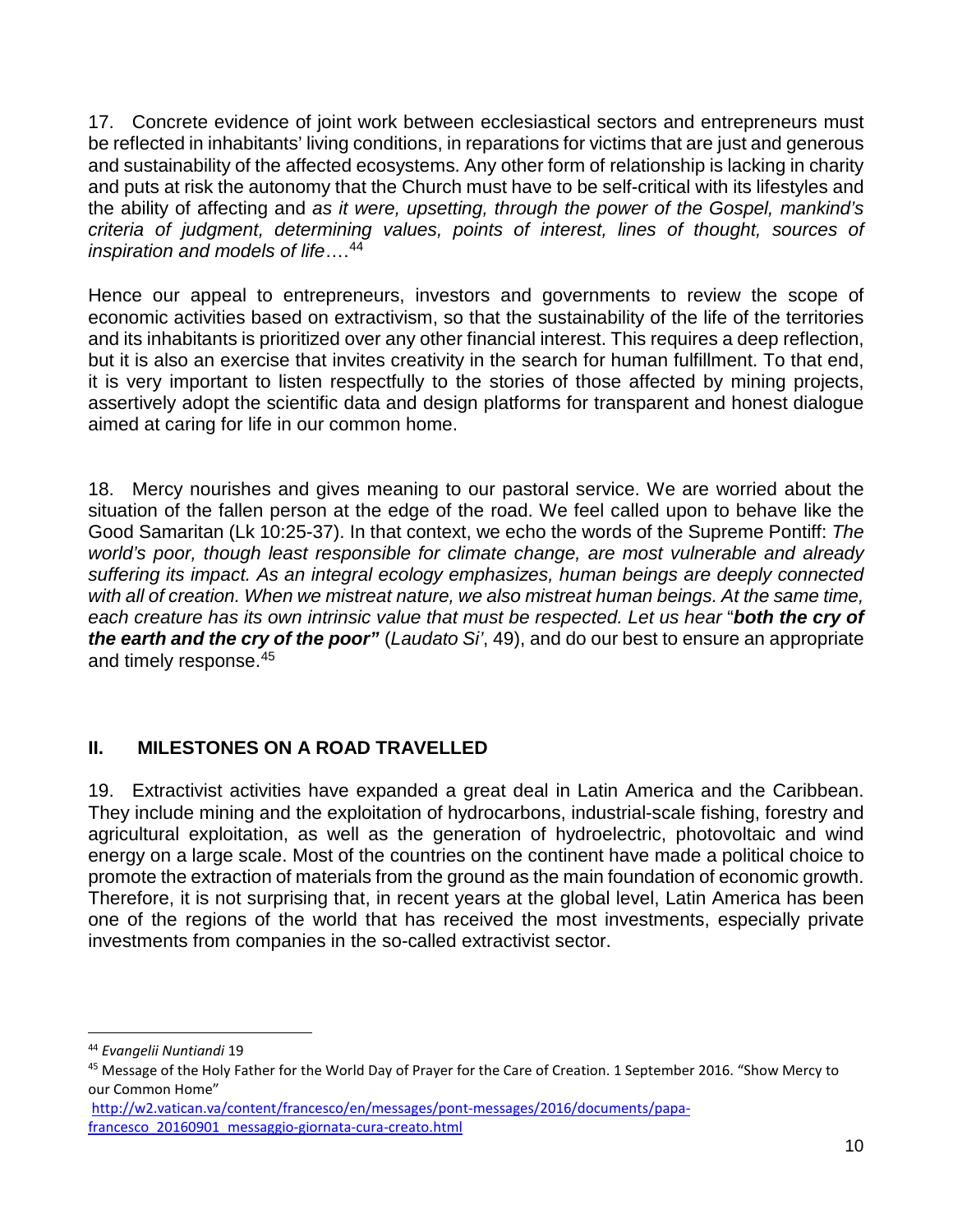20. Over the last ten years, the Latin American Episcopal Council (CELAM) has organized meetings and symposiums on the topic. One that stood out was the international seminar held in Lima in 2011, which concluded with a public statement on "Extractive industries (mining and hydrocarbons): the Problem of Non-renewable Natural Resources in Latin America and the Mission of the Church". This seminar was held at a time when the prices of minerals and oil were very high on the world market and, as a consequence, investments in extractive companies were experiencing a significant boom.

At the same time, socio-environmental conflicts increased alarmingly. There were reports of serious human rights violations and negative repercussions from extractive activities on the health of neighbouring communities and the land. Many National Episcopal Conferences—like those in Bolivia, Brazil,<sup>[46](#page-11-0)</sup> Colombia, Ecuador, Guatemala, Honduras and Panama-spoke out on this topic. The highest number of statements in response to these serious situations occurred in 2012.

21. CELAM also sought dialogue with business representatives and, to that end, sponsored two meetings with Catholic entrepreneurs from UNIAPAC:<sup>[47](#page-11-1)</sup> In September 2012, the XI CELAM-UNIAPAC Symposium was held in Tegucigalpa, Honduras; its main theme was *The Company: Source of Development and Hope.*[48](#page-11-2) An analysis was carried out on the subject within the framework of both Catholic Social Doctrine and the *Aparecida Document*, leading to the demand for *a highly productive, fully human and socially responsible company.*[49](#page-11-3) Two years later, in October 2014, the XII CELAM-UNIAPAC Symposium took place in Santiago de los Caballeros, Dominican Republic on the theme "Responsibility of Business Leaders for the Construction of a More Just, Peaceful and Fraternal Society". The theme was reflected upon in light of the Apostolic Exhortation *Evangelii Gaudium* and a document from the Pontifical Council for Justice and Peace "The Vocation of the Business Leader: A Reflection".[50](#page-11-4)

22. In September of the same year, the Pan-Amazon Ecclesial Network (REPAM) was founded as an *organization of structure and communion that seeks to strengthen the bonds of collaboration, and seeks to achieve a common vision of missionary and evangelizing work in the region*. [51](#page-11-5)

REPAM *was created to serve the peoples of Pan-Amazonia and seeks to defend their ancestral wisdom, their territories and their right to effective participation in the decisions made regarding their lives and their future*. [52](#page-11-6)

REPAM's creation is a very important milestone in the path of the Latin American Church, and has caused several ripple effects, so much so that today there is an Ecclesial Network of Congo

<span id="page-11-0"></span><sup>46</sup> In 2016, the Bishops' Conference of Brazil created a Working Group on mining, seeking advisers for the bishops and local churches in order to support the demands of the affected communities.

<span id="page-11-1"></span> $47$  This group is an international asssociation of Christian Business Leaders, a non-profit created in Europe in 1931.

<span id="page-11-2"></span><sup>48</sup> [http://www.simposioempresarialhn.com/,](http://www.simposioempresarialhn.com/) visited 28 January 2017.

<span id="page-11-3"></span> $49$  Ibíd.

<span id="page-11-4"></span><sup>50</sup> The document was published in September of 2012.

<span id="page-11-5"></span><sup>51</sup> Founding charter of REPAM, September 2014.

<span id="page-11-6"></span> $52$  Ibid.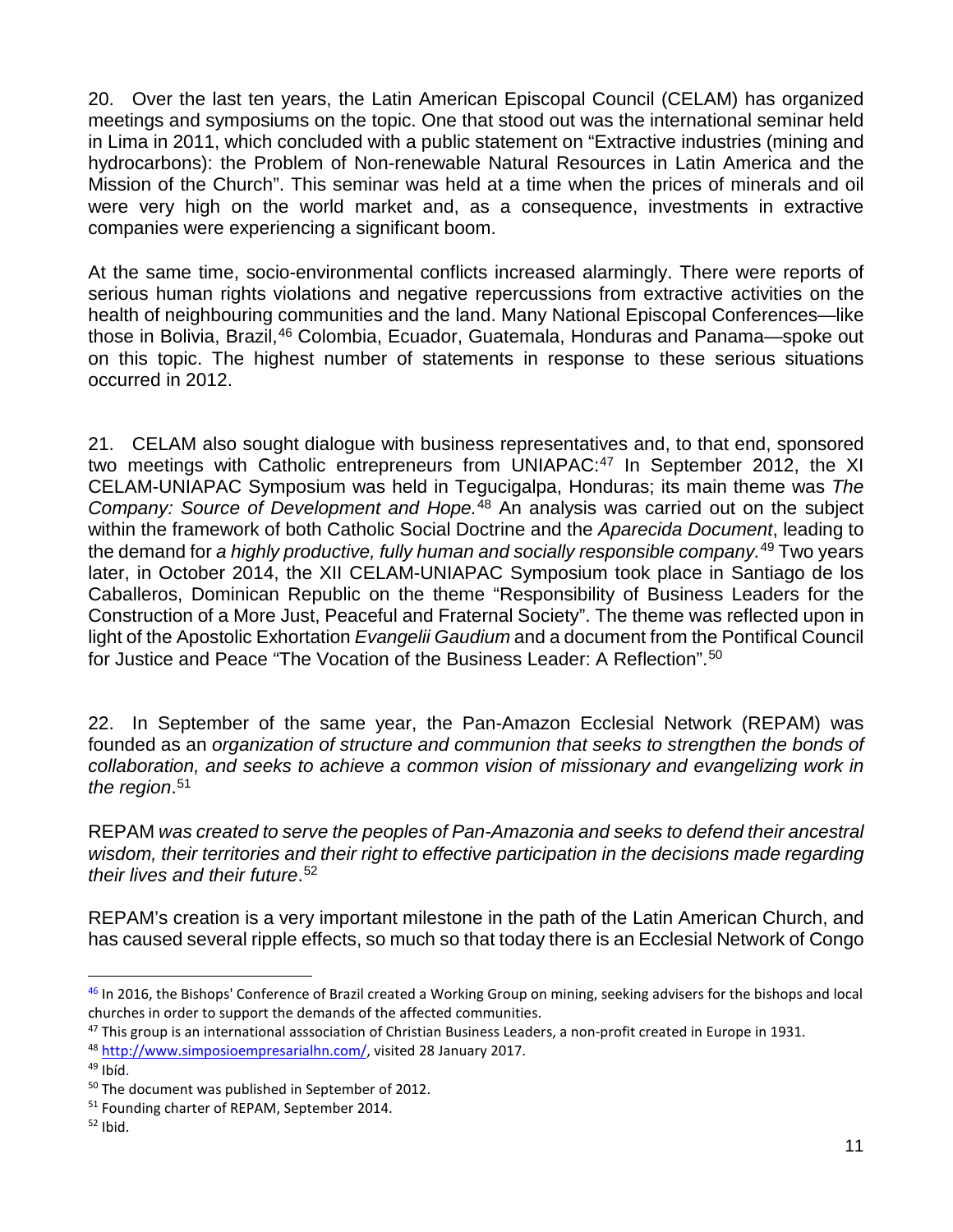Basin Forest (REBAC, for its acronym in French), another in the Guaraní Aquifer (REICOSUR, Integral Ecology Network of the Southern Cone), another in the Mesoamerican biological corridor (REMAM, Mesoamerican Ecclesial Network) and there are already ecclesiastical provinces such as Bogotá, Colombia, that have taken steps to carry out a joint ministry focusing on water.

This is due to the fact that, in January 2016, during the seminar "Church on the Way Out: Poor and for the Poor", held in Bogotá, the Department of Justice and Solidarity (DEJUSOL) of CELAM and the Latin American and Caribbean Secretariat of Caritas (SELACC), chose to consider REPAM as a model for evangelizationin specific territories.

With the prospect of the Synod on the Amazon that the Pope has announced for October 2019,<sup>[53](#page-12-0)</sup> REPAM is in a transcendental space for the evangelizing process in the 21st century. Pope Francis's meeting with Indigenous peoples in Puerto Maldonado during his visit to Peru (January 2018) stands out as a milestone of this synodal journey; it was at this meeting that representatives of the Aboriginal Peoples asked the Holy Father—and through him the entire Church—to defend them and accompany them in the struggles for their territories, their traditions, their language and their Life. Responding to this call is an unavoidable task for the Church's evangelizing mission in Latin America and the Caribbean.

23. Another relevant event was the meeting of Bishops of the Americas on February 11 and 12, 2014, in the city of Tampa, United States. At that meeting, representatives of the Episcopal Conferences of the United States and of Canada explicitly supported the initiatives of the Catholic Church in Latin America in regards to extractive industries. This had a subsequent impact, with the participation of the Catholic Church in a public hearing of the Inter-American Commission on Human Rights (IACHR) in Washington D.C. on March 19, 2015. This was the first time that the Catholic Church of the Americas participated in a forum at that level.

At the hearing, DEJUSOL of CELAM, SELACC, the Latin American and Caribbean Confederation of Men and Women Religious (CLAR), the Amazon Commission of the National Confederation of Bishops of Brazil (CNBB) and REPAM presented five cases that were emblematic of the human rights violations and negative environmental impacts being perpetrated by extractive companies in Latin America and the Caribbean.<sup>[54](#page-12-1)</sup> They were supported in this by the bishops representing the Episcopal Conferences of the USA and Canada who attended the hearing.

In August 2016, an agreement was signed between CELAM and the IACHR, in which both parties mutually committed themselves to work together in defending human rights. In March 2017, REPAM presented—to the IACHR and other forums in the United States of America other complaints of human rights violations committed by extractive companies against Indigenous peoples.

<span id="page-12-0"></span><sup>&</sup>lt;sup>53</sup> Special Assembly of the Synod of Bishops for the Pan-Amazon Region in October 2019 [http://en.radiovaticana.va/news/2017/10/15/pope\\_announces\\_synod\\_of\\_bishops\\_for\\_the\\_pan](http://en.radiovaticana.va/news/2017/10/15/pope_announces_synod_of_bishops_for_the_pan-amazon_region/1343151)amazon region/1343151.<br><sup>54</sup> These were: the Piquiá de Baxio case (Açailândia, Brazil), the San José del Progreso and Magdalena de Teitipac cases

<span id="page-12-1"></span><sup>(</sup>Oaxaca, Mexico), the Yasuní National Park case (Ecuador), the case of the Nueva Esperanza community (Atlántida, Honduras), and the Lote petrolero No. 116 case (Amazonas, Peru).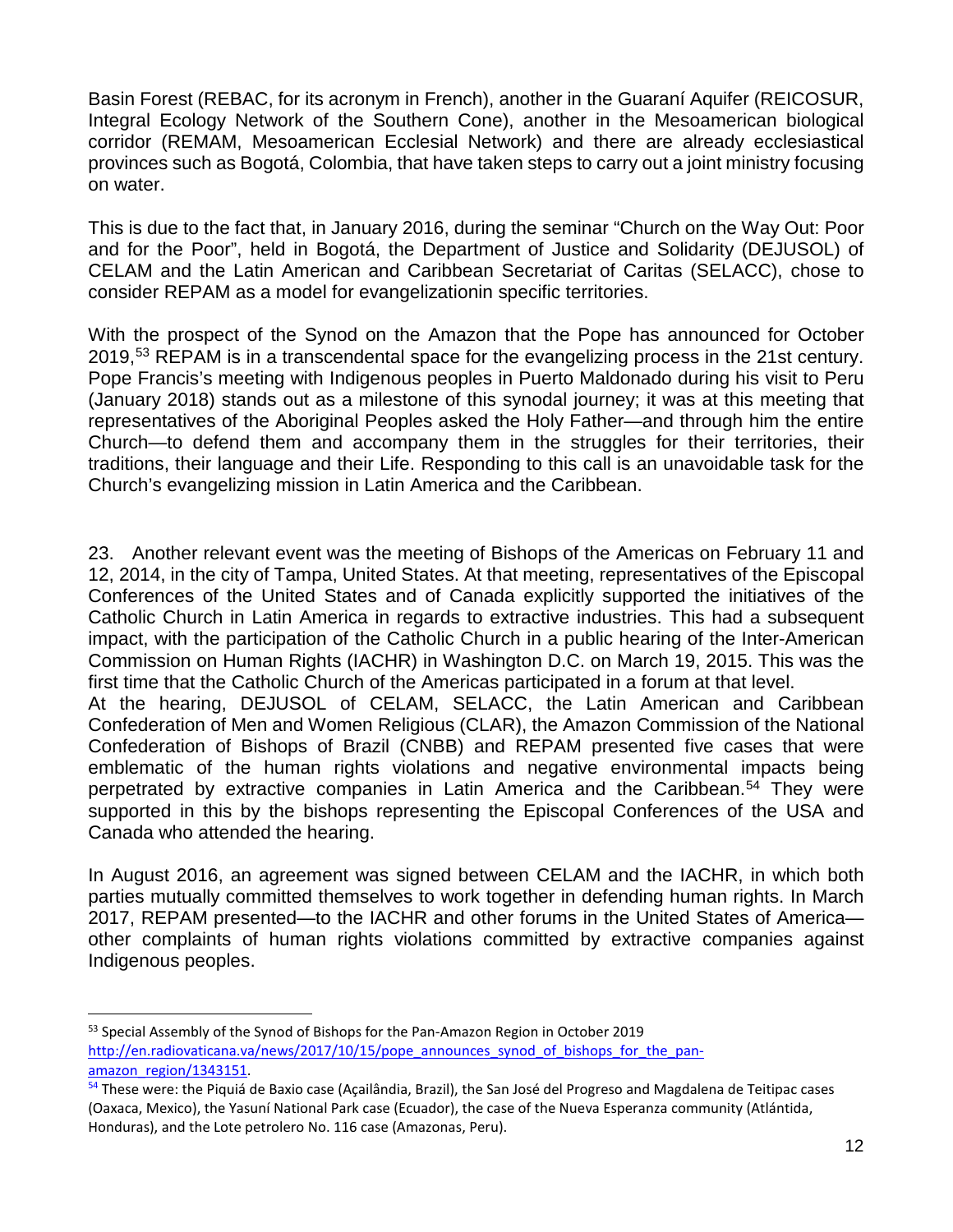24. Publication of the Encyclical Letter *Laudato Si'* by Pope Francis is another historic milestone, because with this important document the Supreme Pontiff continues developing the Church's Social Doctrine, enriching it with an outlook from integral ecology that involves environmental aspects. To the fundamental relationships with God, with oneself and with one's neighbour, it adds the relationship with the environment; hence, this integral ecology perspective invites us to move from the throwaway culture<sup>[55](#page-13-0)</sup> to the culture of care<sup>[56](#page-13-1)</sup> and from the culture of premature death<sup>[57](#page-13-2)</sup> to the culture of life.<sup>[58](#page-13-3)</sup> Likewise, he insistently calls on not only Christians, but on all people of good will, to commit themselves to the care of our common home. In communion with the Holy Father, we make a discernment of reality with an attitude of dialogue to seek integral alternatives for the populations and territories affected by extraction projects.

25. One month after the publication of *Laudato Si'*, the Pontifical Council for Justice and Peace (PCJP) organized—in July 2015, in collaboration with the Latin American Churches and Mining Network—a meeting in Rome of representatives from communities affected by mining activities. The meeting was held under the motto "United to God, We Hear a Cry" and included the participation of leaders from 18 countries from around the world. From the Americas, there were leaders from Brazil, Canada, Chile, Colombia, El Salvador, the United States, Guatemala, Honduras, Mexico, Peru and the Dominican Republic. Representatives from communities affected by mining denounced the serious violations of human rights and the contamination and destruction of their territories, of which they were victims.

Peter Cardinal Turkson, President of the PCJP (which, since January 1, 2017, has been included in the work of the new Dicastery for the Promotion of Integral Human Development, of which Cardinal Turkson is its first prefect) reported that the principal objective of this meeting was to recognize the dignity of the people and communities affected.

He stressed: "We are aware of their isolation, of the violation of their human rights, of the persecution, of the imbalance of power."

26. In April 2017, El Salvador passed the Law for the Prohibition of Metal Mining. This ban was the result of more than a decade of struggle, of the joint effort of social, environmental and educational organizations and the decisive influence of the Catholic Church. The Law establishes the principle that mining metals affects the environment and the health of people and constitutes "a threat to the development and welfare of families". The prohibition includes the activities of exploration, extraction, exploitation and processing, both open air and underground, and also bans the use of toxic chemicals in any metallic mining process.

<span id="page-13-0"></span> <sup>55</sup> LS 22, 43

<span id="page-13-1"></span><sup>56</sup> LS 231

<span id="page-13-2"></span><sup>&</sup>lt;sup>57</sup> LS 48

<span id="page-13-3"></span><sup>58</sup> LS 213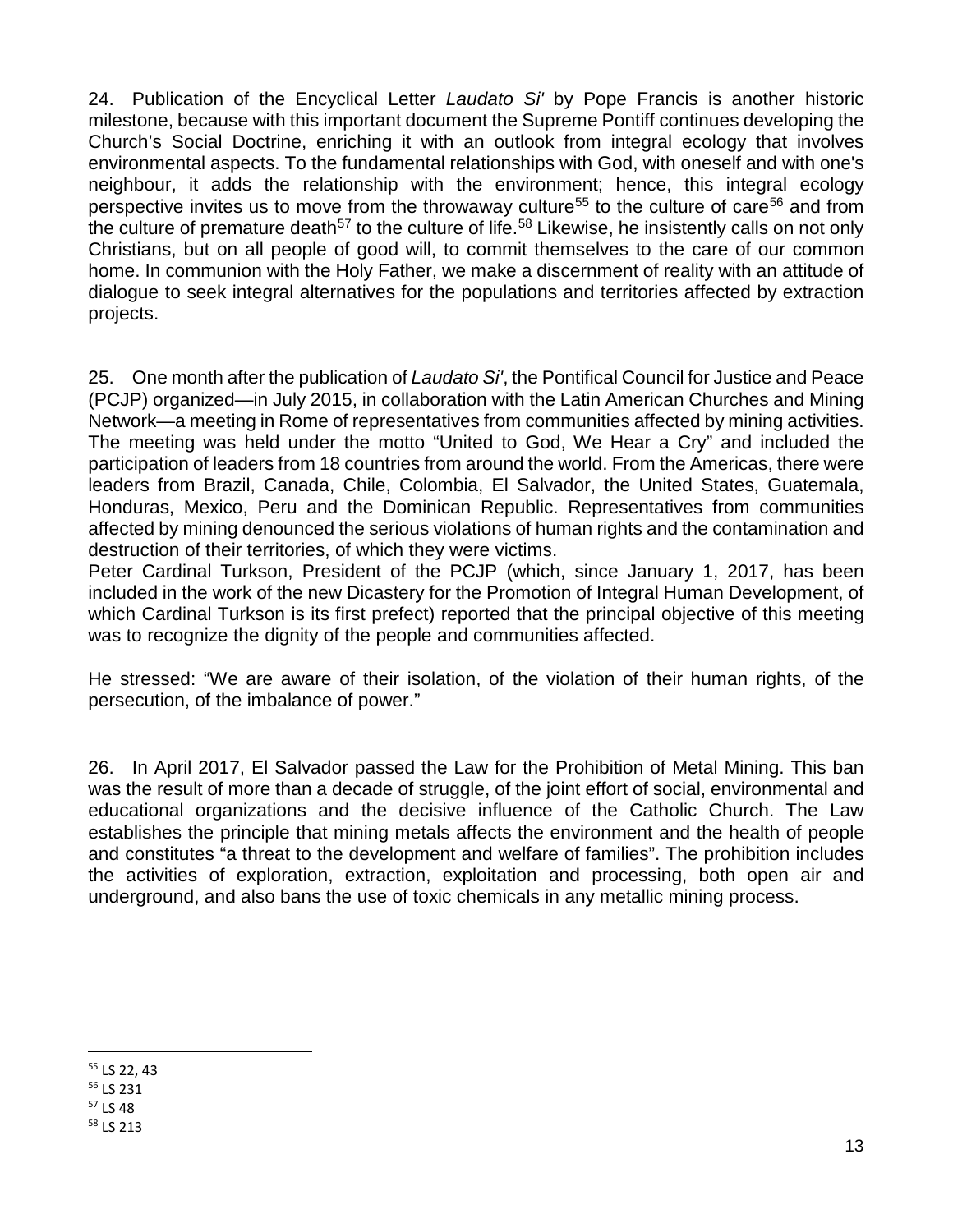# **III. A REALITY THAT CHALLENGES US**

27. The Pope affirms in *Laudato Si'* that *the violence present in our hearts, wounded by sin, is also reflected in the symptoms of sickness evident in the soil, in the water, in the air and in all forms of life*. [59](#page-14-0) The problem resides in seeing nature only as a useful resource for consumption and not valuing it for its other meanings—symbolic, cultural and religious.<sup>[60](#page-14-1)</sup> Such a mentality is at the base of the technocratic paradigm, the anthropocentrism and moral crisis that is reflected in the severity of the ecological crisis, according to what St. John Paul II said several decades ago.<sup>[61](#page-14-2)</sup>

As a contribution to the study that each ecclesial community must carry out from the particular context of its own reality, without losing sight of the major tendencies in the global situation, the vision of integral ecology that we are proposing is an invitation to discern the signs of the times, taking each particular case and listening to the perspectives of the different actors until we are able to identify which position is most faithful to the will of God, One and True.

For this, we consider it important to highlight:

- a) The connection between the extractivism economic model and the environment
- b) The impact of extractivism on climate and water
- c) The relationship between extractive activities and poverty
- d) Socio-environmental conflicts
- e) The role of the State
- f) The responsibility of companies
- g) The commitment of the communities

## **a) The economic model, extractivism and the environment**

28. We see the crisis of an economic model whose policies have led, in many countries, to accentuate the levels of poverty, inequality, depletion of natural assets and environmental destruction, and that it is happening on a planetary scale. There is an irrational exploitation *that is leaving ruin and even death in its wake, throughout our region*. [62](#page-14-3)

Such a model responds to a technocratic paradigm $63$  that has become globalized and whose fundamental problem is *the concept of a subject who, using logical and rational procedures, progressively approaches and gains control over an external object*. [64](#page-14-5) As has been said, it is the human being who "seems" *to see no other meaning in their natural environment than what*

<span id="page-14-0"></span> <sup>59</sup> LS 2

<span id="page-14-1"></span> $60$  LS 5

<span id="page-14-2"></span><sup>&</sup>lt;sup>61</sup> "Peace with God the Creator, Peace with All of Creation". Message for the World Day of Peace. 1 January 1990.

<span id="page-14-3"></span><sup>62</sup> AD 473

<span id="page-14-4"></span><sup>63</sup> LS 53, 203

<span id="page-14-5"></span><sup>64</sup> LS 106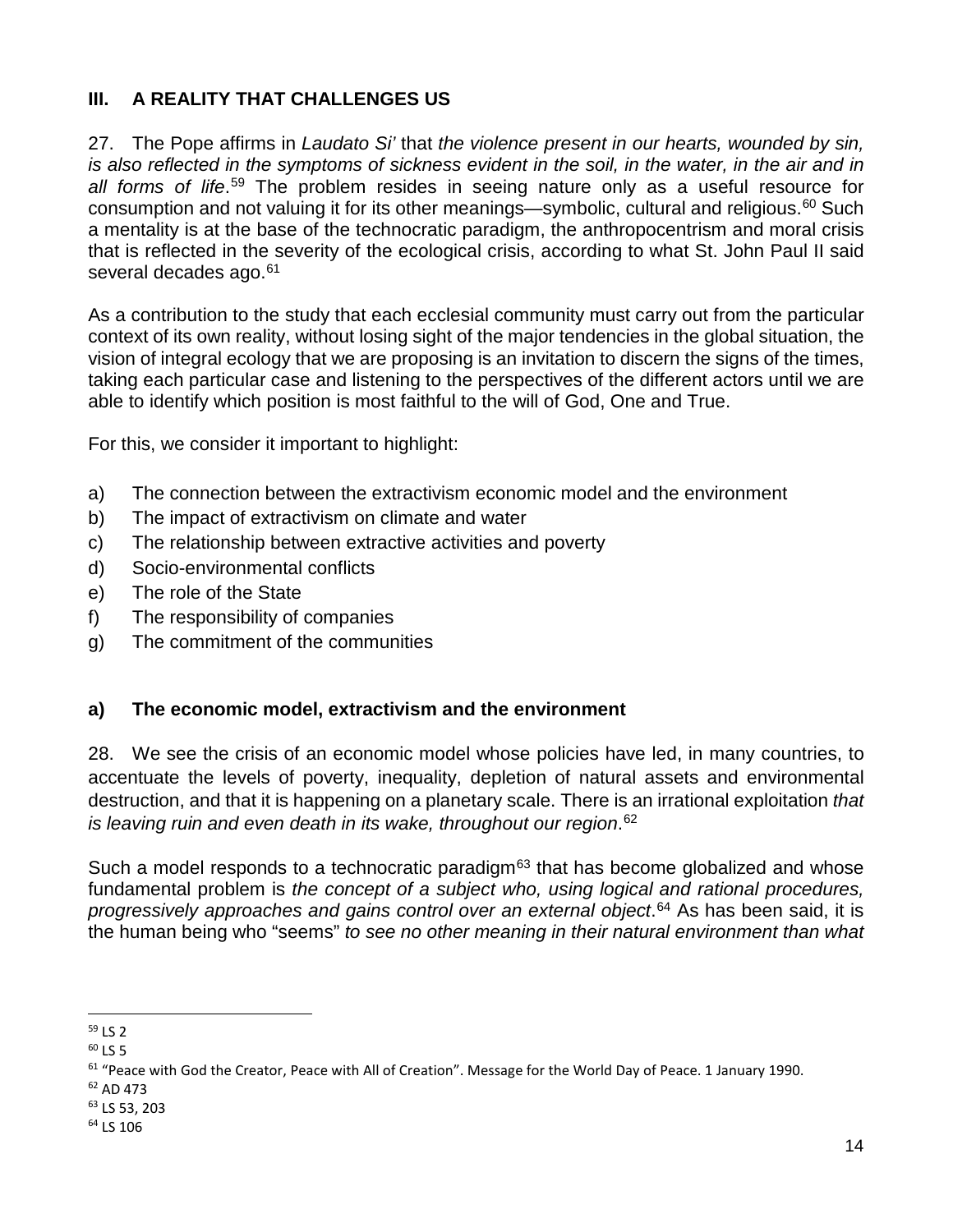*serves for immediate use and consumption,* according to a thought expressed by Saint John Paul II, quoted in the Encyclical *Laudato Si'*. [65](#page-15-0)

A utilitarian mindset idolizes capital, where it loses all sense of the sacredness of and reconnection with nature; that is why Pope Francis devotes Chapter 3 of *Laudato Si'* to analyzing the human roots of the ecological crisis that are reflected in that perverse alliance between technology and finances that has given rise to a throwaway culture,  $66$  feeds a reductionist and skewed anthropocentrism $67$  and facilitates a moral relativism that leads to the exploitation of people as if they were merchandise.<sup>[68](#page-15-3)</sup> The destruction of ecosystems, human trafficking, labour exploitation and other forms of modern slavery follow the same pattern of social sin.

29. We are concerned about the economic logic imposed by this technocratic paradigm that is based on the principle that all human activity has no other purpose than producing and consuming, setting a price and obtaining monetary benefits—displacing to the background the right of every person to a dignified life based on the just distribution of goods, both material and spiritual. We note that *economic interests easily end up trumping the common good and manipulating information so that their own plans will not be affected*. [69](#page-15-4)

For that reason, the *Aparecida Document* demands that *the interests of economic groups that irrationally demolish sources of life are not to prevail in dealing with natural resources*. [70](#page-15-5)

30. ²We observe that, in Latin America and the Caribbean, the same logic has generated an "extractive" production pattern, i.e., oriented towards the exploitation of nature's goods under three basic characteristics: as non-exhaustible sources (unlimited production), occupation of broad geographical areas (extensive production) and high productivity (intensive production). The tendency is to exploit the largest amount of material in the shortest possible time, causing huge impacts on ecosystems and affecting the lives of the inhabitants of the territories.

The ecological imbalance resulting from this utilitarian pursuit of natural resources both underground and on the surface tends to become irreversible, given the fact that climate change, loss of biodiversity and desertification are advancing at an accelerated pace. This way of understanding the economy is putting at risk the lives of present and future generations, by leading the planet to exceed its limits in what constitute the three essential sources that the planet has—water, air and soil—for humanity's survival.

31. Market competition has made maximization of profits the measure by which satisfaction of human needs is judged, under the logic of producing goods and services at the lowest possible cost and in the least time possible. In extractive companies, cost reduction has

<span id="page-15-1"></span><sup>66</sup> LS 109

<span id="page-15-2"></span><sup>67</sup> LS 122

<span id="page-15-5"></span> $70$  AD 471

<span id="page-15-0"></span> $65$  LS 5

<span id="page-15-3"></span><sup>68</sup> LS 123

<span id="page-15-4"></span><sup>69</sup> LS 54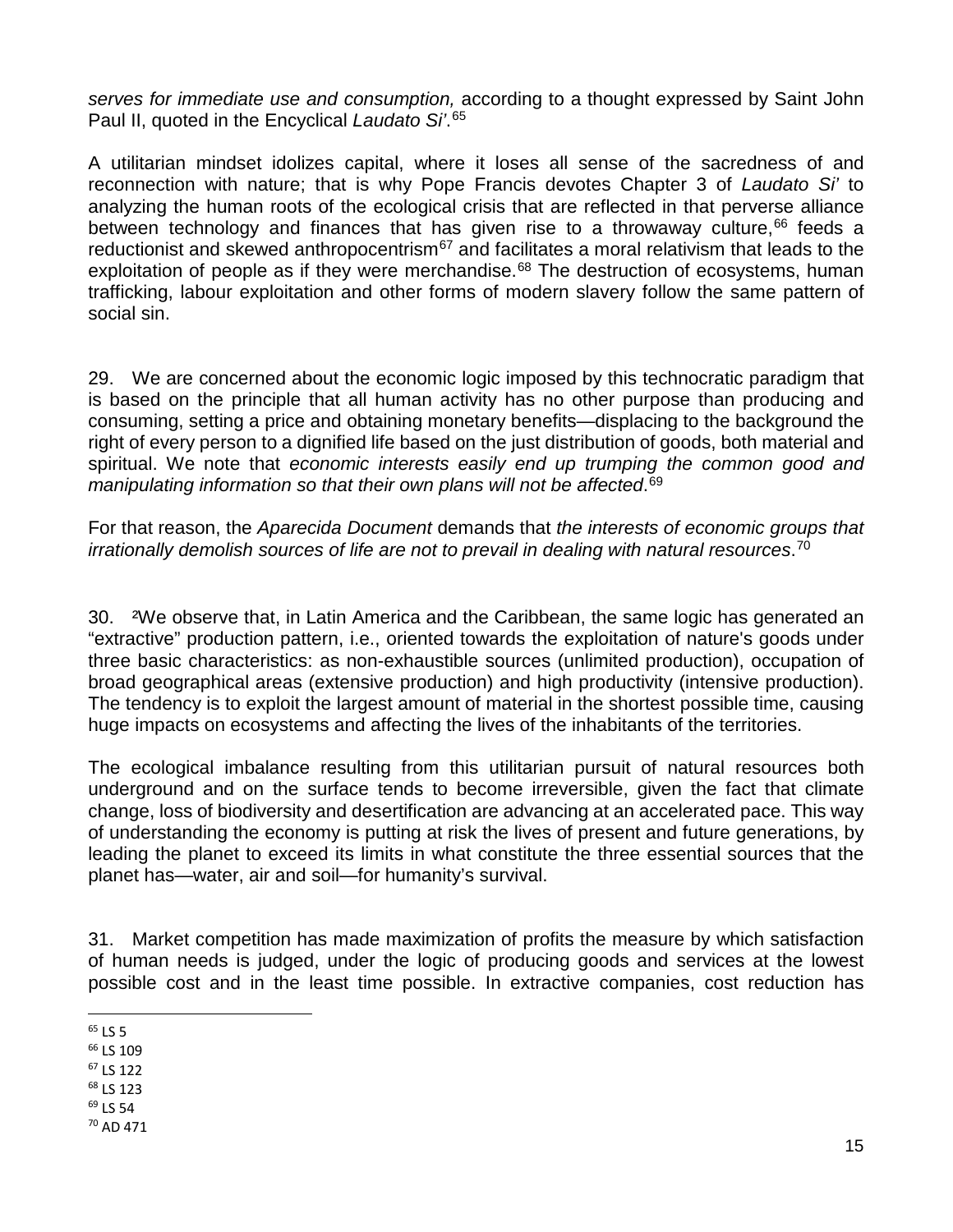become a widespread practice due to the use of new technologies, the contracting of thirdparty services (outsourcing) and the fact that some governments have reduced their environmental standards.

32. Even recognizing that the use of new technologies helps reduce the harmful effects caused by extractive activities, we still consider that their impact on employment is negative. Similarly, we are concerned that the practice of hiring third-party services may be subverting labour rights, reducing human beings to the category of merely being a resource for production. And, in terms of the reduction in established environmental-protection standards, we see that this practice not only leaves the environment unprotected, but it also contributes to unfair competition between companies, putting at a disadvantage those that, for ethical reasons, assume their responsibilities and take environmental protections seriously.

33. We note with interest that environmental issues under debate now include the issue of the causes and effects on land and the people living on that land of the extraction of natural resources of diverse origins—whether carried out by companies large or small (informal and illegal). Likewise, we observe that this debate enables the ecological issue to be addressed not just from its biological, economic, social, political, legal, educational and cultural dimensions, but from its ethical dimension as well. We believe that this contributes to public opinion because it is better informed and more aware of the problem—being able to make the commitment to prompt companies to: carry out their extractive activities in conformance with environmental standards; respect the rights of the communities who live there; and demand that States fully assume their responsibility to protect natural assets and defend the rights of those who live on the territories.

# **b) The impact of extractive activities on climate and water**

34. The Encyclical *Laudato Si'* was published prior to COP 21 (United Nations Climate Summit), in December 2015 and was instrumental in achieving the Paris Agreement on climate change, after two decades of fruitless talks. *The climate is a common good, belonging to all and meant for all*. [71](#page-16-0)

*Climate change is a global problem with grave implications: environmental, social, economic, political and for the distribution of goods. It represents one of the principal challenges facing humanity in our day*. [72](#page-16-1) ... *If present trends continue, this century may well witness extraordinary climate change and the unprecedented destruction of ecosystems, with serious consequences for all of us. A rise in the sea level, for example, can create extremely serious situations, if we consider that a quarter of the world's population lives on the coast or nearby, and that the majority of our megacities are situated in coastal areas*. [73](#page-16-2)

<span id="page-16-0"></span> <sup>71</sup> LS 23

<span id="page-16-1"></span><sup>72</sup> LS 25

<span id="page-16-2"></span> $73$  LS 25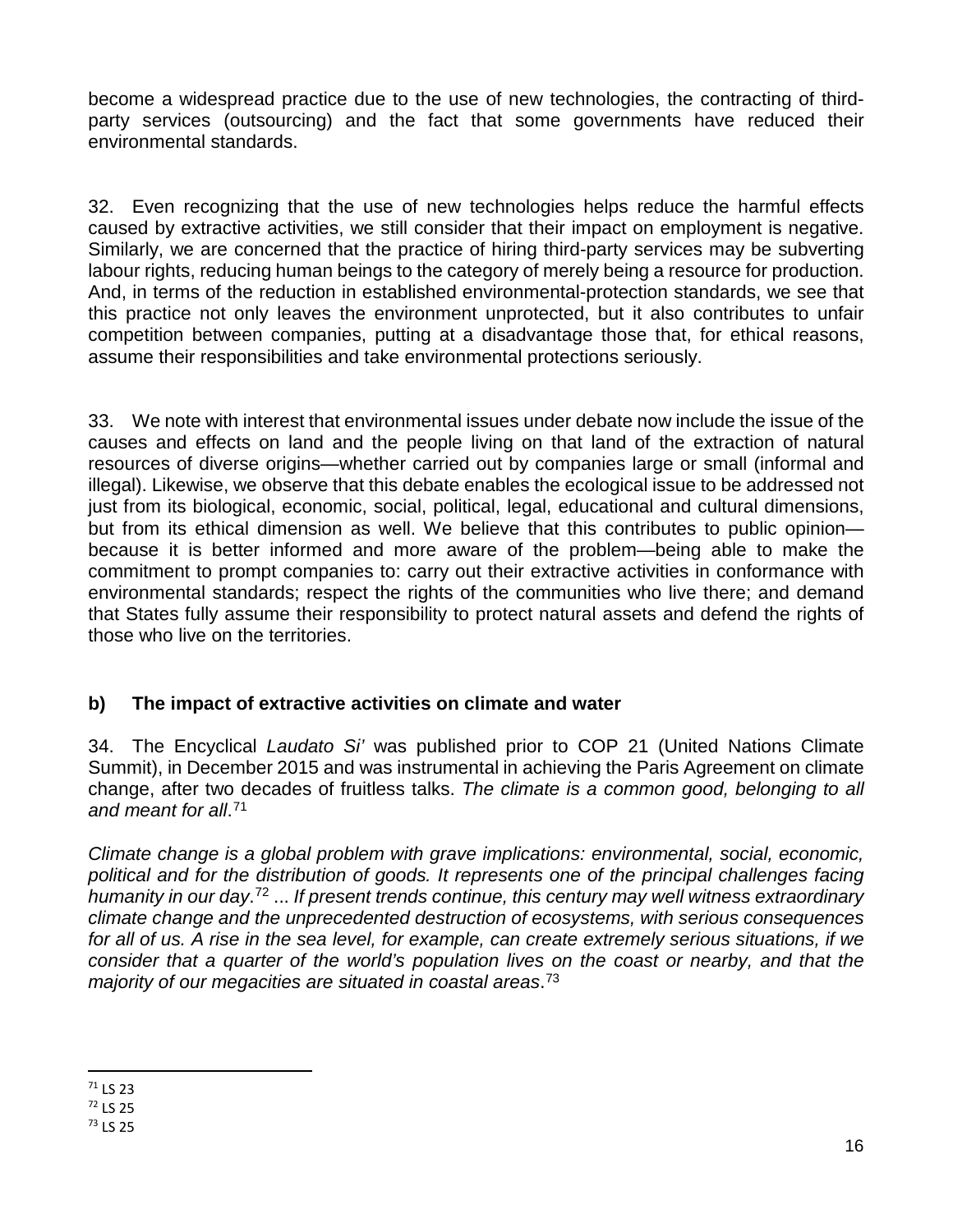35. … *[M]any of these symptoms indicate that such effects will continue to worsen if we continue with current models of production and consumption*. [74](#page-17-0) In that framework, it is necessary to understand that extractive megaprojects transform the landscape through the construction of roads, the setting-up of camps, the felling of trees, the changing of land use, among others, all of which is directly related to climate change, all the more so when the pattern of development is based *on the intensive use of fossil fuels* (oil, coal, natural gas).[75](#page-17-1)

36. We add our voices to the concerns expressed by priests, women religious, lay women and men from congregations, movements and diverse organizations who share the lives of communities affected by extractive activities. They perceive that *climate change is making water management more complex, as it is causing more severe droughts, has accelerated glacial retreat and increased sea levels, among other impacts. This situation is aggravated by*  extractive activities (mining and hydrocarbons in particular), which require the removal of the *vegetation cover in the area around such projects, affecting ecosystems where water courses originate. In addition, these activities largely account for the disappearance of bodies of water, such as lagoons, and can affect even groundwater and aquifer courses, by removing soils, by the depths of quarries, the release of acid waters and tailings. . . . Despite all this, during the useful life of the mining project, no measure is considered to compensate for the impacts generated*. [76](#page-17-2)

37. In a continent that has the most abundant aquifers on the planet, *international extractive*  industries and agribusiness often do not respect the economic, social, cultural, and *environmental rights of the local populations, and do not assume their responsibilities. Preserving nature is very often subordinated to economic development, with damage to biodiversity, exhaustion of water reserves and other natural resources, air pollution and climate change*. [77](#page-17-3)

38. We also join the call of specialists on the need to put limits on the intensive extraction of natural assets through megaprojects, especially those related to mining and energy, because their continent-wide expansion is contributing, indirectly, to significant changes in climate processes, seriously affecting biodiversity and the use of land for agriculture for the purpose of food security.

# **c) Extractive activities and poverty**

39. The relationship between climate change and food production and distribution is wellknown. Likewise, we also understand the high degree of vulnerability of the most impoverished

<span id="page-17-0"></span> <sup>74</sup> LS 26

<span id="page-17-1"></span><sup>75</sup> LS 23

<span id="page-17-3"></span><span id="page-17-2"></span> $76$  Declaration of priests, women religious, lay men and women from congregations, movements and diverse organizations from thirteen countries of Latin America (a total of 65 organizations signed this declaration), within the framework of the international seminar "Church and Mining" that took place in Brasilia, Brazil from December 2 to 5, 2014, and intended for the occasion of the holding of COP 20, which was taking place during those same days in Lima, Peru. <sup>77</sup> AD 66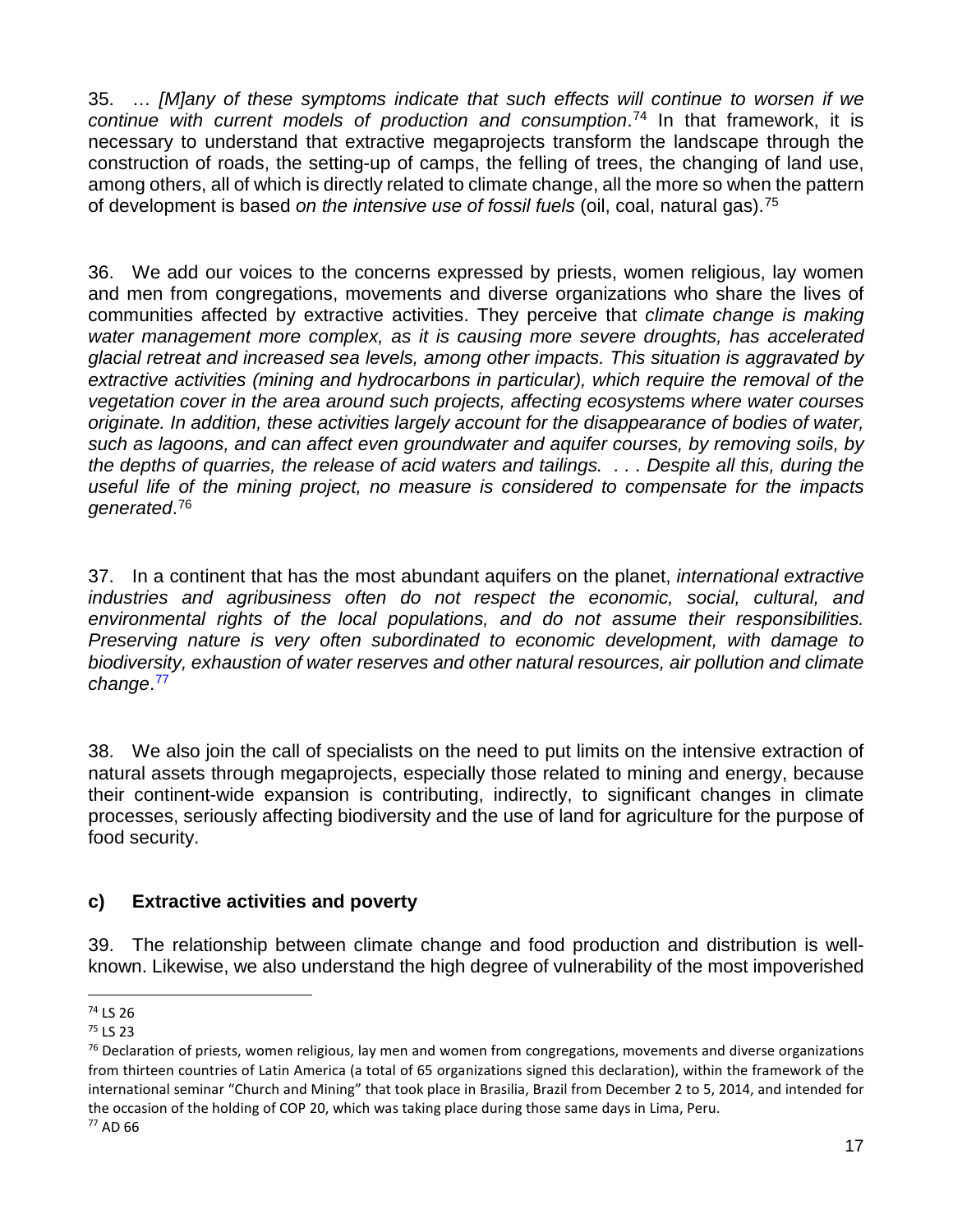sectors facing the rigours of the climate. Many of them are forced to migrate.<sup>[78](#page-18-0)</sup> Forced displacement due to famine or drastic changes in ecosystem conditions is a new facet of human mobility. *Our world has a grave social debt towards the poor who lack access to drinking water, because they are denied the right to a life consistent with their inalienable dignity*. [79](#page-18-1) This is a fundamental right that overrides any economic enterprise.<sup>[80](#page-18-2)</sup>

40. We acknowledge that the current model of economic growth has contributed to reducing monetary poverty rates and has improved health and education conditions as a result of the expanded coverage of social programs. Nevertheless, we note with concern that, in parallel with these policies of poverty reduction, inequality has been accentuated due to a greater concentration of productive activity and business profits, which leads us to conclude that said model is far from being able to demonstrate clear signs of an effective and fair distribution of wealth.

41. In that context, we denounce the violations of the human rights – both individual and collective – of Indigenous or native peoples, both traditional and farming populations, principally those of the Amazon, caused by companies that carry out extractive activities, whether they involve agriculture, forestry, mining or energy. These companies, usually with transnational capital, tend to occupy, without prior consultation and with the support of States, the territories of these populations, confining them to increasingly reduced living spaces, thus limiting the possibilities of access to their traditional means of subsistence and destroying their cultures.

# **d) Socio-environmental conflicts and State action**

42. We express our concern about the growing number of social conflicts that have become recurrent in Latin America, particularly those of a socio-environmental nature, caused by the presence of large companies. These companies, protected by concession contracts granted by the States and without conducting prior consultations or receiving free and informed consent, carry out extractive activities in territories that constitute the basic sources of life (land, water, forests, etc.) for the populations who live there.

43. We note that, faced with the fact that they find themselves dispossessed of their territories and livelihoods, these people have to face, in a number of cases, the inaction of government entities, including situations in which these government entities take a stand in favour of the private interests of the companies. Even when we recognize that, in some countries, the State enforces the applicable law to resolve socio-environmental conflicts, in others, said conflicts are not resolved with fair, timely and effective measures. We believe that, faced with these situations, States should be guided by principles and criteria of justice and equity, so that their actions respond to the public interest and the common good.

<span id="page-18-0"></span> <sup>78</sup> LS 25

<span id="page-18-1"></span> $79$  LS 30

<span id="page-18-2"></span><sup>80</sup> LS 185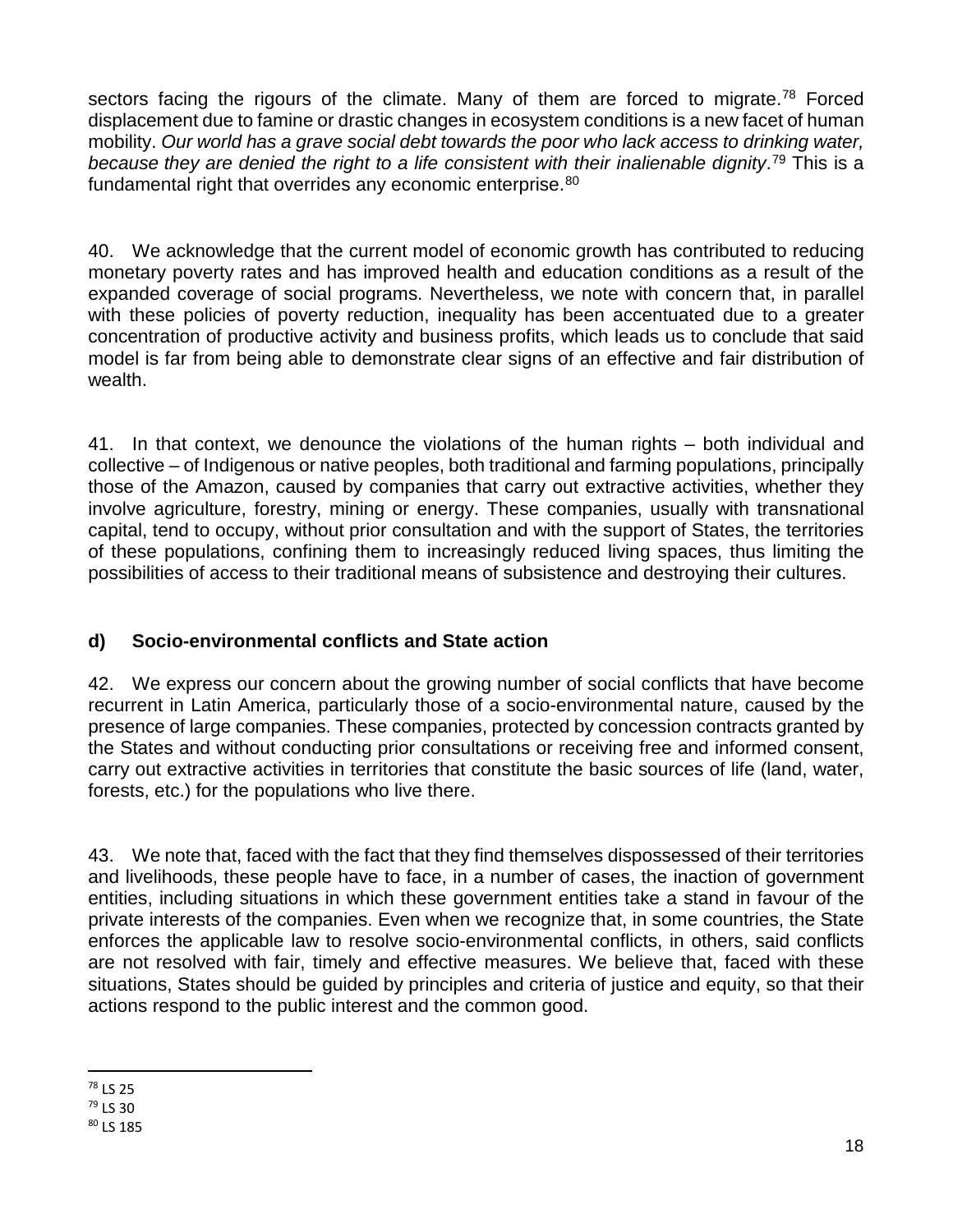44. We are struck by the position of some businesses which persist in ensuring that private interests prevail in carrying out extractive activities, justifying this action with the argument about the high costs involved in [respecting] social and environmental protection measures. We consider that business activity is a privileged place to praise God, which requires a great dose of creativity and ingenuity to produce wealth without harming human beings and their environment.

45. [We are struck as well by] the attitude of indifference from broad sectors of society regarding the drama being experienced by the communities most directly affected by extractive activities. We also observe with concern, with few exceptions, the indifference shown by the media about the situations of social injustice that the communities are experiencing; the lack of objectivity and openness to exposing different points of view on these problems, and the pretension of ignoring or diverting the attention of public opinion in a tendentious way.

46. We note that some governments have been losing the confidence of the populations affected by extractive projects, because said governments have allowed policies to prevail that have been imposed by international organizations, with said policies being in practice contrary to the proper management of natural assets and environmental protection. In this context of mistrust of government-adopted measures, we are particularly concerned that the demand for protection by Indigenous or native populations settled in territories close to exploitation areas is being threatened with measures which criminalize protests.

# **e) State responsibility**

47. For a long time, legal vacuums, corrupt interests and lack of political will have been complicit factors in injustices that have placed entire groups of human beings in vulnerable situations, groups threatened not just with losing their way of life but with losing their very means of subsistence. We will not stop calling upon States to fully assume their responsibility to protect the most vulnerable members of their population, and to assert the common good of all its members<sup>[81](#page-19-0)</sup> above any particular interest, a particularly critical issue when it comes to matters such as territorial regulation, the exploitation of the goods of nature, water rights and the rights of native communities.

48. We welcome the fact that progress has been made in several Latin American countries in legislation and regulations regarding prior and informed consultation as required by ILO Convention 169. But many claims have come to us from Indigenous populations, from people of African descent and from Mestizos in Latin America, because in practice their right to this consultation prior to the State granting concessions to companies to carry out extractive activities in their territories has been violated by these very same States. We regret to note that, in several cases, in which prior and informed consultation was carried out by the State, the State did not fulfill its role of ensuring that the population adjacent to the extractive projects had

<span id="page-19-0"></span> <sup>81</sup> The common good must include the effective good of minorities. See *Compendium of the Social Doctrine of the Church*, 169.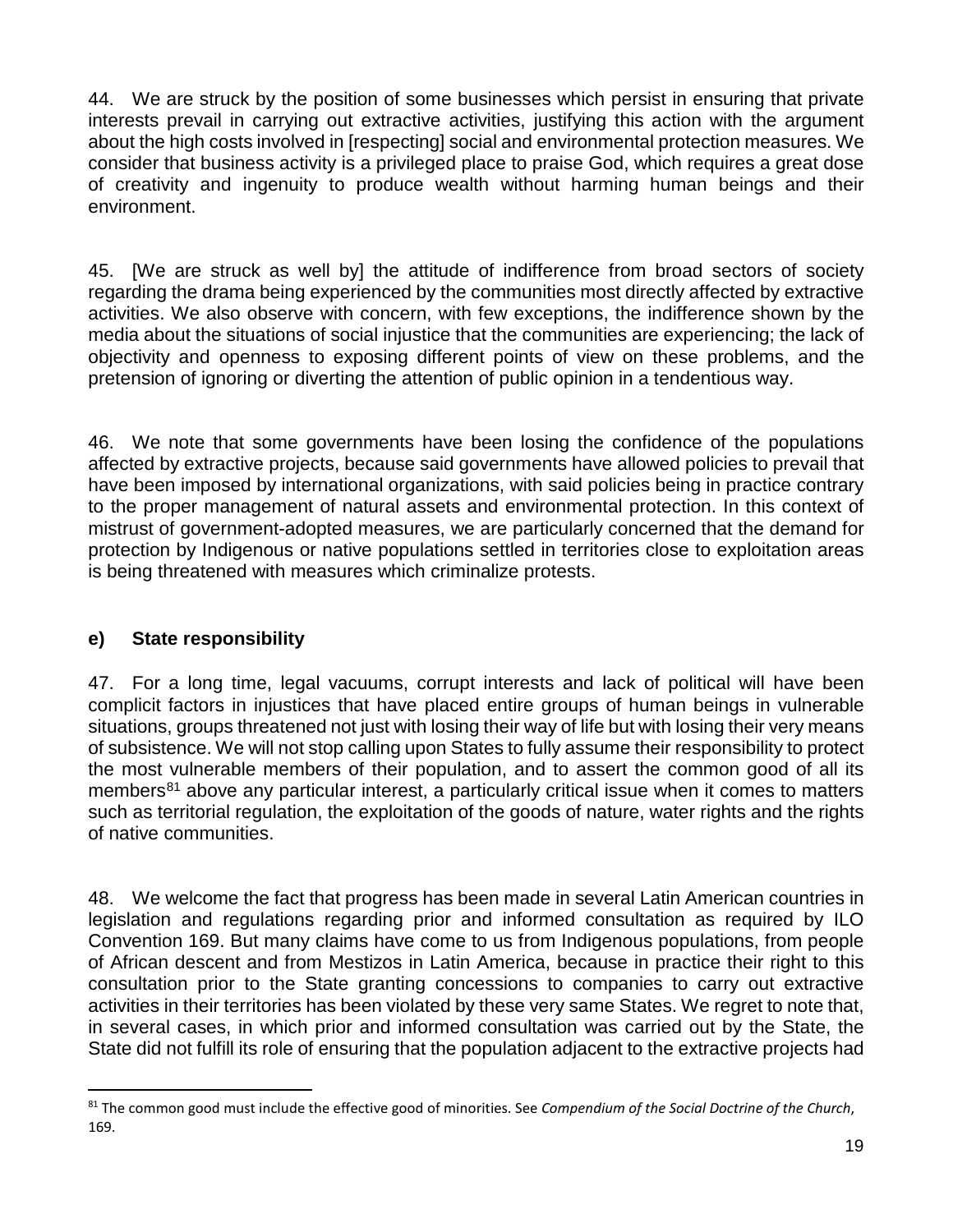been widely informed, in accessible language and with materials that facilitated their understanding of complex matters so that they could weigh the arguments for and against.

49. Complaints continue to come in from populations in different regions of our continent, informing us that their State is not fulfilling its responsibility to guarantee an impartial and reliable environmental impact study. We want to remind the States of their great responsibility to ensure that companies do not pollute the environment by the spreading and deposition of chemical substances and toxic waste of different natures, thus risking degradation of the environment and serious damage to the health of the population. It is also their responsibility to enforce social, labour and environmental laws and to sanction companies that do not comply.

50. The problems of extractivism – and ecological problems in general – cannot be addressed in all their complexity and magnitude by private individuals, nor even by individual states. The repercussions of these problems are so great that they require continental and global consensus, which translates into supranational normative bodies and an authority that oversees their realization and application. We call on the relevant international bodies to put more effort into working towards that goal.

51. Because of the high international prices that metals such as gold and coltan have experienced in recent years and the lack of employment opportunities, informal mining has expanded. This type of mining has also been involved in pillaging nature, without our states having been thus far able either to stop it or even to regulate it properly. We strongly criticize the practice of illegal mining. It causes very serious damage to the ecology, it leaves vast areas completely polluted, it contaminates workers' lives and damages the health of people living in the affected areas. In addition, it evades payment of taxes, thus affecting the common good and public morals.

52. We are concerned that illegal mining is being promoted as a prelude to weakening governance of territories, thereby facilitating the entry of mega-projects financed by transnational corporations under free trade agreements. At the same time and with the same force, we criticize those companies who carry out practices that are considered illegal in their countries of origin, yet they carry them out with impunity in Latin American countries. Ultimately, the effect of the destruction of life prevails over the debate on the legality and illegality of extractive practices. Both artisanal mining and large mechanized mining should be subject to a criterion of justice and be reoriented according to criteria that favour life in our Common Home. Environmental legislation must protect both human rights and the rights of Mother Earth, over and above any economistic discourse that does not take into account the principles of Integral Ecology.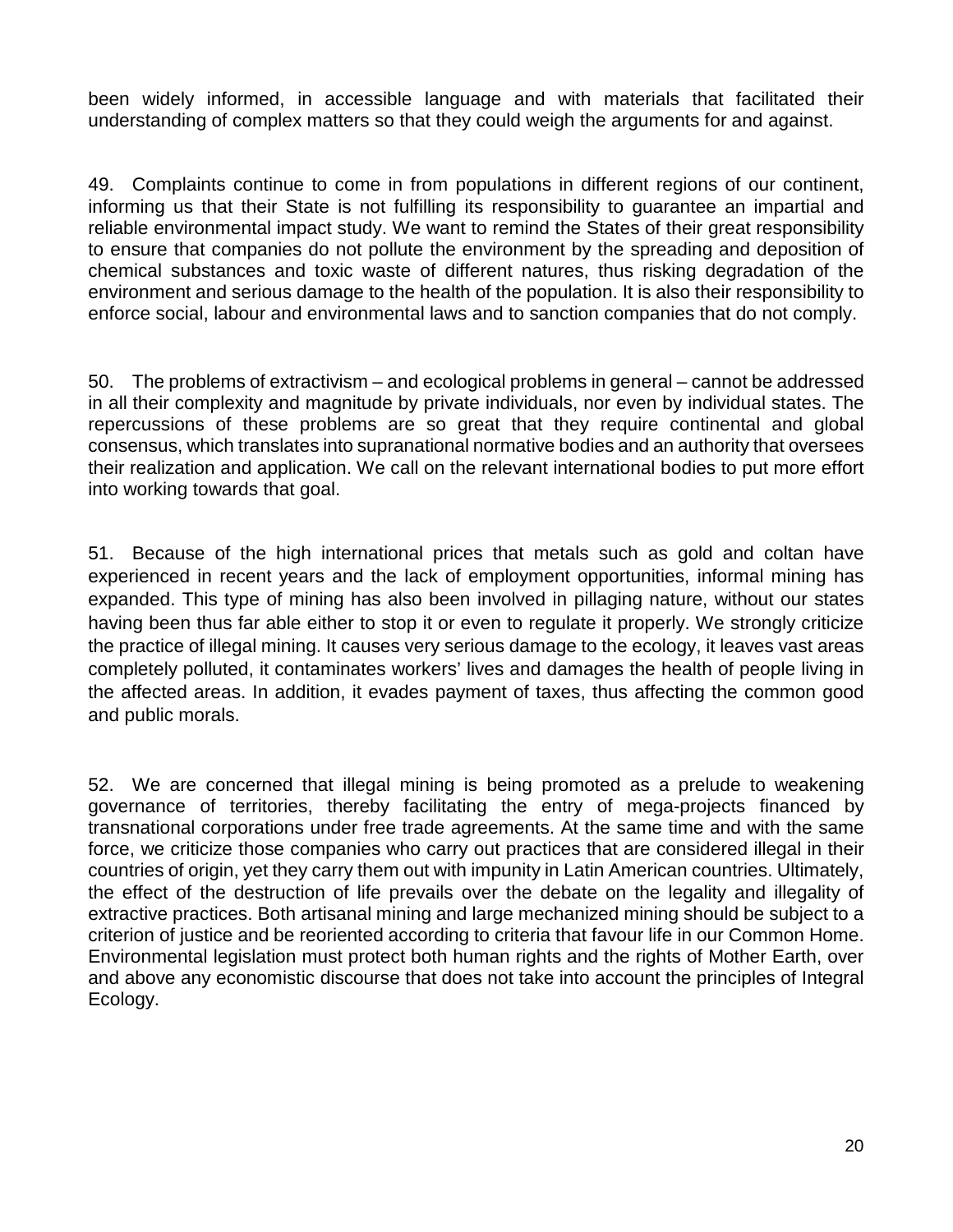# **f) Responsibility of businesses**

53. We have heard numerous testimonies from our priests and pastoral agents that companies – transnational and national, private and state – often do not comply with internationally recognized socio-cultural and environmental standards. There are complaints of corrupt practices, of causing discord among communities adjacent to extractive projects, of intimidation and even serious violations of human rights in pursuit of the company's goals, at any human, social or environmental cost. We observe that what often prevails is the only criterion of action is the maximum benefit in production<sup>[82](#page-21-0)</sup> and not human beings, their just needs or the common good.

54. We want to warn you about the existence of initiatives to reflect on mining and faith, and proposals of carrying out mining operations "in alliance", in which extractivist companies purport that sectors of the Church are supporters of their megaprojects, in exchange for infrastructure, money, benefits, etc. Fittingly, this pastoral letter provides tools for the communities to discern each particular case, without manipulating the principles of faith and the criteria of the Social Doctrine of the Church, but always keeping in mind the common good for the weaker, the abandoned and the mistreated of society, among whom is our "burdened and laid waste" Mother Earth.<sup>[83](#page-21-1)</sup>

# **g) The commitment of communities**

55. Pope Francis calls for the construction of an ecological citizenship.<sup>[84](#page-21-2)</sup> The permissiveness or tolerance of communities and the passivity of states in the face of abuses by extractivist companies are often factors that aggravate conflicts. There are deterministic attitudes that feed imaginings of conformism and little determination to defend common goods. There are those who, faced with a danger of pollution or damage from an extractivist initiative, say simply "well, we have to die of something," or faced with the risks of a business activity that poses a threat for the lives of the present generation and for generations to come, they affirm "at least we have work."

56. The Puebla Document is very emphatic in rejecting those anthropological reductionisms. The rich Magisterium of the Social Doctrine of the Church invites us to value work as a place of sanctification; therefore, the search for better political programs that are aimed at the common benefit and sustainability of life is part of the Christian identity and of the responsibility of the Church to influence state policies and the practices of extractive companies.

57. At the same time, the testimony of organized communities is highly commendable; with criteria of openness to other creeds and spiritualities, they are fighting to defend territory and its inhabitants. The Churches and Mining Network is a good example of this. Triumphs achieved through prior, free and informed consent, working in tandem with legal advisors and technical

<span id="page-21-0"></span> <sup>82</sup> *Compendium of the Social Doctrine of the Church*.

<span id="page-21-1"></span><sup>83</sup> LS 2

<span id="page-21-2"></span><sup>84</sup> LS 211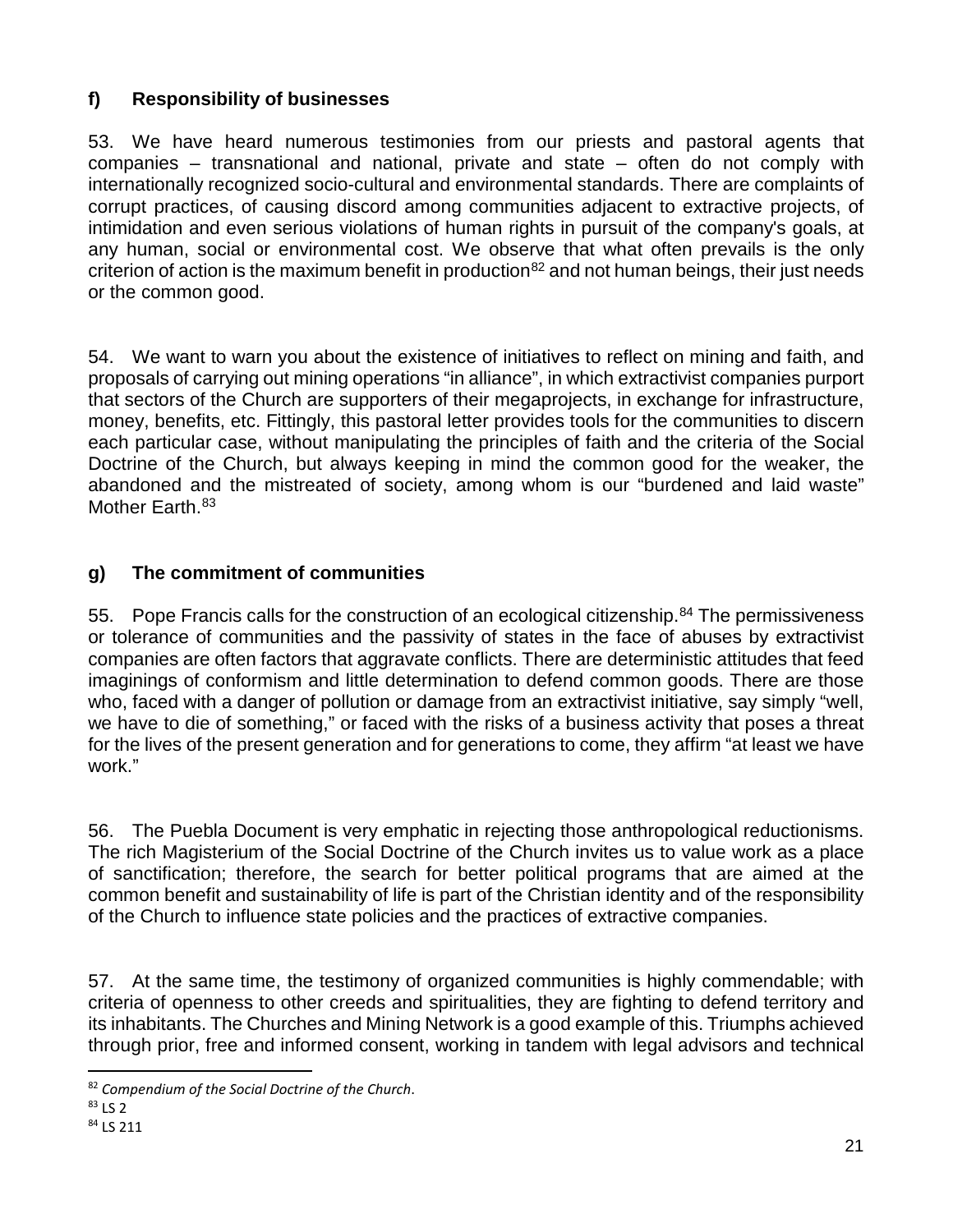consultants, leaning on public officials to carry out their work properly, forging alliances with independent media, using social networks, supporting communities, forming territorial and thematic networks—these all constitute milestones that encourage hope and motivate us to continue strengthening processes to take care of our common home within the framework of an integral ecology.

## **IV. WORD AND LIFE**

58. Faced with the serious ecological crisis before us, the growing global warming of the planet's surface temperature and climate change, which in their extreme effects endanger human survival on earth, we are called upon to discern our place as human beings in creation and our responsibility for it, because this crisis is basically a cultural and spiritual crisis.

59. In the Judeo-Christian tradition we speak of "creation;" when we use this word, we mean more than nature or natural resources, because creation "*has to do with God's loving plan in which every creature has its own value and significance*" (LS 76) and is full of signs of the great solicitous love, of the tenderness and the unfathomable wisdom of the Creator.

60. In his Encyclical *Laudato Si'*, Pope Francis emphasizes that we are called upon to live in a respectful relationship with the earth because *the earth was here before us* (LS 67) and we have been entrusted to take care of it. We do not own the land but are called upon to be its stewards and custodians. For the biblical mandate to cultivate and take care of creation (see Gen 2:15), *it means making the world increase with responsibility, transforming it so that it may be ... an inhabitable place for us all*. [85](#page-22-0)

It is worth emphasizing that the Bible, correctly understood, *has no place for a tyrannical anthropocentrism unconcerned for other creatures*" (LS 68).

61. Rather, because all life was *called into being by one Father, all of us are linked by unseen bonds and together form a kind of universal family, a sublime communion which fills us with a sacred, affectionate and humble respect*. (LS 89). In stating this, it is important to clarify that this *is not to put all living beings on the same level nor to deprive human beings of their unique worth and the tremendous responsibility it entails. Nor does it imply a divinization of the earth*  which would prevent us from working on it and protecting it in its fragility. (LS 90).

62. The main message of the biblical texts on the creation of the world (Gen 1 and 2, Psalm 8, Psalm 104 and others) reminds us that we are called upon to live "in three fundamental and closely intertwined relationships: with God, with our neighbour and with the earth itself" (LS 66). The Gospels bear witness to the gaze of Jesus who knew how to discover in creation the signs of the solicitous and generous love of the Father.

<span id="page-22-0"></span><sup>85</sup> Pope Francis at the General Audience of 5 June 2013, in Saint Peter's Square, Rome.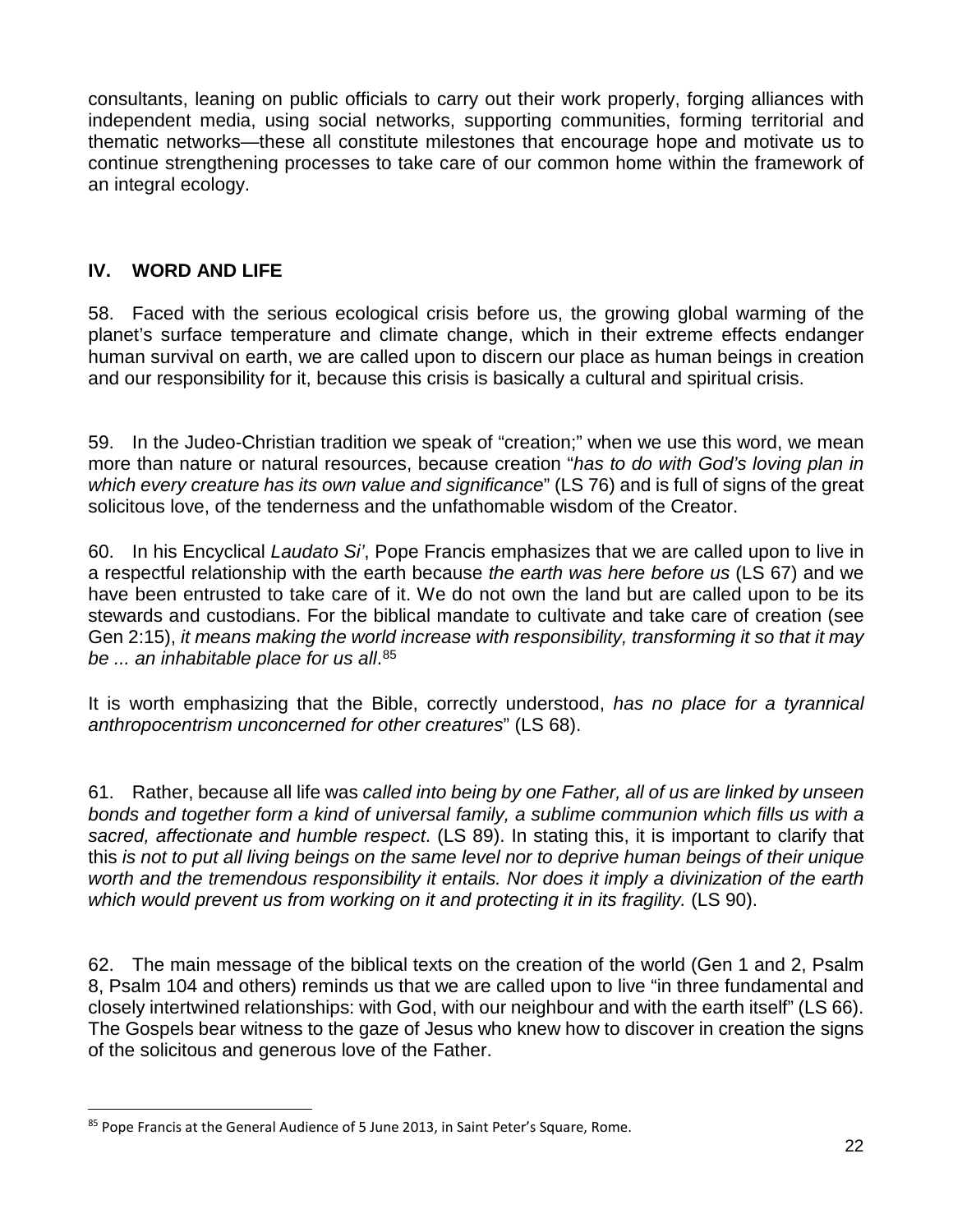*63. Laudato Si'* speaks to us of the "Gospel of Creation" (LS 62). Jesus invited his disciples and through them he invites us today to *recognize the message hidden in things (cf. Lk 12:24- 27; Jn 4:35)* (*Aparecida Document* 470). A contemplative and respectful look leads human beings to value other creatures and to "make use of them with care and sensitivity" (*Aparecida Document*, 470).

Let us not forget that the New Testament communicates to us the Good News that the fullness of God was pleased to dwell in Jesus Christ *and through him to reconcile to himself all things, whether on earth or in heaven, making peace by the blood of his cross* (Col 1:19-20). In Christ, all creation will be brought to its fullness (cf. Rom 8:22). This faith demands a relationship of deep respect with creation.

64. Faith offers us a light that enables us to see more clearly that creation is our "common home", the gift of God the Creator for all men and women (or all human beings). And from that there follows a greater responsibility and a greater commitment on the part of believers in the care of our "common home".

The first chapter of the Bible just begins with this presentation of the creation of the world and everything that inhabits it by God. Without going into the different nuances of a certainly archaic story, it remains as revealed in this text that everything created has its origin in the infinite goodness of God and, precisely because of this, everything created is very good. Later on, the sages will affirm that the fundamental motive of this creative act is the love of God: *For you love all things that exist, and detest none of the things that you have made; for you would not have made anything if you had hated it* (Wis 11:24).

65. This goodness and beauty of creation is a constant invitation to praise the Creator for the wonderful world that He has given us (cf. Ps 136). And also, the human person, as a creature, feels the need to invite all created beings to join this chorus of praise to the God the Creator (cf. Ps 148).

In addition, this text of Chapter 1 of Genesis reveals that there is diversity in the world that came from the hands of God, which is what allows communion. It also teaches us that with the creation of man and woman, the story reaches its climax; and they are entrusted with the special mission of having "dominion" over the rest of creation (Gen 1:26-28). Now then, this superiority over the rest of creation should not be understood as a right to exploit the created; on the contrary, since man is in the image of God, man is his steward or delegate; and his mission is to govern nature, making present the power of God, that is, serving, caring, respecting, healing, by following the laws that the Creator has inscribed in his creation (cf. Prov 3:19).

66. In that sense, the rabbinic tradition, taking into account that the expression "*and said*" is repeated 10 times in the text, sees a relationship between those 10 words and the famous 10 words of the Decalogue. From that, a moral conclusion is drawn: just as in Gen 1 life arises out of obedience to the 10 words that God has spoken, so it is in obedience to the 10 words of the Decalogue that man finds life and creation is kept in order.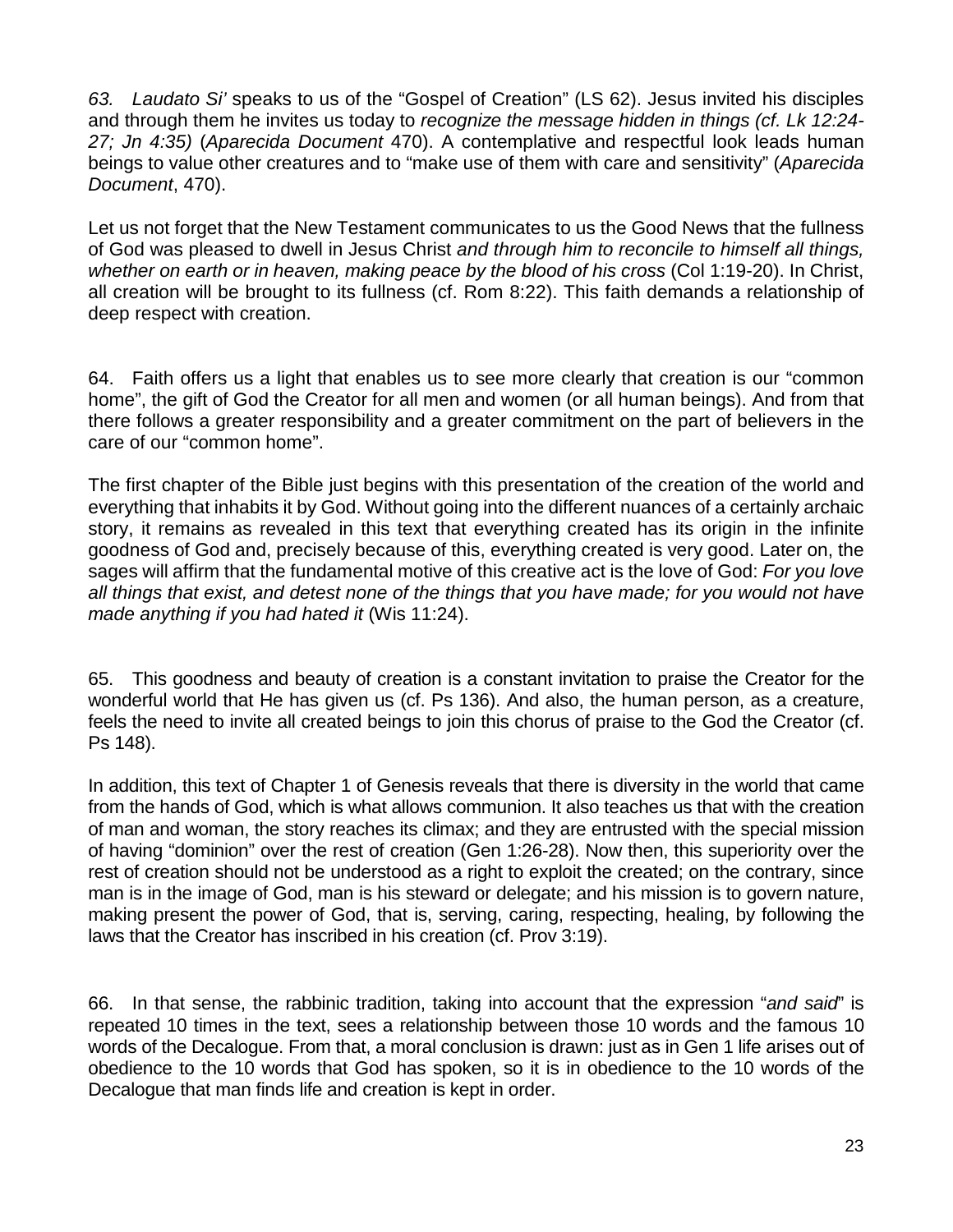Finally, this text makes it very clear that between God and the world is the "word" separating them both, so that *the world is not divine and God is not worldly*. But in addition to separating, this "word" relates the creature with the Creator, giving the creation a dialogical character. Therefore, creation being an 'expression or diction of God', it is in a way a *natural manifestation* of God.

67. The account in Genesis 2 is complementary to the previous one; and here it is specified that the activity of man is 'to cultivate and care for' [*Translator's note: or 'keep it and till it', depending on the version consulted*] the "Eden or place of delights" where God has placed it. In this story, the relationship between man and creation is better illustrated because man was created from the mud or dust of the earth and will return to it. Expressed in our current language, it is clearly stated that the relationship with creation is essential to man; and even that they have a common destiny, as we shall see. In effect, this second story includes the drama of the sin of the human being that not only affects him himself; but it also affects his link with the created and creation itself. In a mysterious way, creation has become united to the sin of humankind and has also been wounded by that sin (Gen 3:17-19).

68. In particular it is the violence of men that stains and pollutes the good earth created by God; and that is why the voice of the blood shed by the righteous—like Abel—cries out to heaven for justice (Gen 4:6-9).

Man fills the earth with his violence and that is why God has to purify it with the flood (cf. Gen 6:13). All because of the wickedness of humankind (cf. Gen 6:5-6). The prophets will continue to denounce the people for ruining the land that God has given them in custody (Ezek 8:17, 9:9); but the earth will suffer the consequences of the human's sin, becoming a desert, a desolation (cf. Ezek 12:20; 15:8). Now, by the mercy of God, sin can be forgiven, guilt repaired and the earth restored (cf. Ezek 36:34-35).

Because of this wound received through the sin of humankind, creation itself is also groaning, waiting for the redemption of God (Rm 8:22).

69. In conclusion, *these ancient stories, full of symbolism, bear witness to a conviction which we today share, that everything is interconnected, and that genuine care for our own lives and our relationships with nature is inseparable from fraternity, justice and faithfulness to others* (LS 70).

Everything said can be assumed as the very gaze of Jesus towards creation, being heir to the tradition of Israel. Jesus sees creation as the work of his Father, which continues to be current and permanent, for *he causes his sun to rise on the bad as well as the good, and sends down rain to fall on the upright and wicked alike* (Mt 5:45).

70. In the Gospels, we see that Jesus lived in perfect harmony with creation, with a dominion over it proper to the Creator ("What sort of man is this, that even the winds and the sea obey him?" Mt 8:27). In fact, the first witnesses of the Christian faith like Saint Paul and Saint John recognized in their writings that Christ as the Eternal Word of the Father is the architect and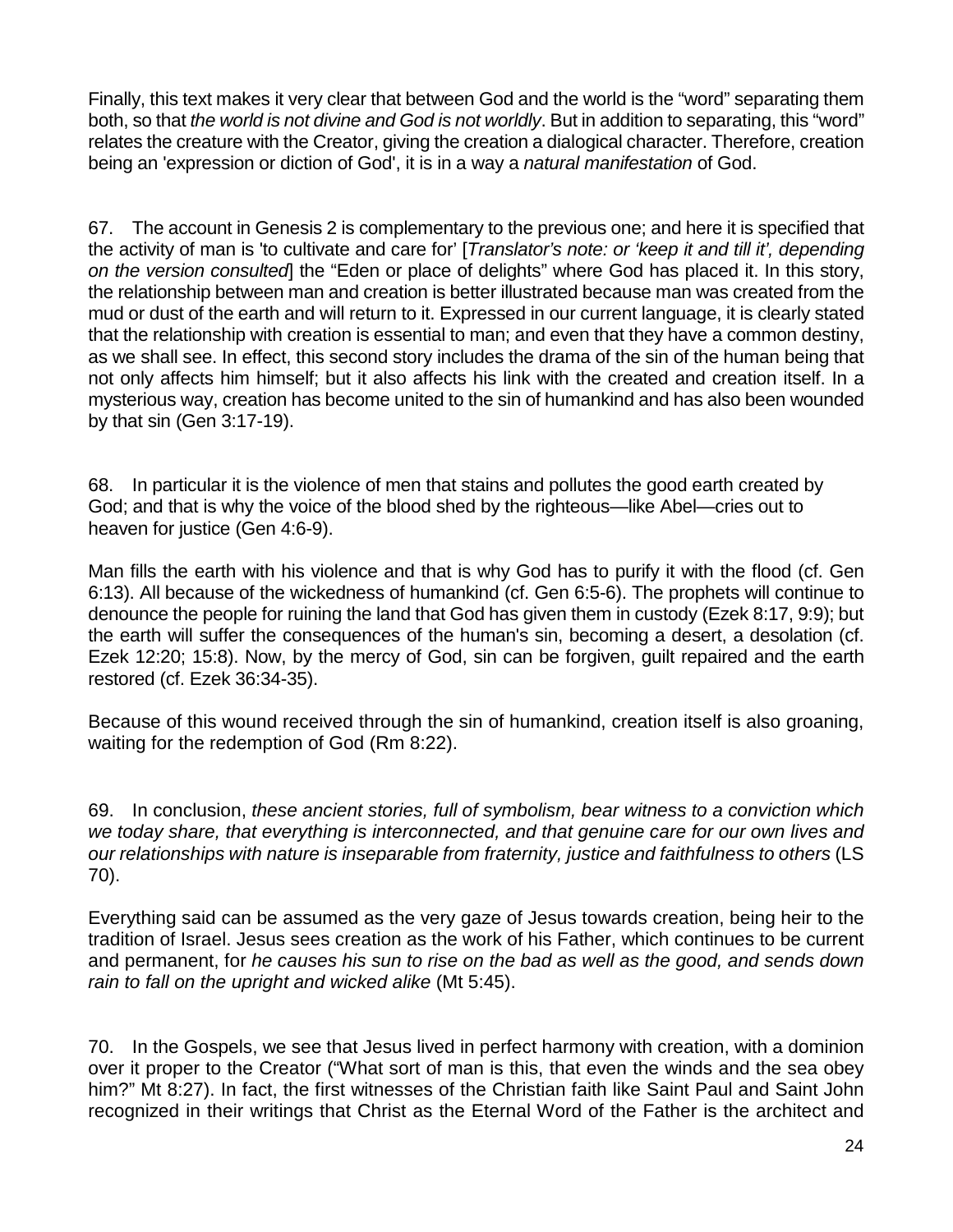final meaning of creation itself "All things have been created through him and for him" (Col 1:16); "Through him all things came into being, not one thing came into being, except through him", Jn1:3). And they also recognize to the Risen Christ a universal lordship over everything created, involving all the creation of the redemption through his death and resurrection: "For in him all the fullness of God was pleased to dwell, and through him to reconcile to himself all things, whether on earth or in heaven, making peace by the blood of his cross" (Col 1:19-20).

71. Thanks to the redemption worked by Christ through the Holy Spirit, all creation regains its original orientation towards the fullness that will be given at the end of time, when the Son gives the Father all things and "God may be everything to every one" (1 Cor 15: 28). It will then be the final fulfillment of what we are waiting for, which, according to his promise, "is the new heavens and new earth, in which justice dwells" (2 Pet 3:13).

We can say that concern for the care of creation is also a way of expressing our Christian faith in the resurrection, our hope for those "new heavens and new earth" (Rev 21).

# **"Everything is related" (LS 90)**

72. In our world, everything is related. Questions about extractive activities, their benefits and negative impacts must be addressed from a systemic vision that overcomes the shortcomings of fragmentary visions, for they do not allow us to perceive that "everything is related"<sup>86</sup> to everything else. In his Encyclical *Laudato Si'*, Pope Francis calls upon us to assume the vision of an integral ecology (LS 10, 62, 124, 137), *one which clearly respects its human and social dimensions* (LS 137). Faced with growing pollution and a deep ecological and social crisis, it is urgent to become more aware of the close relationship that exists between the "environment," that is, *nature and the society which lives in it. Nature cannot be regarded as something separate from ourselves or as a mere setting in which we live. We are part of nature, included in it and thus in constant interaction with it* (LS 139).

73. Multiple scientific studies have alerted us to the fact that many of the repercussions stemming from our interventions on the environment have delayed effects that are only noticed in the medium and long term. That fact must be carefully taken into account in the case of extractive companies with their projects, which are highly impactful on nature. Environmental impact studies must be carried out with the utmost care and scientific rigour from an integral ecology perspective before the projects are started.

74. As "prophets of life" (AD 471), we denounce *the current economic model which prizes unfettered pursuit of riches over the life of individual persons and peoples and rational respect for nature* (AD 473). Nor does this model respect the relations of interdependence and constant interaction between nature and human society. Many times a utilitarian vision of nature and ambition is imposed for maximum profit that leads to a large-scale extraction of renewable and

<span id="page-25-0"></span> <sup>86</sup> LS 23, 70, 92, 120, 137 and 142.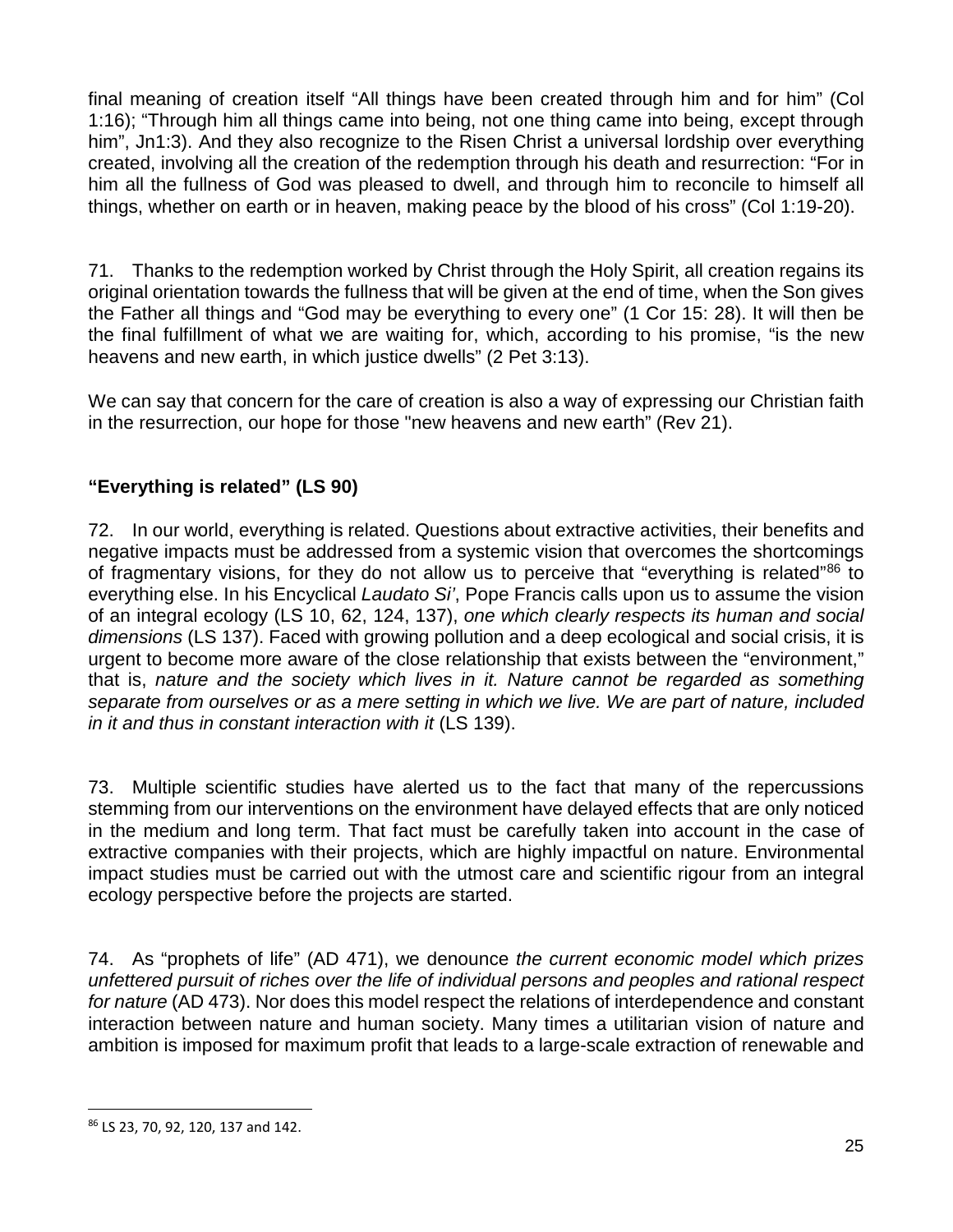non-renewable natural goods, *when they fail to control and offset their harmful effects on the surrounding environment* (AD 473) or do so highly inadequately.

75. Our planet can no longer withstand the multiple negative impacts on the fragile equilibriums of its ecosystems and on their capacity for self-regeneration. These impacts are caused by an economy and a lifestyle that are leading to unbridled exploitation of the earth's natural assets, that are severely and increasingly polluting the environment in many regions of our world, and that are converting an ever-increasing percentage of our earth into a big garbage dump. Such impacts are undermining the foundations of life for human beings and other living beings on earth and are bringing ecosystems to the verge of collapse in an alarming way. *Interdependence obliges us to think of one world with a common plan* (LS 164).

76. For fostering and strengthening the vision of an integral ecology and the full development of humanity, religions have their spiritual and moral riches to offer (cfr. LS 62). This also applies to the religions of indigenous peoples on our continent. *If we are truly concerned to develop an ecology capable of remedying the damage we have done, no branch of the sciences and no*  form of wisdom can be left out, and that includes religion and the language particular to it (LS 63). Hence, as a church, we must put special emphasis on helping to rescue, know and value the religious traditions and theology of indigenous peoples.

# **The central role of the Common Good**

77. We wish to emphasize that an *integral ecology is inseparable from the notion of the common good, a central and unifying principle of social ethics* (LS 156). Together with the principles of solidarity and subsidiarity, this principle must be taken into account in decisions about extractive projects. For *underlying the principle of the common good is respect for the human person as such, endowed with basic and inalienable rights ordered to his or her integral*  development. It has also to do with the overall welfare of society and the development of a *variety of intermediate groups, applying the principle of subsidiarity.*[87](#page-26-0)

<span id="page-26-0"></span>78. The common good is the responsibility and duty of society as a whole, but the State has a particular obligation to *defend and promote the common good* (LS 157). That implies that it is the responsibility of the State to keep watch to ensure that decisions concerning the projects of extractive companies are not dominated by selfish and short-term visions guided by maximum return in a minimum time, but rather by the sincere concern for the good of all citizens, especially the poor, the marginalized and the most vulnerable sectors of the population as well as for the good of the earth, our common home.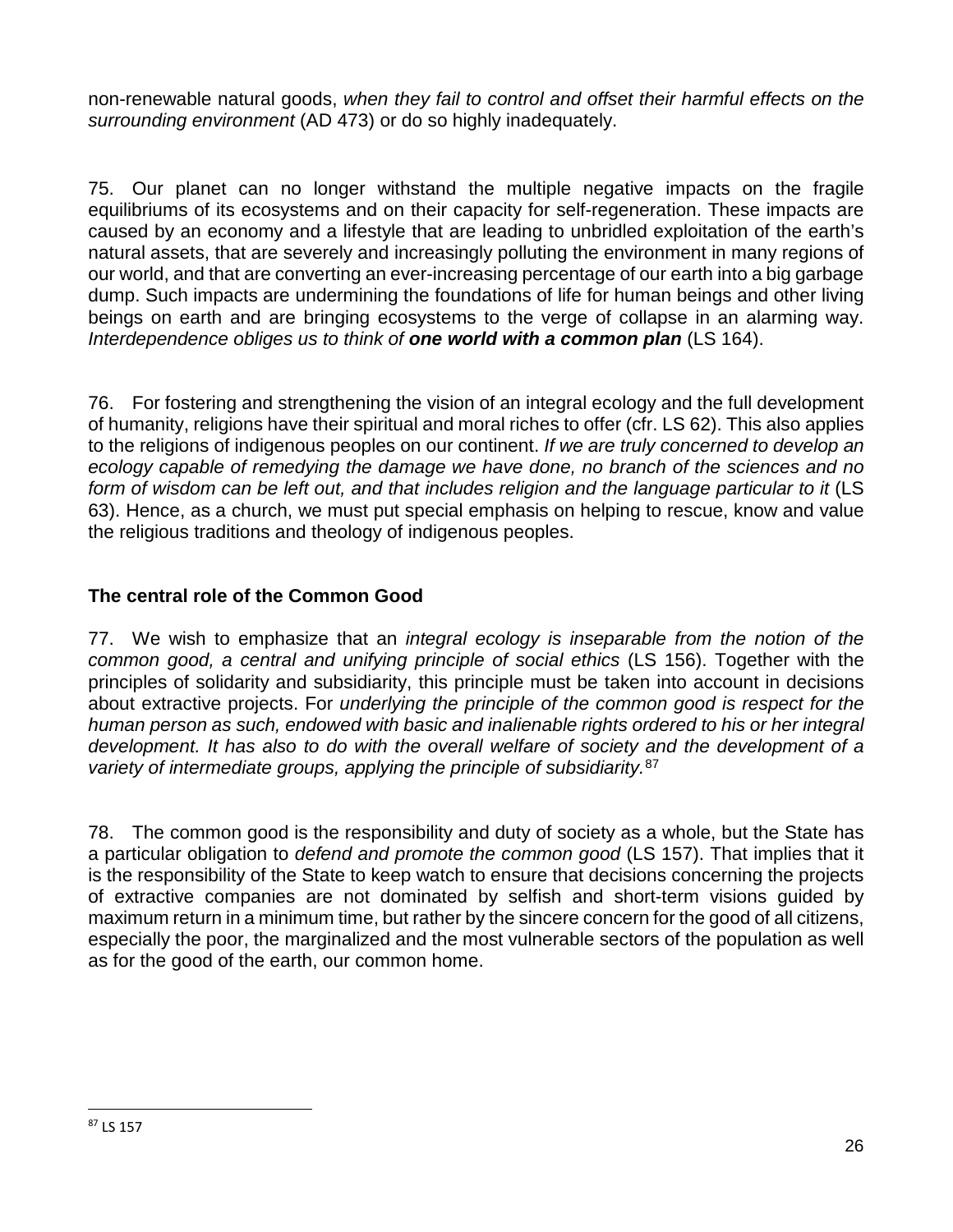## **Common good and intergenerational justice**

79. At the same time, the notion of the common good is closely linked to the responsibility for future generations. To give them a habitable world is a demand of justice (cf. AD 471). We join with the bishops of Portugal in their exhortation to assume this duty of justice, emphasizing that *the environment is placed in the logic of reception. It is a loan that each generation receives and must transmit to the next generation*. [88](#page-27-0)

### **Caring for common goods: land, water, climate**

80. In the Christian tradition, private property is not an absolute and untouchable right. Rather, it is subordinated to the universal destiny of goods. Therefore, all forms of private property have a social function. For *God gave the earth to the whole human race for the sustenance of all its members, without excluding or favouring anyone*[89](#page-27-1) (LS 93). Businesses also *perform a social function* and *should be characterized by their capacity to serve the common good* (CSDC 338).

81. We remind everyone that the environment with its water sources, ecosystems and biodiversity *is a collective good, the patrimony of all humanity and the responsibility of everyone. If we make something our own, it is only to administer it for the good of all. If we do not, we burden our consciences with the weight of having denied the existence of others* (LS 95). Therefore, as pastors of our peoples, we want to express our great concern about the reality that in several Latin American countries there are thousands of high-risk environmental liabilities that, in addition to polluting water, soil and air, affect the health of people living in the surrounding areas.

In many cases, extractivist activities are polluting both surface and underground waters. This puts at risk *access to drinking water in adequate quantity and quality*. [90](#page-27-2)

82. We would like to draw special attention to the fact that the Amazon has been affected by oil spills that have polluted river and underground water at alarming levels, with serious consequences for the health of the nearby population and the flora and fauna in the region. In the case of mining, water is often the cause of persistent disputes and conflicts because of the high amount required for mining activities while at the same time the adjacent population suffers severe water shortages.

83. We urge States to use justice, prudence and foresight in administering water and other environmental factors that are 'public goods' and as such contribute to the global common good.

<span id="page-27-1"></span><span id="page-27-0"></span> <sup>88</sup> Portugese Episcopal Conference, Pastoral Letter *Responsabilidade solidária pelo bemcomum* (15 septiembre 2003), 20. <sup>89</sup> Encyclical Letter *[Centesimus Annus](http://w2.vatican.va/content/john-paul-ii/es/encyclicals/documents/hf_jp-ii_enc_01051991_centesimus-annus.html)* (1 May 1991), 31: *AAS* 83 (1991), 831.

<span id="page-27-2"></span><sup>90</sup> Pontifical Council for Justice and Peace, *El agua, un elemento esencial para la vida. Plantear soluciones eficaces.* [Spanish, French and Italian only, not available in English] Contribution of the Holy See to the Sixth World Water Forum (Marseille, France, March 2012.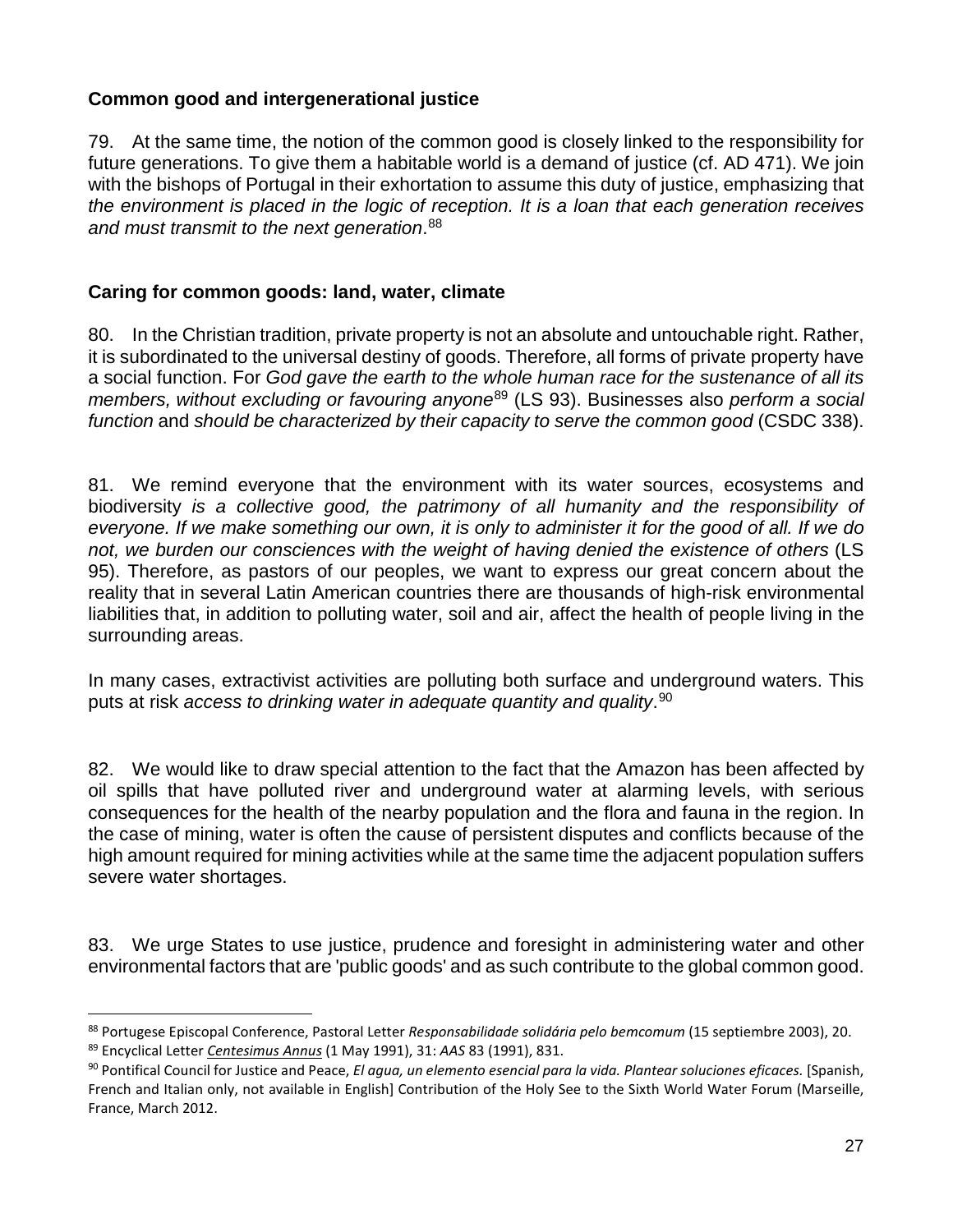It is an inescapable task of governments *to guarantee the universal destiny of these goods*[91](#page-28-0) because *water is a universal good that is essential for the integral development of peoples and for peace*. [92](#page-28-1)

84. The lack of drinking water puts human life and health at great risk. Clean water in satisfactory quantities is equally essential for the support of terrestrial and aquatic ecosystems (see LS 28) and to prevent the advance of global warming and climate change. As the bishops of Ecuador affirmed in their pastoral letter: *We can live without gold, but never without water*.[93](#page-28-2)

85. In the Encyclical *Laudato Si'*, the Pope motivates us to become more aware that *the climate is a common good, belonging to all and meant for all. At the global level, it is a complex system linked to many of the essential conditions for human life* (LS 23). From the viewpoint of the Christian faith, facing increasing climate change, we have the responsibility to collaborate with others to take care of the climate and significantly reduce activities that increase the emission of greenhouse gases, which exacerbate the situation, causing global warming, with severe consequences on the planetary environment.

86. From the perspective of our preferential option for the poor, we insist that States and businesses must do everything in their power to effectively protect the climate and, together with many other civil society actors, we join those efforts. Those countries with fewer resources and who have contributed least to climate change, and especially the poor in those countries, are the ones most affected by the disastrous consequences of climate change (cf. LS 25).

Faced with this reality, there are demands for justice between the countries of the North that bear the greatest responsibility for the generation of greenhouse gases and the countries of the Global South that suffer the greatest harmful impacts of climate change. The care of collective goods [or so-called "global commons"] must be a priority and a critical factor in decisions about possible extractive projects.

## **Caring for biodiversity**

87. In Latin America and the Caribbean, we enjoy great biodiversity. We are aware that it is *a free legacy that we receive to protect* (AD 471). But *this legacy often proves to be weak and defenseless against economic and technological powers* (AD 471). Providing it responsible care demands a vision that goes beyond the maximum economic gains in the short term, it requires an integral view of nature with its rhythms, potentialities, fragilities and limits. This implies, when considering economic calculations for projects of extractive companies, including the cost of all the services of nature that are reduced or totally lost by the operations. One must

<span id="page-28-0"></span> <sup>91</sup> Pontifical Council for Justice and Peace, *El agua, un elemento esencial para la vida. Plantear soluciones eficaces.* Contribution of the Holy See to the Sixth World Water Forum (Marseille, France, March 2012, p.13.  $92$  Ibid, p. 16.

<span id="page-28-2"></span><span id="page-28-1"></span><sup>93</sup> Declaration of the Ecuadorian Episcopal Conference, entitled "*Cuidemos nuestro planeta*" [Caring for our planet], 20 April 2012, p. 5.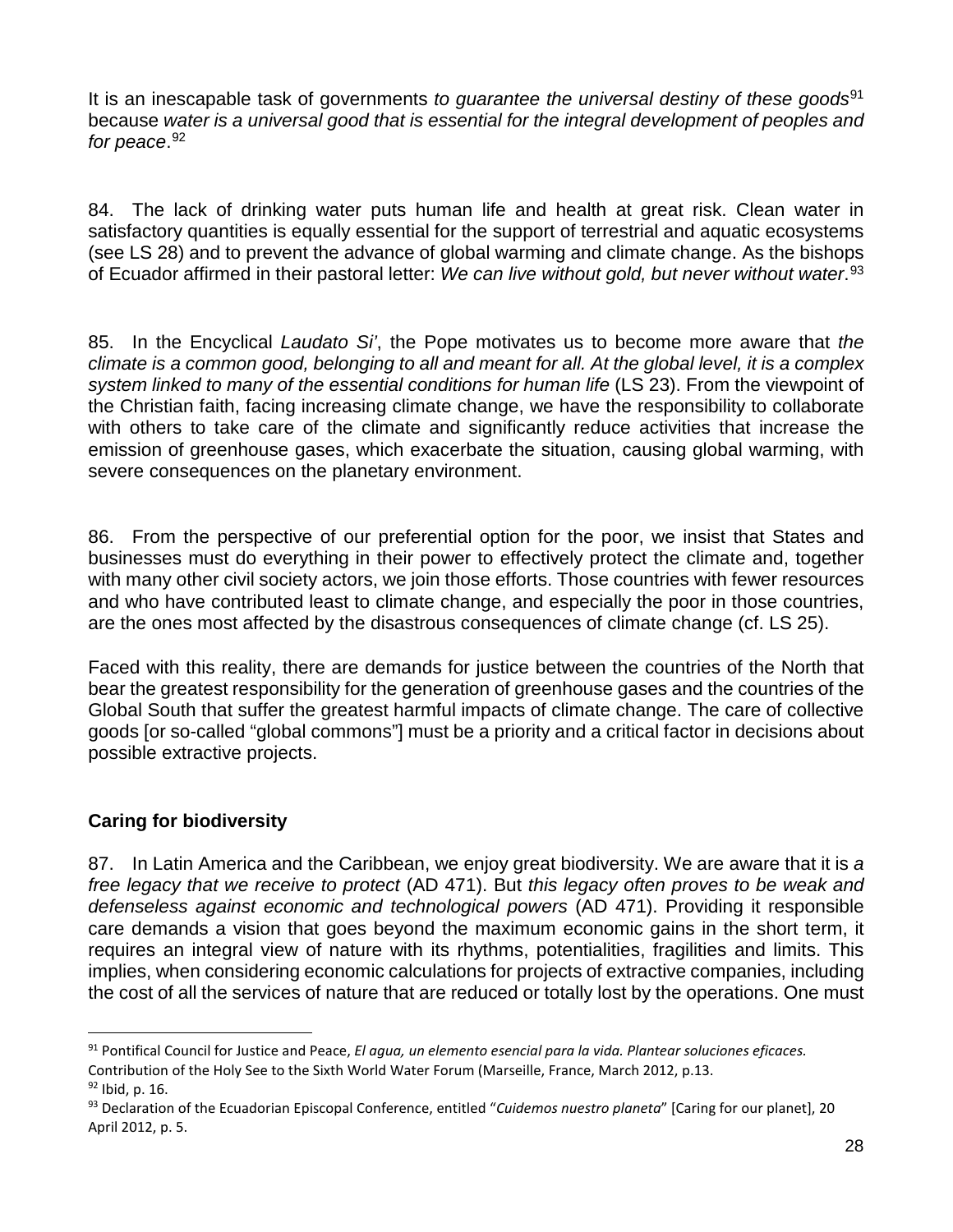keep foremost in mind that *the cost of the damage caused by such selfish lack of concern is much greater than the economic benefits to be obtained. Where certain species are destroyed or seriously harmed, the values involved are incalculable* (LS 36).

88. We greatly appreciate that several countries in Latin America and the Caribbean *have made significant progress in establishing sanctuaries on land and in the oceans where any human intervention is prohibited which might modify their features or alter their original structures* (LS 37). By doing that, they make an effective contribution to the care of biodiversity, especially of endemic or rare species.

## **In defense of the Amazon**

89. The Amazon is certainly among the places that are of enormous importance for the world, both in terms of ecosystems and the global climate; together with the tropical forests of the equatorial belt in Africa and Asia, these regions balance life on the planet. They capture the water evaporated from the ocean and keep it in circulation. They take carbon dioxide from the atmosphere and, through photosynthesis, transform it into oxygen. The Amazon is a very significant reserve of fresh water worldwide and is a biome with an immense and complex biodiversity, one of the largest in the world (see LS 37). Its forests house essential plants and herbs for the production of many medicines. So far, the enormous variety of plants in the Amazon and their healing qualities are still not completely known.

90. The Amazon is of great importance for the entire planet and for the whole of humanity and its future. As *Laudato Si'* warns, *when these forests are burned down … within the space of a few years*[94](#page-29-0) *countless species are lost and the areas frequently become arid wastelands* (LS 38). The increasing destruction of the Amazon and the radical changes in the Amazonian ecosystem threaten the existence of nearly 30 million people, members of numerous indigenous peoples, African-American and riverside-dwelling peoples and many other populations.

# **The danger of "technocracy"**

91. Cutting-edge technologies play a prominent role in extractive companies. They are an expression of human intelligence and creativity. These technologies can bring many benefits; in the case of mining and the exploitation of hydrocarbons, for example, they can minimize the negative impacts on the environment and the health of people. At the same time, they give a great deal of power to human beings. Never in the history of humanity has man had as much power as now thanks to new technologies.

92. That is why, along with Pope Francis, we want to warn of the great danger in our time that technology is no longer only a means, but that it has been transformed into an end in itself. The

<span id="page-29-0"></span><sup>94</sup> Highlighted in the Encyclical's text.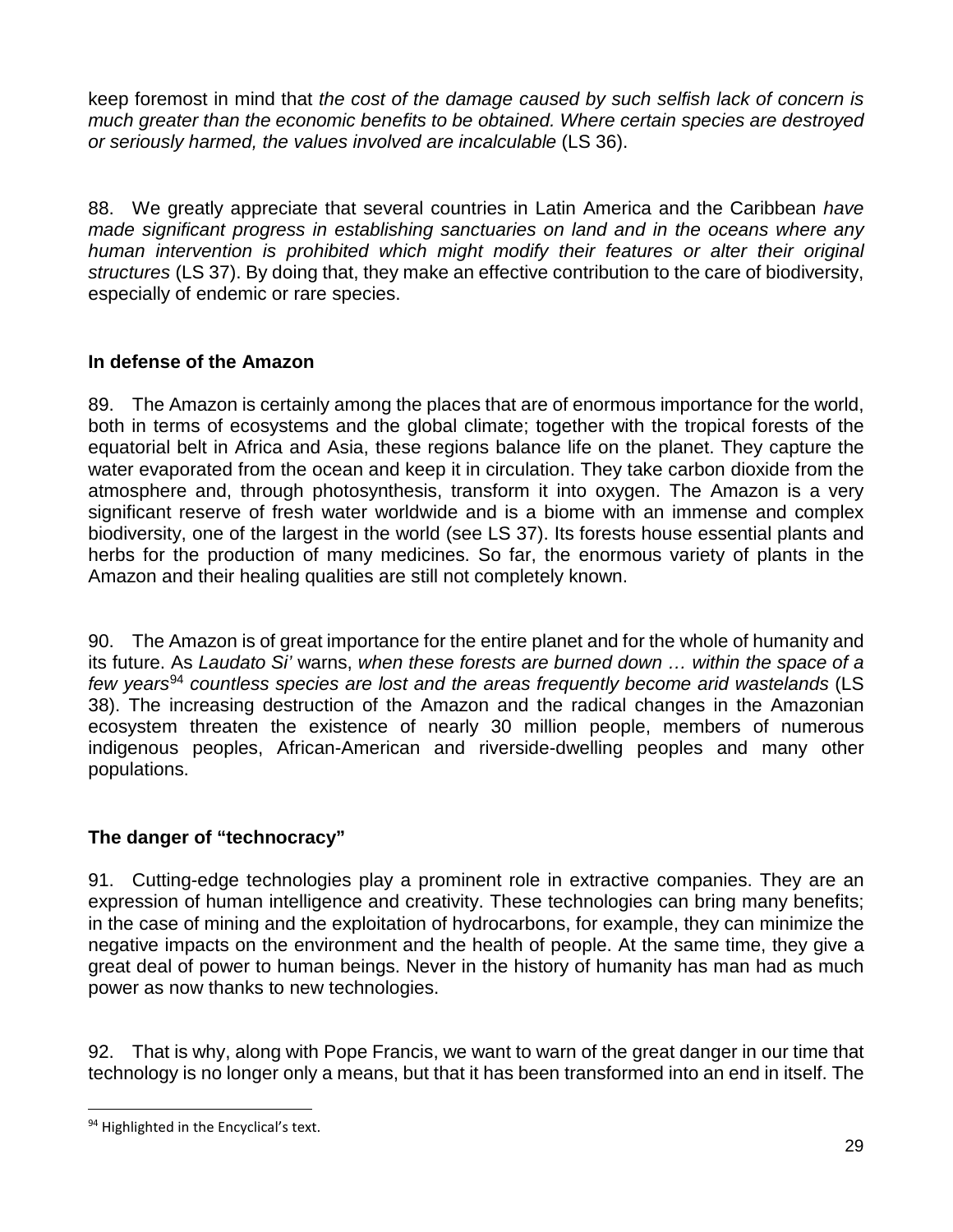Pope speaks of 'technocracy', that is, a situation in which the human being does not dominate technology, but is dominated by it and wrongly believes that technology is the solution to all the serious ecological and social problems that we suffer in the present (see LS 106-114).

93. We also want to draw attention to the fact that the "reductionist" and "efficiency-driven" paradigm (LS 104) of technocracy is absolutely contrary to an economy at the service of human life and the ecosystems with their great biodiversity. It is necessary to bear in mind that the causes of the dramatic ecological crisis are precisely the large-scale technical interventions of human being in our world. In mining, for example, new technologies can enable thousands of tons of earth to be removed in a very short time and thus immense impacts on the environment are generated. But there are also frequent risks, such as the rupture of tailing dams (that was the case of the environmental crime in Mariana, Brazil). The multiple oil spills are a sad manifestation that no technology is perfect and that every technology, including the most developed, has its risks of failure, which are often irreversible. Because of the great power that technology gives to human beings, they have to use great care and caution to discern its use and its multiple impacts.

94. Our affirmations should not be understood as a rejection of technology in general; on the contrary, the Church greatly appreciates a *well-directed technoscience* (LS 103), one that is developed with ethical criteria at the service of human life and care for the environment. Only in this way can we counteract the high risk that *the alliance between the economy and technology ends up sidelining anything unrelated to its immediate interests* (LS 54).

## **Active participation of communities in project decisions**

95. Our Christian faith commits us to respect all cultures and to appreciate cultural diversity (see LS 144). We join Pope Francis in insisting that *There is a need to respect the rights of peoples and cultures, and to appreciate that the development of a social group presupposes an historical process which takes place within a cultural context and demands the constant and active involvement of local people from within their proper culture. Nor can the notion of the quality of life be imposed from without, for quality of life must be understood within the world of symbols and customs proper to each human group.*[95](#page-30-0)

96. Whether one is talking about large projects of environmental exploitation under an extractivist standard (mining, hydrocarbon exploitation, monocultures and agroindustry, timber, tourism, among many others) or about clean energy projects (hydroelectric, photovoltaic and wind), they affect the vital spaces of indigenous communities in multiple ways. We emphasize that these communities should not be considered as *merely one minority among others, but should be the principal dialogue partners, especially when large projects affecting their land are proposed* (LS 146).

<span id="page-30-0"></span><sup>&</sup>lt;sup>95</sup> LS 144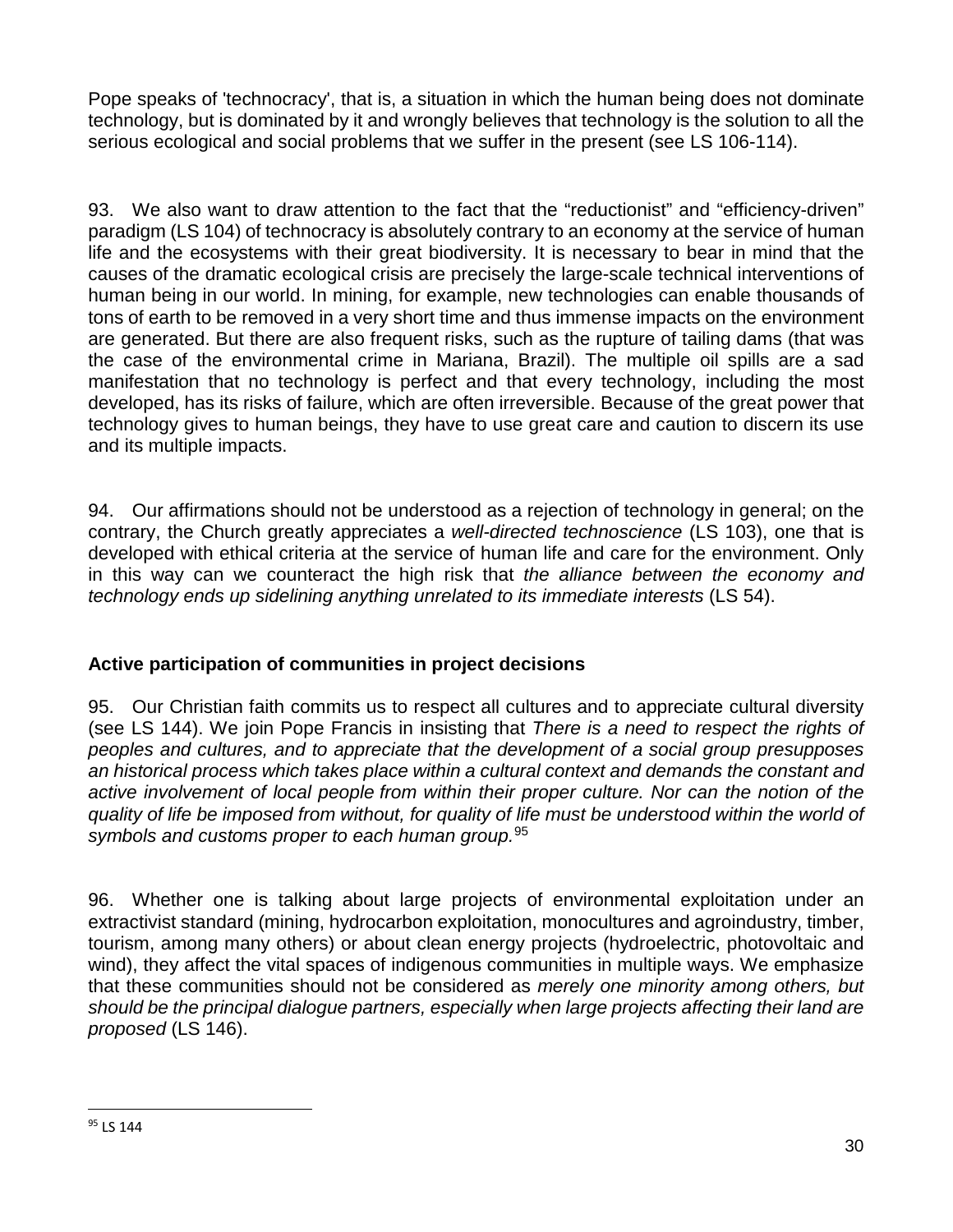97. As required by International Labour Organization Convention C169 of the UN, indigenous peoples should be consulted from the initial phase of project planning. We note with great concern that: *There are too many special interests, and economic interests easily end up trumping the common good and manipulating information so that their own plans will not be affected* (LS 54).

98. We must respect the fact that for the indigenous communities *land is not a commodity but rather a gift from God and from their ancestors who rest there, a sacred space with which they need to interact if they are to maintain their identity and values* (LS 146). As we can see in many parts of Latin America, when these communities *remain on their land, they themselves care for it best* (LS 146).

99. Despite that, we know that because of the great interest companies have in obtaining the greatest possible economic gains by extracting natural assets in their territories, these communities are subjected to strong and continuous pressure *being put on them to abandon their homelands to make room for agriculture or mining projects which are undertaken without regard for the degradation of nature and culture* (LS 146).

100. We are witnesses to the fact that, in many places, indigenous and Afro-American communities are exposed to a highly concentrated exploitation of their territories and, as a consequence, to the degradation of their environment and the loss of their local resources; in addition, they are also exposed to the threat of losing a way of life that they have developed over many generations in close relationship with the environment and its goods. Their culture gives them identity, a sense of life and belonging. Along with Pope Francis, we want to affirm with determination that: *The disappearance of a culture can be just as serious, or even more serious, than the disappearance of a species of plant or animal. The imposition of a dominant lifestyle linked to a single form of production can be just as harmful as the altering of ecosystems* (LS 145).

101. With their conceptions of Good Living (*Buen Vivir*), indigenous peoples in Latin America present an alternative vision and radically question a purely economistic vision of development. They have a much more comprehensive vision and *have a great store of traditional knowledge*  of the sustainable use of natural resources<sup>[96](#page-31-0)</sup> (DA 83).

102. We want to reaffirm that their wisdom and experience are *an irreplaceable resource for all humanity* (CSDC 471). Indigenous peoples have the full right to participate on an equal basis in local, national and international debates and decisions on so-called development projects.

<span id="page-31-0"></span> <sup>96</sup> AD 83.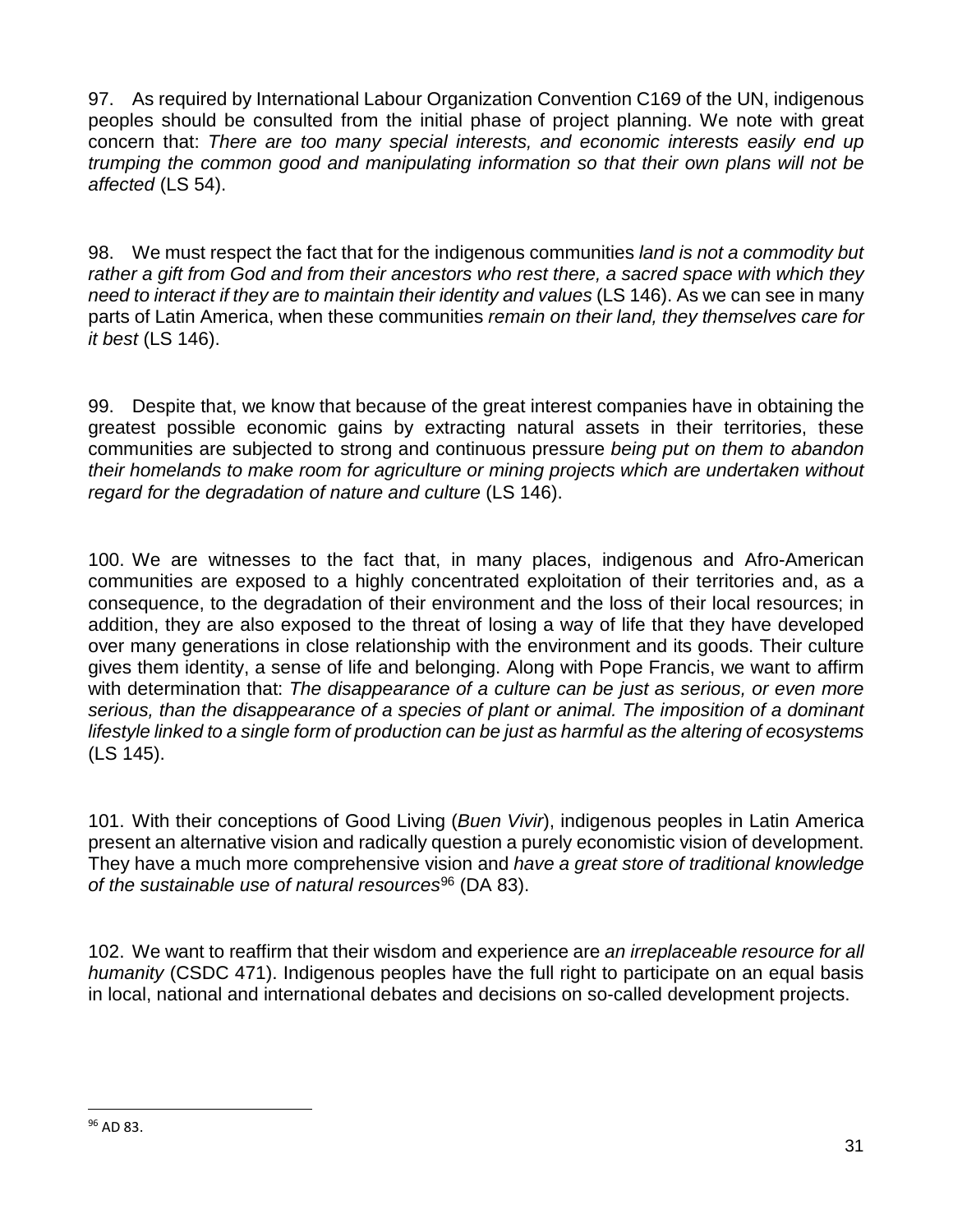### **Radical change in the understanding and practice of the economy**

103. It is absolutely necessary *to change models of global development* (LS 194). This will require a responsible reflection *on the meaning of the economy and its goals with an eye to correcting its malfunctions and misappropriations* (LS 194).

104. In our current context of a big boom in extractive companies with their potential benefits and high risks, we want to emphasize that *environmental protection cannot be assured solely on the basis of financial calculations of costs and benefits*. *The environment is one of those goods that cannot be adequately safeguarded or promoted by market forces.*[97](#page-32-0) Let us avoid *a magical conception of the market, which would suggest that problems can be solved simply by an increase in the profits of companies or individuals* (LS 190).

105. We have received testimonies from many communities affected by extractive activities which show us clearly that within the technocratic scheme that quarantees maximum profits *there can be no thinking about the rhythms of nature, its phases of decay and regeneration, or the complexity of ecosystems which may be gravely upset by human intervention* (LS 190).

106. The critical situation of our planet, the threat of collapsing ecosystems and the extinction of life on our earth urgently require us to make a profound change in the understanding and current practice of the economy, towards an economy at the service of man and in harmony with nature and the limits of our planet. Remember that: *Economy, as the very word indicates, should be the art of achieving a fitting management of our common home, which is the world as a whole. Each meaningful economic decision made in one part of the world has repercussions everywhere else; consequently, no government can act without regard for shared responsibility* (EG 206).

107. We need *an 'economic ecology' capable of appealing to a broader vision of reality. The protection of the environment is in fact 'an integral part of the development process and cannot be considered in isolation from it'*[98](#page-32-1) (LS 141). The market requires an ethical framework to guarantee integral human development, sustainable development and social inclusion. The market does not do that by itself. (see LS 109).

108. Furthermore, the myth of unlimited growth must be urgently dismantled by showing that unlimited growth on a finite planet is unsustainable for physical, ecological and social reasons. In order to achieve fulfillment of the common good, care for collective goods and climate, *there is urgent need for politics and economics to enter into a frank dialogue in the service of life, especially human life* (LS 189).

<span id="page-32-0"></span> <sup>97</sup> Pontifical Council for Justice and Peace, *Compendium of the Social Doctrine of the Church,* 470.

<span id="page-32-1"></span><sup>98</sup> *Rio Declaration on Environment and Development* (14 June 1992), Principle 4.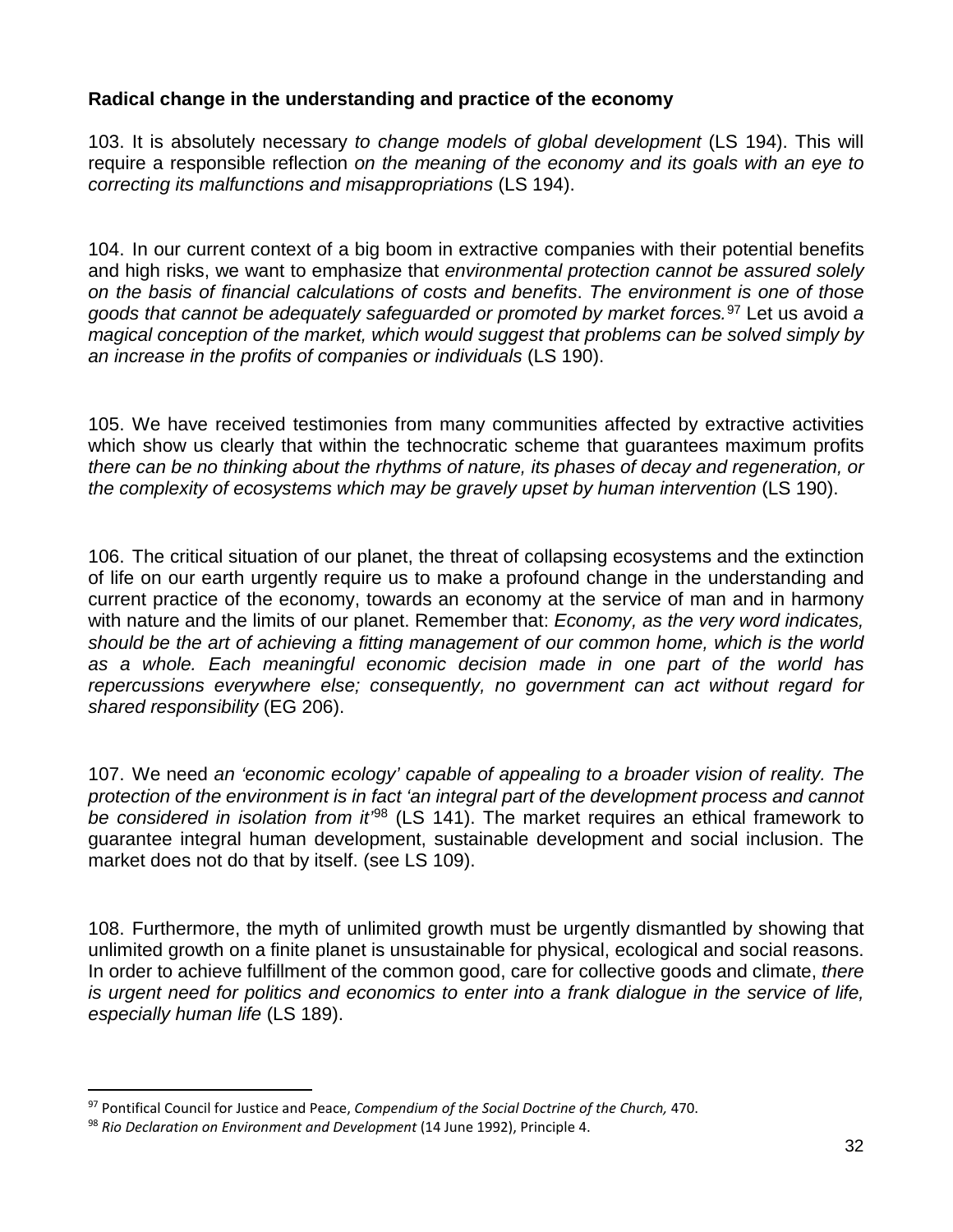## **Making well-discerned decisions**

109. As the Ecuadorian Episcopal Conference has already said, *it is not a matter of responding with an outright and uncritical Yes or No to mining and oil exploitation, but rather to inform oneself in a broad and detailed manner about their benefits and harms and then to make intelligent, timely and courageous decisions, keeping in mind that the life and health of human beings and the balance of the environment are more important than all the metals*. [99](#page-33-0)

110. For all of the above, it is essential that interventions in nature and the exploitation of land assets by companies respect the rules and legislation enacted by States; the States, in turn, must be guided by solidarity between different social groups—especially with the most impoverished and marginalized, who are far more vulnerable to having their fundamental rights violated—as well as solidarity with future generations.

## **Need for "a bold cultural revolution"**

111. A consumerist vision of what it means to be a human being generates an insatiable hunger for natural goods and energy, with a dangerous voracity, indifferent to the ecological and social damage that this lifestyle generates; it easily leads people to a very self-centred way of living, with their focus fixed solely on their individualistic interests, without taking into account that everything is related and, for that reason, that there is a shared responsibility for our land and for others, especially for the most vulnerable.

112. We need *a bold cultural revolution* (LS 114) and therefore an ecological conversion towards the care of the earth, our common home, and of the people, especially of the poor. This integral ecological conversion must lead us to concrete and lasting commitments at a personal, family, local, regional, national and international level.

113. The ancestral wisdom of the indigenous peoples is a living memory of an alternative to the throwaway culture,  $100$  that is why the dialogue proposed regarding a cultural ecology enriches the processes of evangelization. With the Synod of the Amazon planned for 2019, a horizon of theological renewal and pastoral creativity is opening up, inviting an ecological conversion, a spirituality of communion and a commitment to Good Living (*Buen Vivir*), in harmony with the cycles of nature, with water as a fundamental right and intrinsic value for each and every creature. This vision, based on God's desire for all his creation, illuminates every place on the continent to engage in intercultural dialogues and assume commitments that lead to the fullness of life in our common home.

<span id="page-33-1"></span><span id="page-33-0"></span> <sup>99</sup> Declaration of the Ecuadorian Episcopal Conference, entitled *Cuidemos nuestro planeta* [Caring for our planet], 20 April 2012, p. 5. <sup>100</sup> LS 22, 43, 123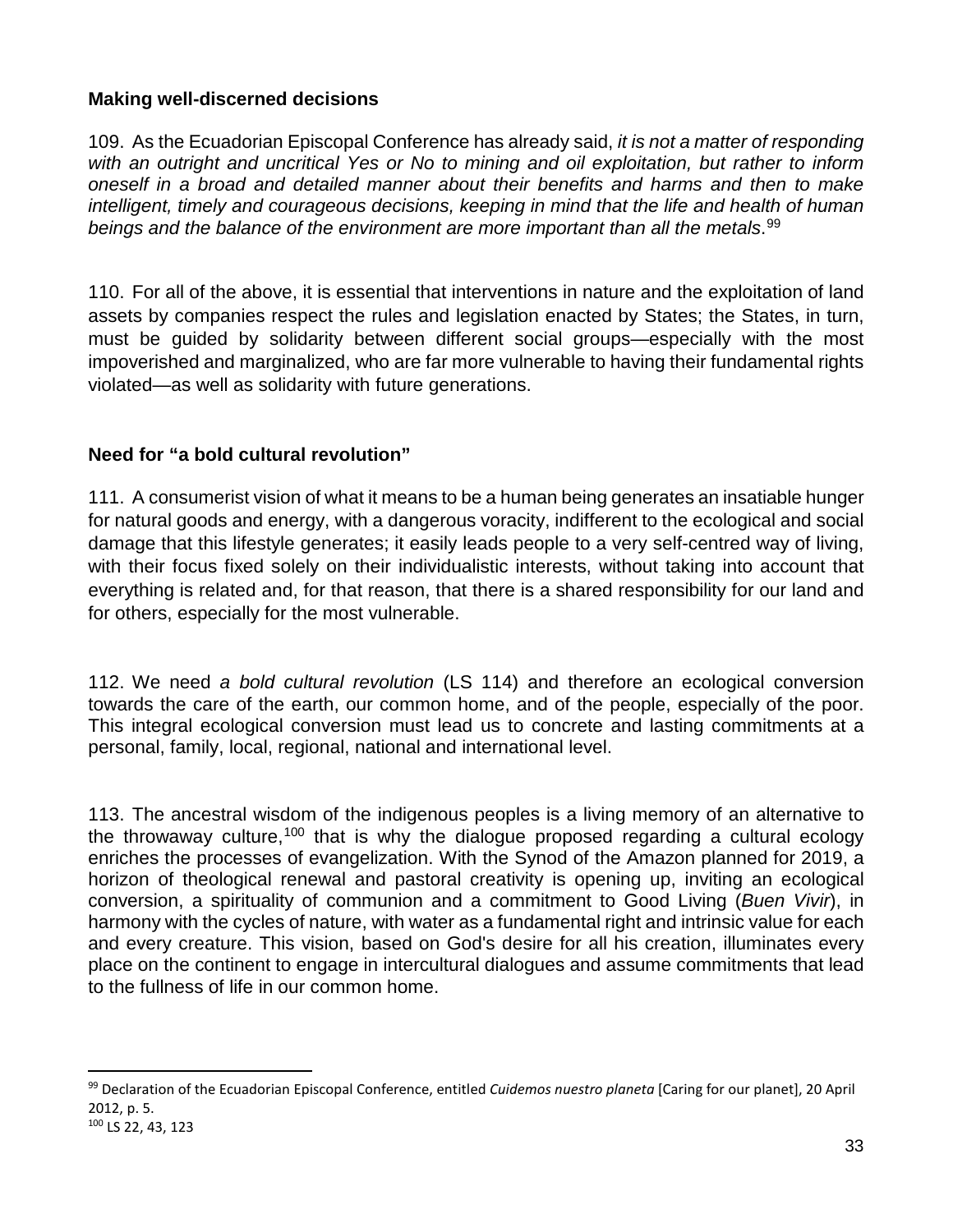# **V. FAITH WITHOUT WORKS IS DEAD**

114. Our vocation to be prophets of life in word and deed impels us to wager on a lifestyle different from a compulsive consumerism like the one promoted by the market. We will strengthen in our communities and in the different ecclesial bodies and works the awareness that commitment for the care of creation *is not an optional or a secondary aspect of our Christian experience* (LS 217). Rather, it is inseparable from an authentic love for God and neighbour, as well as being inseparable from a consistent experience of following Jesus. We commit ourselves to generating greater awareness that *a crime against the natural world is a sin against ourselves and a sin against God* (LS 8).

115. We urge Christian communities to live their mission of caring for Earth and the lives of people, particularly the poor, in partnership with many other people and organizations that share this commitment. The important thing is to 'start at home' and review what needs to be changed to generate a new culture of caring for life.

Some concrete actions suggested by the Pope in LS 211 are:

- Surveillance of one's own consumption
- Reduce, reuse, recycle
- Avoid the use of plastic and paper material
- Reduce water consumption
- Separate waste
- Use public transport or share the same vehicle among several people
- Plant trees, turn off unnecessary lights
- Promote and protect green spaces in our cities.

116. We encourage everyone to cultivate an ecumenical spirit in this effort. May all religions unite in bearing witness to God's loving care for his creation! The ecumenical initiatives, convergences, interreligious tables, coalitions and alliances are encouraging examples of the capacity for joint work that we believers can deploy for the purpose of caring for the environment.

117. We can learn a lot from young people, who are often sensitive to caring for our planet and have the necessary knowledge to put new technologies and social networks to work for this task. The Synod on Youth in 2018, World Youth Day in 2019—as well as any ecclesial event in which the protagonism of young people is being reclaimed—should be an experiential laboratory for the counsels put forth in *Laudato Si'*, a permanent environmental classroom in which a lifestyle that enables sustainability can be put into practice and, in general, can serve as an interdisciplinary meeting point for faith and science in striving to reduce the carbon footprint and deepen ecological spirituality from an integral perspective.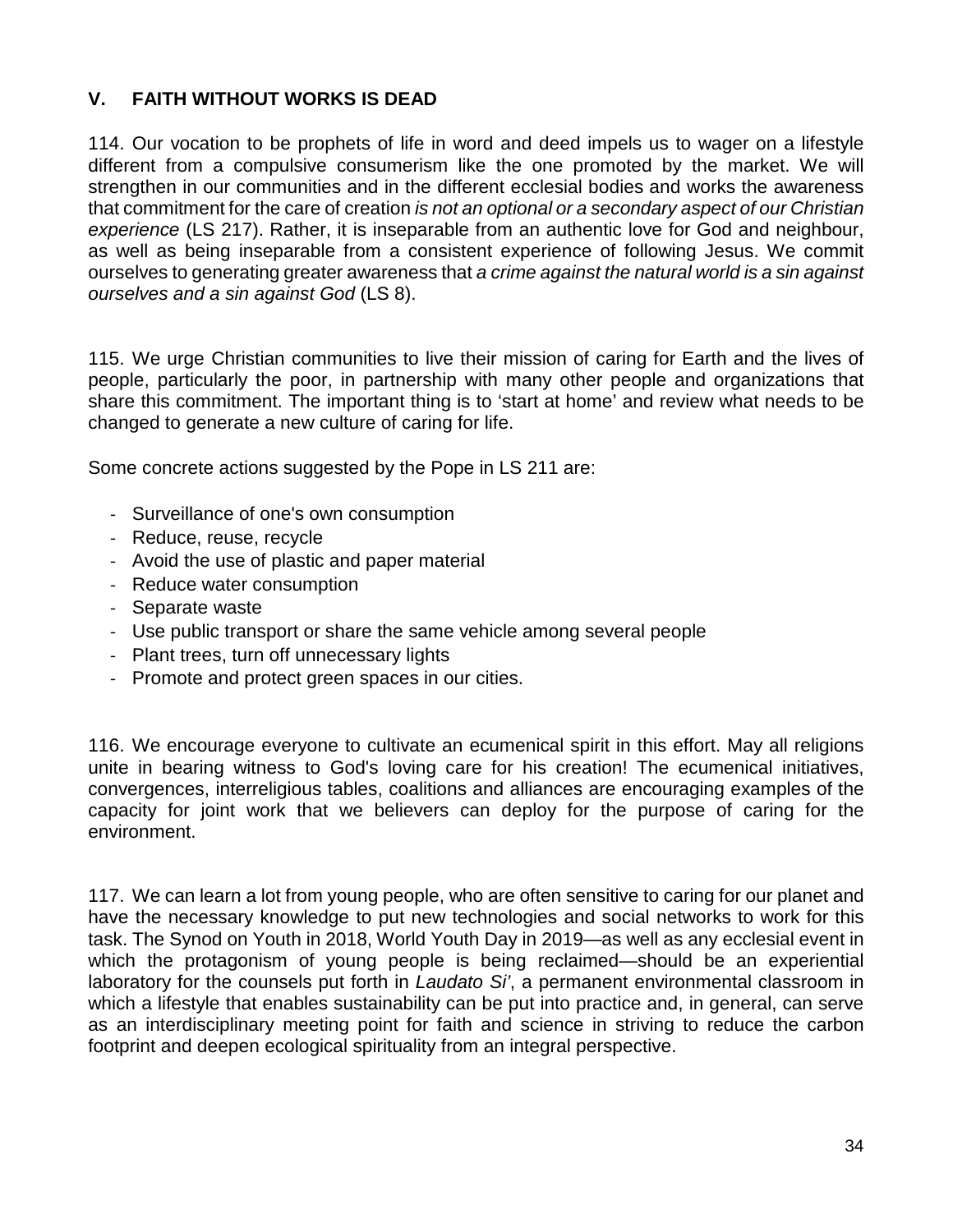118. Each and every one of the Christian communities, acting from their own reality and particular characteristics, are agents of change and promotion of sensitivity for the care of life. It's not just the major benchmarks and advances in this line that are important, even the very small individual and community options are valuable, contributing to the strengthening of forces. All these gestures, large or small, *benefit society, often unbeknown to us, for they call forth a goodness which, albeit unseen, inevitably tends to spread* (LS 212).

119. In several places in Latin America and the Caribbean, Christian communities are already committed to practicing fair trade. We want to encourage this practice in our dioceses so that it becomes increasingly widespread. Let us assume our *social responsibility of consumers* (LS 206), keeping in mind that *purchasing is always a moral — and not simply economic — act* (LS 206).

120. We will continue to use democratic means in our efforts to put necessary pressure on governments in the Global North to enact laws requiring transnational companies to be transparent in informing their countries of origin about the sources of natural goods and in what ecological and social conditions they have been extracted or generated. In that way, when it is found that natural goods have been generated on the basis of socio-environmental conflict, with great injustices committed against local populations and workers, their import and use can be avoided. Within that framework, we recognize the importance of a binding treaty on transnational corporations and human rights, just as is currently being debated in the UN, with the support of the Vatican itself.

121. We reaffirm our commitment to accompany and support communities affected by conflicts caused by extractive activities, with the willingness to contribute from the spirit of the Gospel so that those conflicts may be resolved peacefully and with justice and respect for the rights of peoples and cultures. For that reason, we remain committed to fostering training processes that will enable the communities, their organizations and their leaders to be aware of their rights and to acquire comprehensive information, in understandable language, about the possible benefits, impacts and risks of extractivist projects in order to acquire a genuine discernment.

122. We strongly support communities in their demands for their right to participate in decisions being made about extractivist projects on their lands because of the huge impact these projects have on the life and culture of the communities and the surrounding environment. These local communities affected by mining activities must be guaranteed the right of consultation, consent and veto. Communities can say "no" to mining proposals if, in their assessment, the ventures would generate more damages than benefits.

The State is responsible for carrying out the respective consultations and must enforce its jurisdiction, in compliance with international standards. We urge States to fully comply with their duty to carry out prior and informed consultations in conditions of transparency and sincere dialogue between the different parties.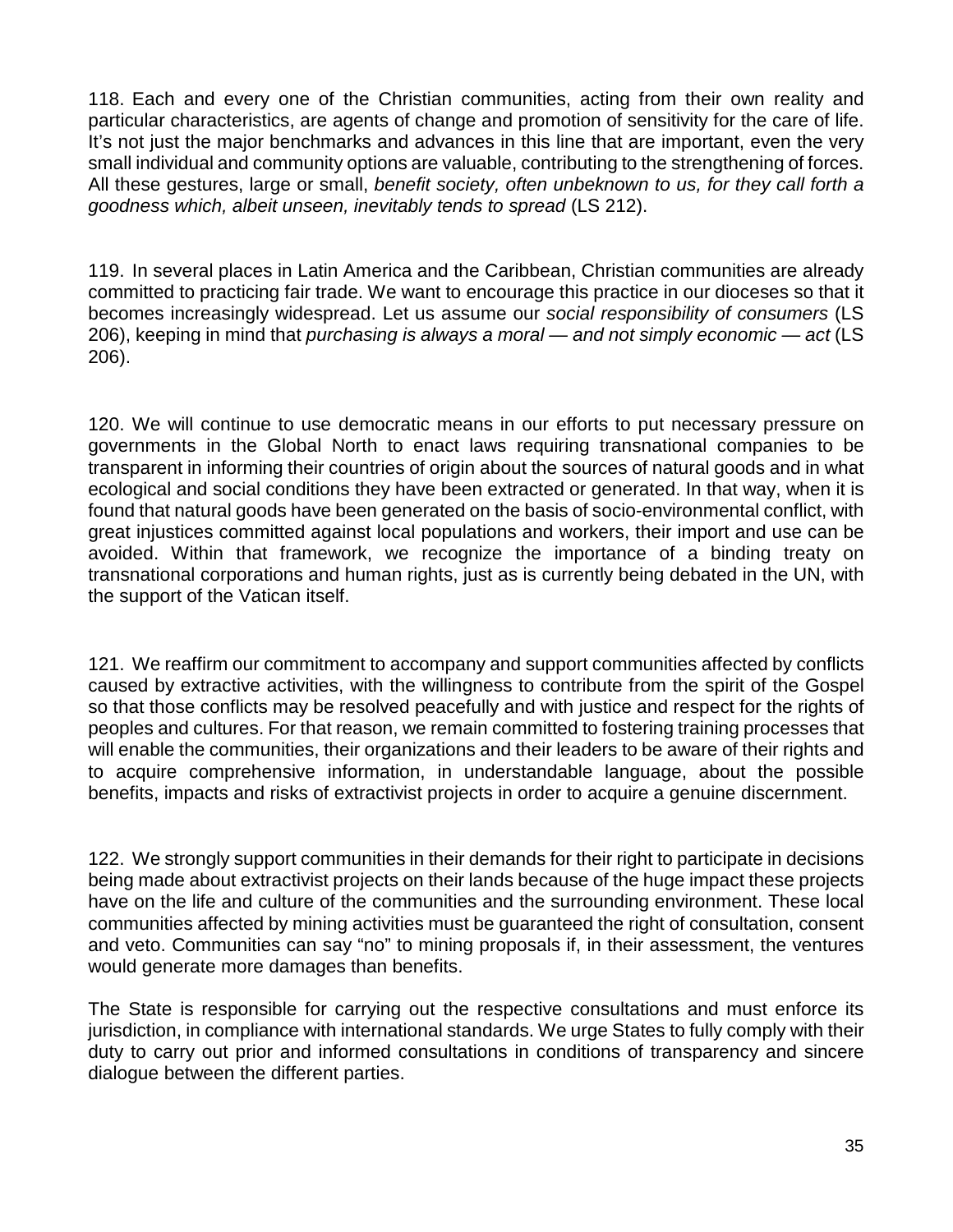123. We demand that an environmental impact study be carried out before *the drawing up of a*  business proposition or the proposal of a particular policy, plan or program (LS 183). At the same time, we insist that it must *be carried out in a way which is interdisciplinary, transparent and free of all economic or political pressure* (LS 183), and public access to this information must be facilitated. The information must be available to local inhabitants affected by extractive projects.

124. Relying on the Social Doctrine of the Church, we remind the States that it is their duty not to succumb to the pressures of strong and immediate economic interests; rather, it is the States' duty to defend the rights of local inhabitants, mostly members of very vulnerable populations who are in a position of asymmetric power before large national and transnational companies and the State itself.

125. In tandem with Pope Francis, we emphasize that *we need to stop thinking in terms of 'interventions' to save the environment in favour of policies developed and debated by all interested policies* (LS 183). We have in mind that in the Social Doctrine of the Catholic Church, the active participation of citizens in matters that affect their lives and their future, is *one of the pillars of all democratic orders and one of the major guarantees of the permanence of the democratic system* (CSDC 190) and of social peace.

126. We urge local, regional and national governments, the States and corresponding international organizations, to devise policies that encourage the development of *less polluting forms of energy production* (LS 172) and of other resources, and thereby diversify the branches of economic production.

127. States and appropriate mechanisms of popular consultation must define the mining extraction rate, as well as the limit of the amount of mineral to be mined each year in each mine.

128. Adopting specific health and safety legislation for mining work is an urgent matter. The intense rhythms of mining activities generate impacts on the health and safety of workers: accidents and injuries, occupational diseases, moral harassment in the workplace, etc.

129. It is necessary to envisage establishing in the legal systems of our countries, as is the case in mining countries such as Australia and Canada, i.e., "Mining-free areas" that include protected areas, water catchment areas for urban centres, places of historical importance, primary forests, etc.

130. Mines are abandoned on various grounds — most notably the supposed bankruptcy of the mining companies — when the mine nears its depletion. It is necessary to demand that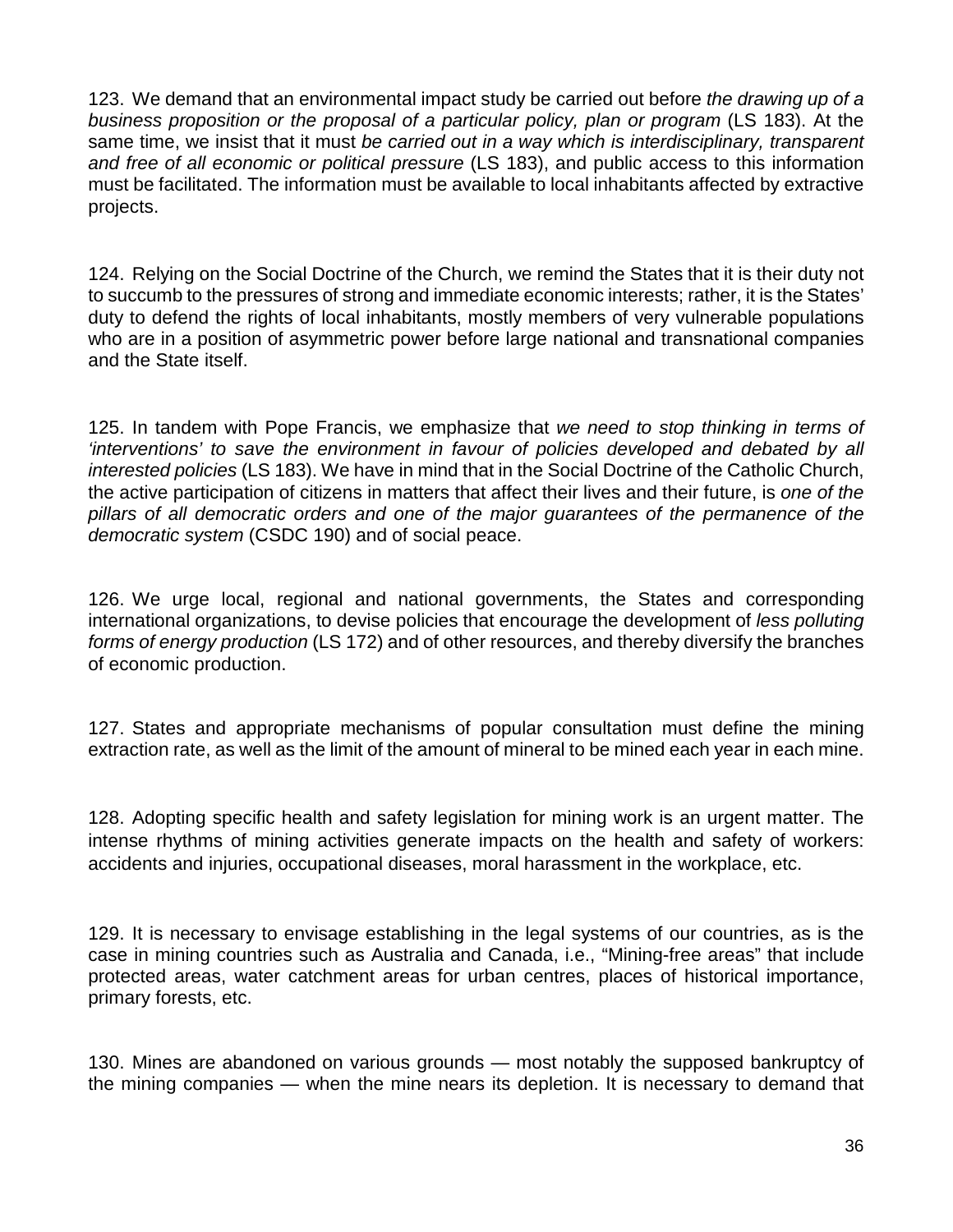mine closure plans be prepared in advance, guaranteeing the availability of special resources earmarked for that purpose from the very beginning of the mine's operations.

131. We are deeply concerned that many social leaders and pastoral agents suffer continual threats, persecution and assassinations during socio-environmental conflicts*: their physical or psychological integrity and their freedom is in danger while they are defending human rights and the rights of local populations*[101](#page-37-0) and for protecting the environment and the conservation of creation's assets.

132. We denounce human rights abuses and the acts of violence to which social leaders and pastoral agents have been subjected. At the same time, we urge States to fulfill their duty to guarantee that human rights and the rights of local populations are protected. We reiterate our commitment to work through international ecclesial networks of solidarity to raise awareness of rights abuses in the transnational corporations' countries of origin.

133. We must build alternatives to an economic model that impoverishes, excludes majorities and degrades the Common Home. An extractivist model that in pursuit of a supposed development eradicates nature, biodiversity, the culture of our peoples and, not infrequently, the life of human beings. We must work towards *a circular model of production capable of preserving resources for present and future generations, while limiting as much as possible the use of non-renewable resources, moderating their consumption, maximizing their efficient use, reusing and recycling them* (LS 22 ).

## **FOR AN INTEGRAL ECOLOGICAL CONVERSION**

134. The papal Encyclical *Laudato Si'* calls us to an Ecological Conversion. All of we baptized men and women must change our lifestyles, modes of production and consumption, to be more consistent with the values of the Gospel. A Church going out to do missionary work, poor for the poor, is also a Church that loves and protects creation. It is a Church that is located and incarnated in the territory, which is recognized as "home and school of communion" and for that very reason, it defends the life of Creation, promotes relations of brotherhood among all creatures and teaches living and coexisting together, breaking down self-centredness and promoting a sincere concern for the other.

135. The approach to Integral Ecology that underlies the heart of this Encyclical of Pope Francis must be assumed by the whole Church, as a constituent dimension of our evangelizing work. We urge every Episcopal Conference of Latin America and all dioceses to consider establishing an Integral Ecology Commission or Ecology Ministry that will help the ecclesial community to take care of creation in an active way, collaborating actively with the pastoral social dimensions in the social dimension of Evangelization.

<span id="page-37-0"></span> $101$  Public hearing before the InterAmerican Commission on Human Rights (2015), p. 11.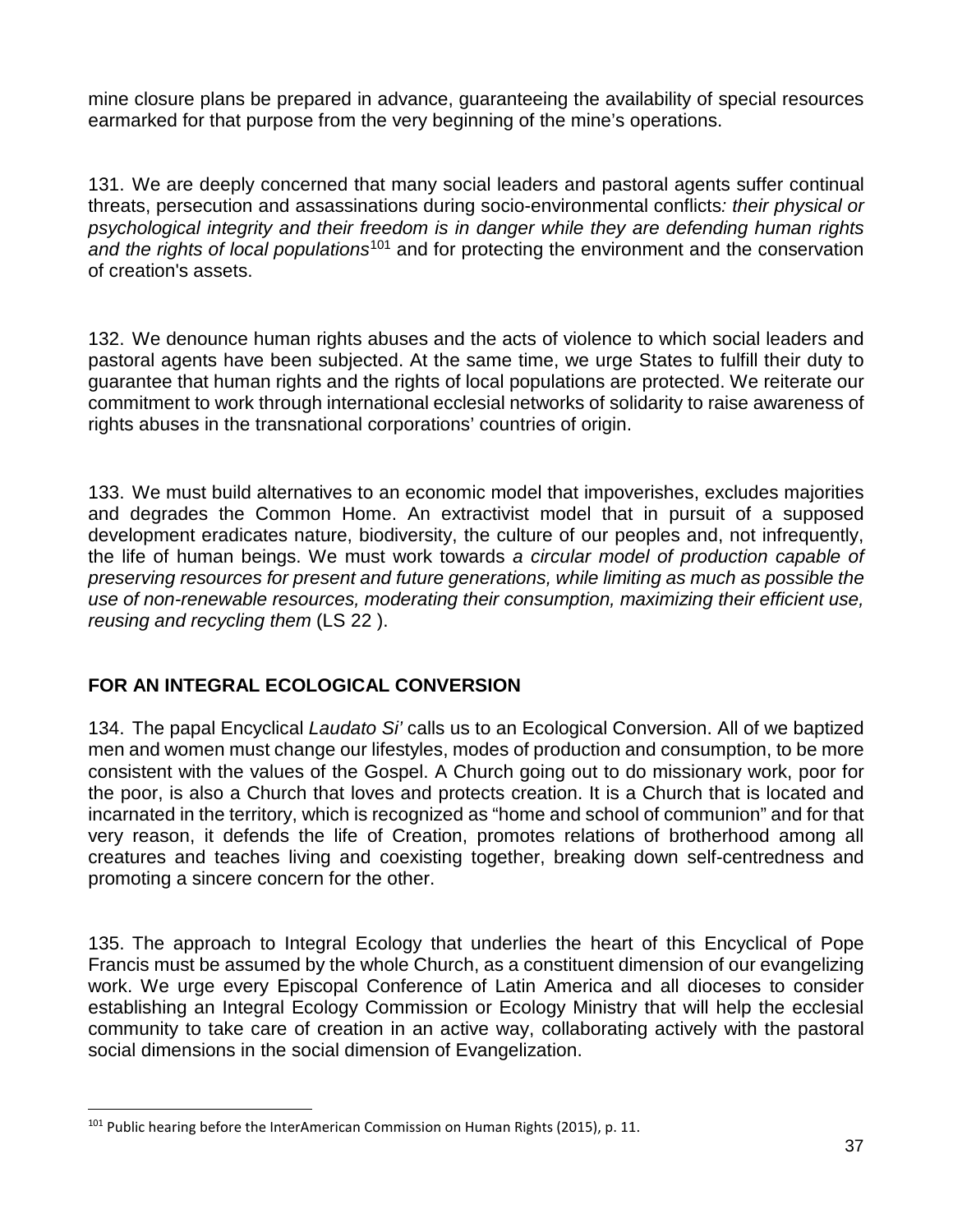136. We need parishes, schools and universities whose practices bear witness to an ecological culture that respects, loves and defends Life, all human life and all Creation. The Eco-Parishes Guide,<sup>[102](#page-38-0)</sup> the "Green Seminars",<sup>[103](#page-38-1)</sup> eco-neighbourhoods, sustainable schools, sustainable universities are eco-pedagogical references to generate an ecological citizenship consistent with environmental responsibility, with the hope *that our seminaries and houses of formation will provide an education in responsible simplicity of life, in grateful contemplation of God's world, and in concern for the needs of the poor and the protection of the environment* (LS 214).

137. Catechists, facilitators of Basic Ecclesial Communities, members of secular apostolate groups, youth movements must take Integral Ecology as a pastoral challenge in their daily practices. No one in the Church can be indifferent to the cry of the poor and the cry of our sister Mother Earth. The whole evangelizing process must be thought of as a key to living and coexisting lovingly in this common home. All catechetical, liturgical and pastoral activity can highlight this vital connection between our faith and the care of Creation.

138. The family as a "domestic Church" has a huge responsibility. Care of the Common Home begins with "home". *In the family we first learn how to show love and respect for life; we are taught the proper use of things, order and cleanliness, respect for the local ecosystem and care for all creatures* (LS 213).

139. Integral Ecology implies a prayerful and contemplative spirituality in action. Like Saint Francis of Assisi, we praise the Creator and thank him for each and every one of his creatures. The Global Catholic Climate Movement translates well that commitment to pray for and with Creation, assuming an austere and simple lifestyle, and publicly advocating for the defense of life. [104](#page-38-2)

140. "Time for Creation" is an increasingly popular celebration worldwide, with the participation of many Christian churches and various episcopal conferences. It is a concrete opportunity for the Church to deepen its process of ecological conversion. This ecumenical celebration takes place annually between September 1, World Day of Prayer for the Care of Creation, instituted by Pope Francis, and October 4, Feast of St. Francis of Assisi. This is a good first step in creatively permeating liturgical times, sacramental rites, expressions of popular piety and, in general, the celebrative dimension of the faith, so that everyday behaviour expresses the ecological spirituality of the communities.

<span id="page-38-0"></span><sup>&</sup>lt;sup>102</sup> A preliminary version of Eco-Parish guide can be downloade from [http://catholicclimatemovement.global/eco](http://catholicclimatemovement.global/eco-parroquia/)[parroquia/](http://catholicclimatemovement.global/eco-parroquia/)

<span id="page-38-1"></span> $103$  There is a good example of inter-religious work for organizing "green" convents and seminaries.

<http://www.greenfaith.org/programs>

<span id="page-38-2"></span><sup>104</sup> The Global Catholic Climate Movement (GCCM), through a campaign backed by the Vatican, promotes that we pray for creation, assume an austere lifestyle and defend creation. It is a good example of the commitments that can be promoted between Catholic communities. (www.vivelaudatosi.org)